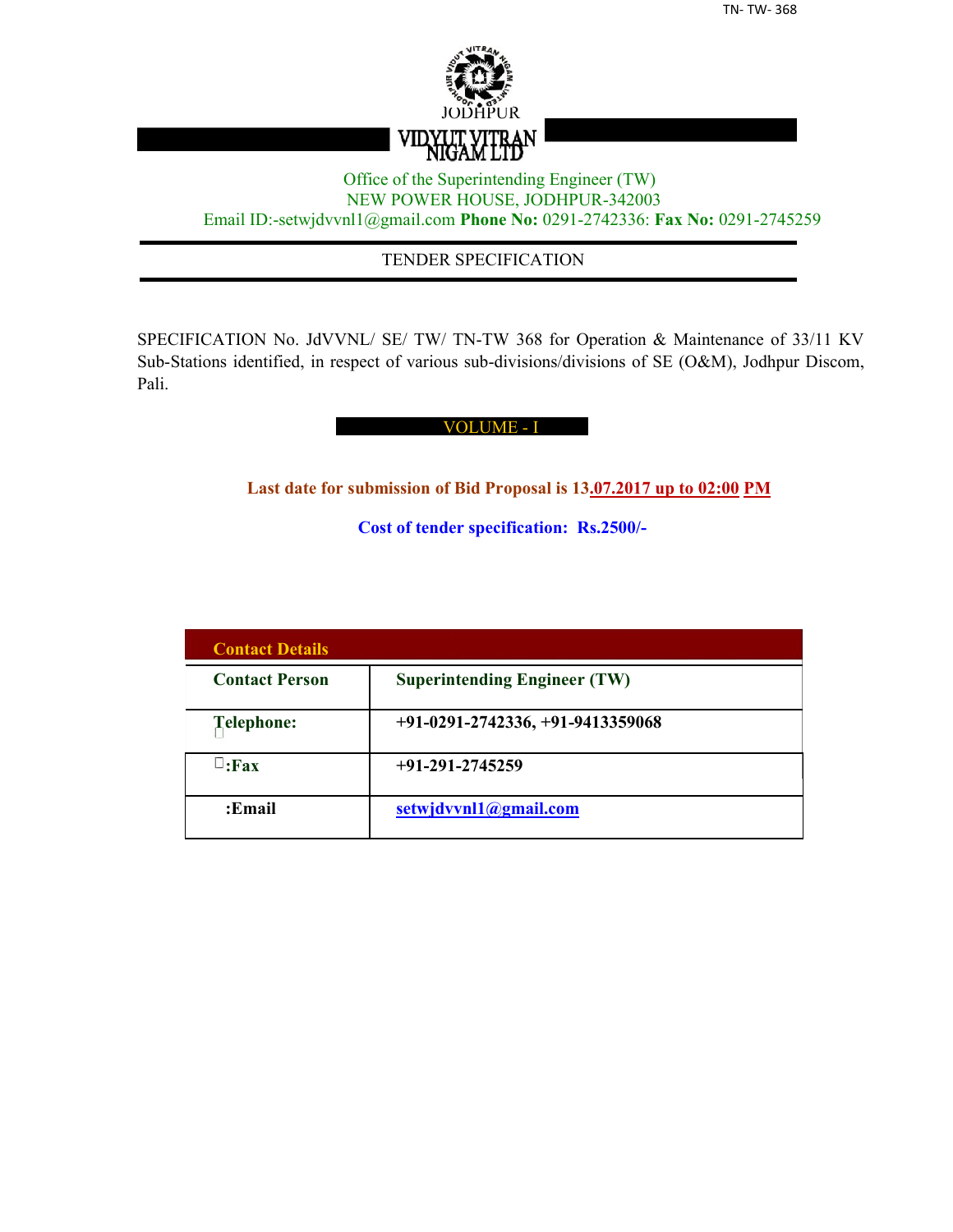#### GENERAL PARTICULARS ABOUT THE TENDER IN BRIEF JODHPUR VIDYUT VITARAN NIGAM LIMITED Office of the Superintending Engineer (TW) New Power House, Industrial Estate, Jodhpur Email ID:-setwjdvvnl1@gmail.com Ph. No.0291-2742336 / Fax No.- 0291-2745259

#### *SPECIFICATION No. JdVVNL/ SE/ TW/ TN-***368** *for Operation & Maintenance of 33/11 KV Sub-Stations identified, in respect of various sub-divisions/divisions of respective circles under the domain of Jodhpur discom i.e. SE(O&M) JdVVNL, Pali*

| Availability of tender documents<br>on<br>website                              | 08.06.2017                                                                                                                                                  |
|--------------------------------------------------------------------------------|-------------------------------------------------------------------------------------------------------------------------------------------------------------|
| $&$ Time<br>Date<br>for<br>online<br><b>Start</b><br>submission of Tender bids | 08.06.2017                                                                                                                                                  |
| & Time for down loading of<br>Last Date<br>Tender documents                    | Up to 13.07.2017; 12:00 PM                                                                                                                                  |
| $&$ Time<br>for<br>online<br>Last<br>Date<br>submission of Tender bids         | 13.07.2017; 02.00 PM                                                                                                                                        |
| Date & Time for online opening<br>of<br>Tender bids                            | 13.07.2017; 03.00 PM                                                                                                                                        |
| RISL Processing fee (non refundable)                                           | Re.1, 000/- (Rs. One Thousand only) for each circle<br>wise tender                                                                                          |
| Cost of Specification(non refundable)                                          | Re. 2,500/- (Re. Two Thousand Five Hundred only)                                                                                                            |
| Validity                                                                       | 180 DAYS FROM DATE OF OPENING OF<br>TECHNICAL BID OR 120 DAYS FROM THE<br>DATE OF OPENING OF FINANCIAL BID<br><b>WHICHEVER IS LATER</b>                     |
|                                                                                | Rs. 33600000 approx. of Pali Circle                                                                                                                         |
|                                                                                | Discom, details of estimated cost for Pali Circle has been<br>mentioned in Annexture-E at page No 24.                                                       |
| <b>Estimated Cost of works (Approx.)</b><br>Earnest Money deposit              | 2% of the estimated cost of each lot of a<br>particular circle, mentioned in (Annexture-E) i.e the<br>EMD is to be furnished as per quoted quantity of GSS. |
| Tendered Quantity of specified scope in<br>Nos.                                | Total no.of 33/11KV substations in domain of SE (<br>O&M), Jodhpur Discom, Pali are approx.<br><b>80 Nos.</b>                                               |
| Contact<br>Person (Authorized<br>Bid<br>signatory)                             | Superintending Engineer (TW), JDVVNL Jodhpur                                                                                                                |
| Correspondence Address                                                         | <b>New Power House,</b><br><b>Industrial Estate, Jodhpur-342 003</b>                                                                                        |

Address of RISL:- RajCOMP info Service Limited (RISL) 1 st Floor, Yojana Bhawan, Tilak Marg, C-Scheme, Jaipur (Rajasthan) Phone: 0141-5103902, 4031900 Fax: 0141-2228701 Web: http://risl.rajasthan.gov.in, Email: info.risl@rajasthan.gov.in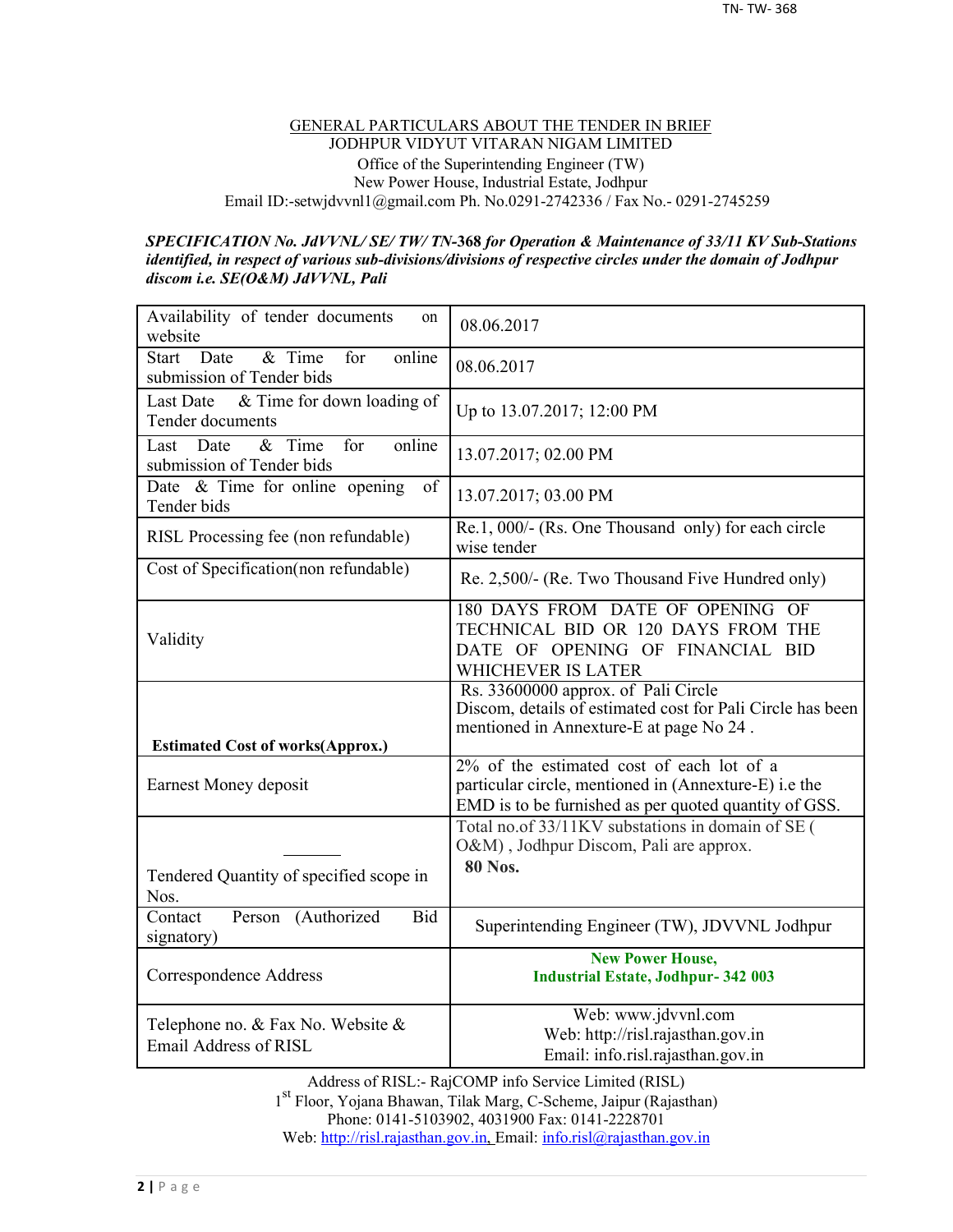|                |                                                                                                                                       | Pages     |
|----------------|---------------------------------------------------------------------------------------------------------------------------------------|-----------|
| S.No.          | Description                                                                                                                           | (1 to 88) |
|                | <b>SECTION-I</b>                                                                                                                      |           |
| $\mathbf{1}$   | QUALIFICATION REQUIREMENT                                                                                                             | 5         |
|                | <b>SECTION-II</b>                                                                                                                     |           |
| $\overline{2}$ | <b>INSTRUCTIONS TO BIDDERS and</b><br><b>COMMERCIAL TERMS &amp; CONDITIONS FOR</b><br>THE WORK OF OPERATION AND                       | $6 - 19$  |
|                | MAINTENANCE OF 33/11 KV SUB-STATION                                                                                                   |           |
| 3              | Documents to be uploaded on E-Proc.                                                                                                   | 11        |
|                | <b>SECTION-III</b>                                                                                                                    |           |
| 4              | TECHNICAL TERMS & CONDITION FOR THE<br>WORK OF OPERATION AND MAINTENANCE<br>OF 33/11 KV SUB-STATION                                   | 21-23     |
| 5              | Annexture-E (Estimated cost of Pali Circle)<br>indicating approx. no. of GSS                                                          | 24        |
|                |                                                                                                                                       |           |
| 6              | Bid Bank guarantee Performa for<br>EMD.(Schedule -1)                                                                                  | $25 - 26$ |
| 7              | Performa for Contract Agreement (Schedual-2)                                                                                          | 27-28     |
| 8              | No Deviation in Commercial Terms &<br>Conditions (Schedule-3)                                                                         | 29        |
| 9              | No Deviation in Technical Terms & Conditions<br>(Schedule-4)                                                                          | 30        |
| 10             | List of past Experience.(Schedule-5)                                                                                                  | 31        |
| 11             | Particulars & details regarding list of equipments<br>& Technical hands available as per requirement of<br>specification (Schedule-6) | 32        |
| 12             | Details of Turnover during last three financial years<br>$(2014 -$<br>15,2015-16 & 2016-17)(Schedule-6A)                              | 33        |
| 13             | Details of Works Executed during last Five financial years<br>(2012-13, 2013-14, 2014-15, 2015-16 & 2016-17) ) (Schedule-<br>6B)      | 34        |
| 14             | Performa for SecurityBank Guarantee for<br>safe Custody of material and<br>Equipment(33/11KV GSS) (Schedule-7)                        | 35        |
|                | <b>Annexures/Formats</b>                                                                                                              |           |
| 1.             | Annex-I- PTW Register                                                                                                                 | 36        |
| 2.             | Annex-II- Identity Card                                                                                                               | 37        |
| 3.             | Annex-III-Log sheet                                                                                                                   | 39        |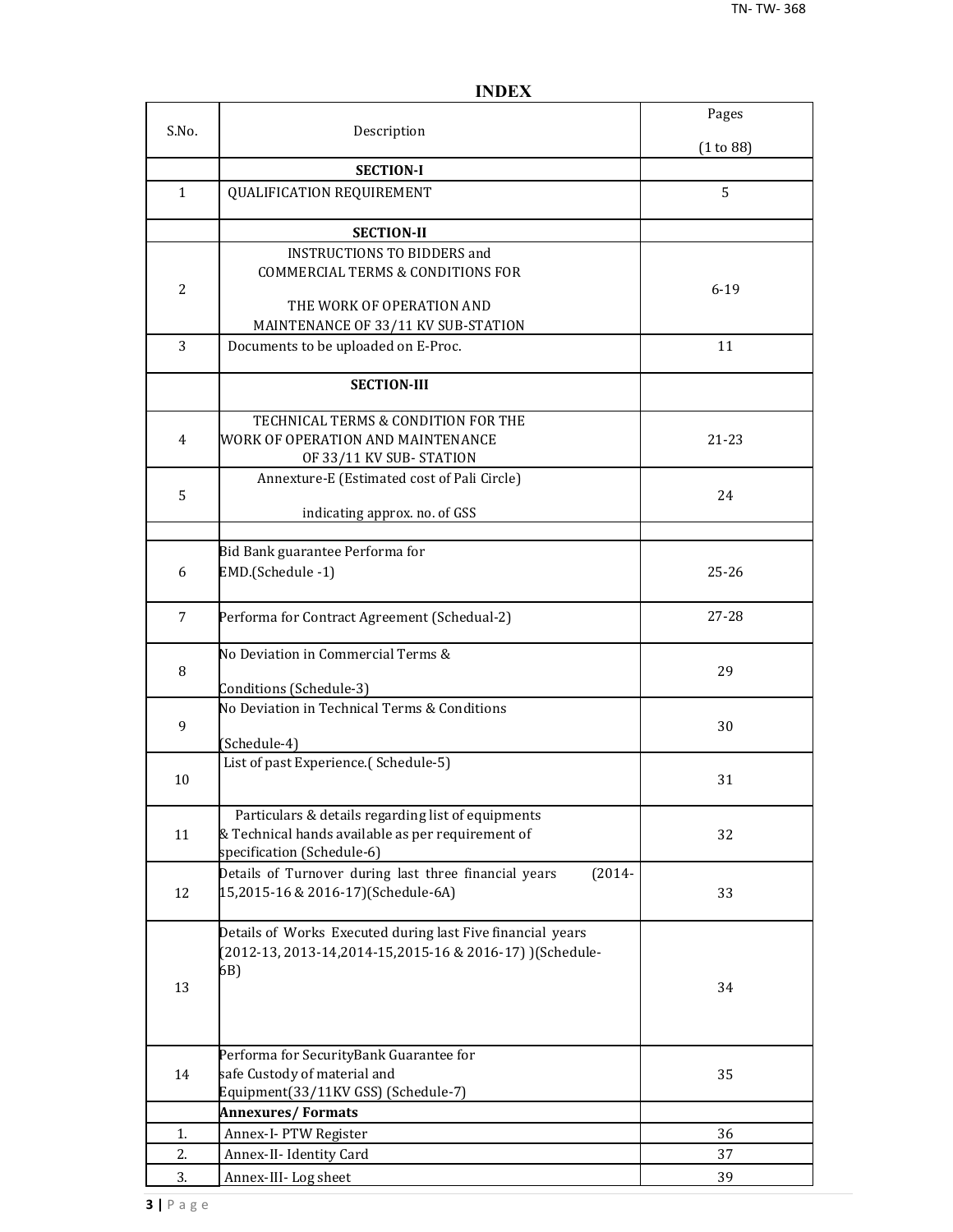| 4.  | Form-V-Certificate by principal employer                 | 40 |
|-----|----------------------------------------------------------|----|
|     |                                                          | 41 |
| 5.  | Form-VI-Renewal of License by licensing officer, GoR     |    |
| 6.  | Form-VII-(Part-I) Register of particulars of contractors |    |
| 7.  | Form-VII-(Part-II) Progress of contract work             | 42 |
|     | Form-VIII-Register of workmen employed by the            |    |
| 8.  |                                                          |    |
|     | contractor                                               | 43 |
| 9.  | Form-IX-Employment Card                                  |    |
|     | Form-X-Return of principal employer to be sent to the    |    |
| 10. |                                                          | 44 |
|     | registering officer                                      |    |
| 11. | Form-XI-MUSTER ROLL                                      | 45 |
|     |                                                          |    |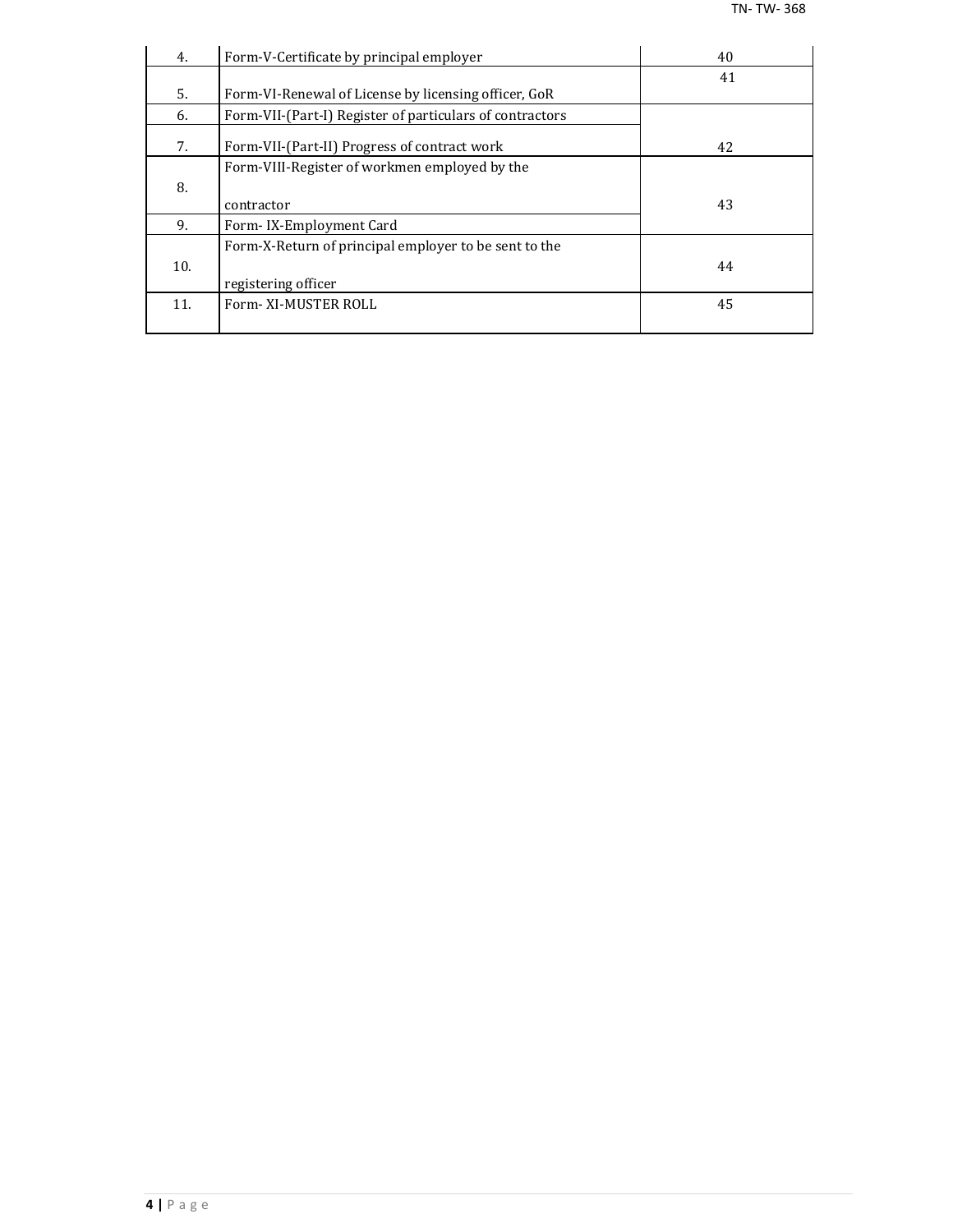#### **SECTION-I**

#### **1. QUALIFICATION REQUIREMENT:**

The bidder must possess the following requirements. It is clarified that the offer of those bids who do not qualify the following requirements shall not be entertained and the same shall be considered as disqualified. It is also intimated that merely meeting the following requirements does not indicate that the bidders shall be shortlisted for opening of financial bid. The short listing shall be made considering all the technical  $\&$  commercial parameters furnished by the bidder along with the technical offer.

- a. The Bidder should possess class "A/B" Electrical license issued by Electrical Inspectorate of any state Govt. or Central Govt. of India and is a qualified contractor who regularly undertakes the projects of the type specified and has adequate technical knowledge and practical experience. If the bidder owns a license other than Rajasthan state, then he will have to obtain it within one month from Electrical Inspectorate of Govt. of Rajasthan before commencement of the work in case he is selected for award failing which the contract awarded is likely to be cancelled. An undertaking to this effect is to be furnished along with bid. The registration should be valid from the date of start of the work and shall remain valid up to 30 days from the date of completion of contract period.
	- i. The bidder should have atleast Three Years experience for operation and maintenance of 33/11 KV sub station and bidder having similar exposures in higher volatage class than 33 KV i.e 66 KV, 132 KV & 220 KV etc. shall also be considerd for Technical Evolution, during last five financial years from date of opening of Bid i.e. from 2012-13 to 2016-17 in any of the Discoms.
	- ii. The Bidder should have mimimum experience of three years for operation  $\&$ Maintenance of GSS of 50 % quantity of GSS for which bidder quoted in last five years.
	- iii. The copies of the relevant detailed work orders should be enclosed regarding above work experience.
	- iv. The 'G' Schedule / reports indicating various activities of works executed should also be enclosed alongwith satisfactorily work completion certificate issued by concerned officer not below the rank of Executive Engineer or equivalent in case of in any of the Discoms.
- b. The Bidder should have **Mimimum Annual Turnover (MAT)** not less than 50 % value of estimated cost of Tender//lot, **for which bidder quoted,** in any one year of last five financial years. In case a bidder is quoting for more than one Lot, Pre-qualificaton reqrement shal be examined on the basis of sum of Lot requirements of MAT of all quoted Lot. Details of all lot are available at "Annexure-F". A **CA Certified certificate is required for the same.**
- c. The contractor should be registered with PF and ESI Department in case of notified area. The certificate may be produced prior to opening bid.
- d. The contractor should possess the valid license as provided under section 12 of the contract labour ( R&A) Act 1970 , an attested photocopy of which should be submitted by the Contractor.

The work of Operation & Mainmtenence of GSS under the domain of Jodhpur Discom shall be one year initially.Nigam shall review same as per need and same can be extended for one more additional year.

The bidder has to quote for minimum lot for a particular tender of circle. However bidder may participate in different Circle under Jodhpur Discom separately as per NIT. A bidder can not avail order more than 3 Nos. of circles out of 11 Nos.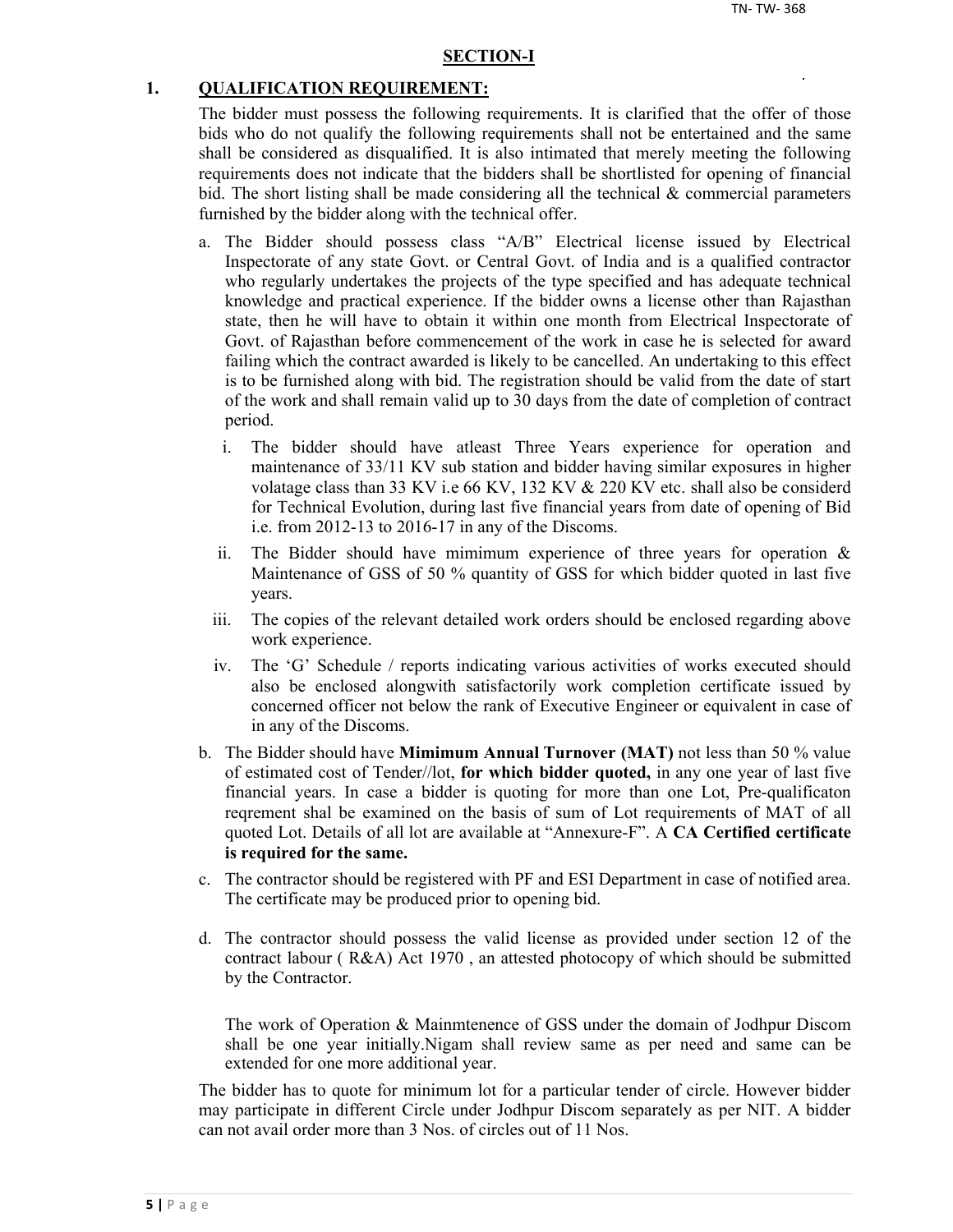#### **SECTION-II**

## **COMMERCIAL TERMS & CONDITIONS FOR THE WORK OF OPERATION AND MAINTENANCE OF 33/11 KV SUB-STATION UNDER JODHPUR DISCOM**

#### **INSTRUCTIONS TO BIDDERS**

#### **2. GENERAL INSTRUCTIONS:**

- 1.1 The Jodhpur Vidyut Vitran Nigam Ltd, or any authority designated herein after called 'OWNER' will receive bids in respect of services as set forth in the accompanying specification. All bids shall be prepared and submitted in accordance with these instructions. The Bidder, in his own interest is requested to read very carefully these instructions and the terms and conditions as incorporated in General Conditions of Contract and Technical specification before filling the Bid proposal form. If he has any doubt as to the meaning of this specification or any portion thereof, he shall before submitting the Bid, refer the same to the Superintending Engineer (TW), Jodhpur Vidyut Vitran Nigam Limited, Jodhpur in writing well in time before the specified date of opening of Bids so that such doubts may be clarified. Submission of the Bid shall be deemed to be the conclusive proof of the fact that the Bidder has acquainted himself and is in agreement with all the instructions, terms and conditions governing the specification, unless otherwise specifically indicated / commented by him in his Bid.
- 1.2 Bids submitted after the time and date fixed for receipt of bids as set out in the invitation to Bid may be rejected.

#### 1.3 INFORMATION REQUIRED WITH THE PROPOSAL:

- i. Oral statements made by the Bidder at any time related to any matter will not be considered.
- ii. The bidder may use in the bid Standard catalogue pages and other documents to provide additional information and data as deemed necessary.
- iii. In case the 'Proposal' information contradicts the specification requirements, the specification requirements will govern, unless otherwise brought out clearly in the technical/ commercial deviation schedule.

#### 1.4 RECEIPT AND OPENING OF BIDS.

- i. Bidder shall submit their bid in electronic format, digitally signed and stamped on each page. Bidder shall procure Digital Signature Certificate (DSC) as per IT act - 2000.
- ii. The electronically received bids will be opened in the office of the Superintending Engineer (TW), Jodhpur Vidyut Vitran Nigam Limited, Jodhpur on stipulated date & time in the presence of such tenderers or their authorized representative, who choose to be present. The system does not permit electronic submission of late tenders after the due date & time.
- iii. In case, the date fixed for opening of the tenders be declared as a public holiday, the bid shall be opened on the next date on which office re-opens after such holiday(s).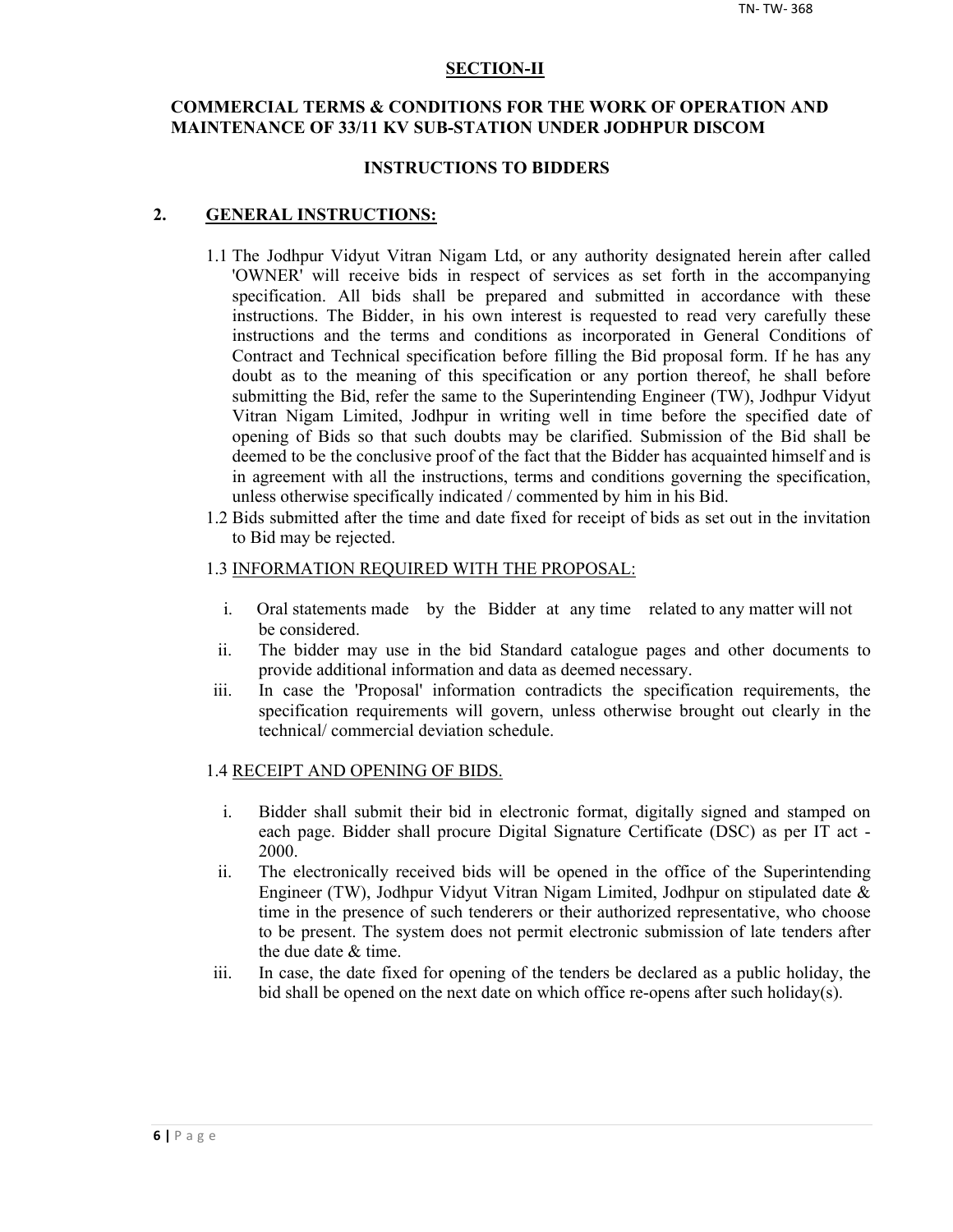## 1.5 FORMAT AND SIGNING OF BIDDER:

i. The tender must contain the name, designation and place of business of the person or persons making the tender and must submit online & signing digitally with his DSC (Digital Signature). Tender by a partnership firm must be furnished with

full names of all the partners and should be signed digitally by one of the member of partnership firm or by a authorized representative indicating the designation of the person or persons, with authority letter signed by the Chairman/ Secretary other person authorized to bind the Corporation / Company in the matter.

- ii. Bid by a partnership must be furnished with full names of all partners and be signed with the partnership firm name, followed by the signature (s) and designation (s) of the authorized partner (s) or other authorized representative (s).
- iii. Bids by corporation/ company must be signed with the legal name of the corporation/ company by the President, Managing Director or by the Secretary or other person or persons authorized to bid on behalf of such corporation/ company in the matter.
- iv. A bid by a person who affixes to his signature the word 'President', 'Managing Director' 'Secretary', 'Agent' or other designation without disclosing his principal will be liable to be summarily rejected.
- v. Satisfactory evidence of authority of the person signing on behalf of the Bidder shall be furnished with the bid.
- vi. The Bidder's name stated on the proposal shall be exact legal name of the firm.
- vii. Erasures or other changes in the bid documents shall bear the initials of the person signing the bid.
- viii. Bids not conforming to the above requirements of signing shall be disqualified.

## 1.6 UNDERSTANDING AND CLARIFICATIONS ON DOCUMENTS AND SPECIFICATIONS:

- a. The Bidder is required to carefully examine the specifications and documents and fully inform himself as to all the conditions and terms matters which may in any way affect the Work or the cost thereof. If any Bidder finds discrepancies or omissions in the specifications and documents or is in doubt as to the true meaning of any part, he shall at once request in writing for at least 15 days before the specified date of opening of Techno-commercial Bid for interpretation/clarification by the owner. The Owner, then, will issue interpretation and clarifications as he may think fit in writing. After receipt of such interpretations and clarifications, the Bidder may submit his bid but within the time and date as specified in the Invitation to Bid. All such interpretations and clarifications shall form a part of the specifications and documents, and accompany the bidder's proposal.
- b. Verbal clarifications and information given by the owner or his employee(s) or his representative(s) shall not in any way be binding on the owner.

## 1.7 EFFECT AND VALIDITY OF BID :

- i. The submission of any bid connected with these documents and specification shall constitute an agreement that the bidder shall have no cause of action or claim, against the owner for rejection of his bid. The owner shall always be at liberty to reject or accept any bid or bids at his sole discretion and any such action will not be called into question and the bidder shall have no claim in that regard against the owner.
- ii. The bids shall be valid for a minimum period of 180 days (One hundred eighty)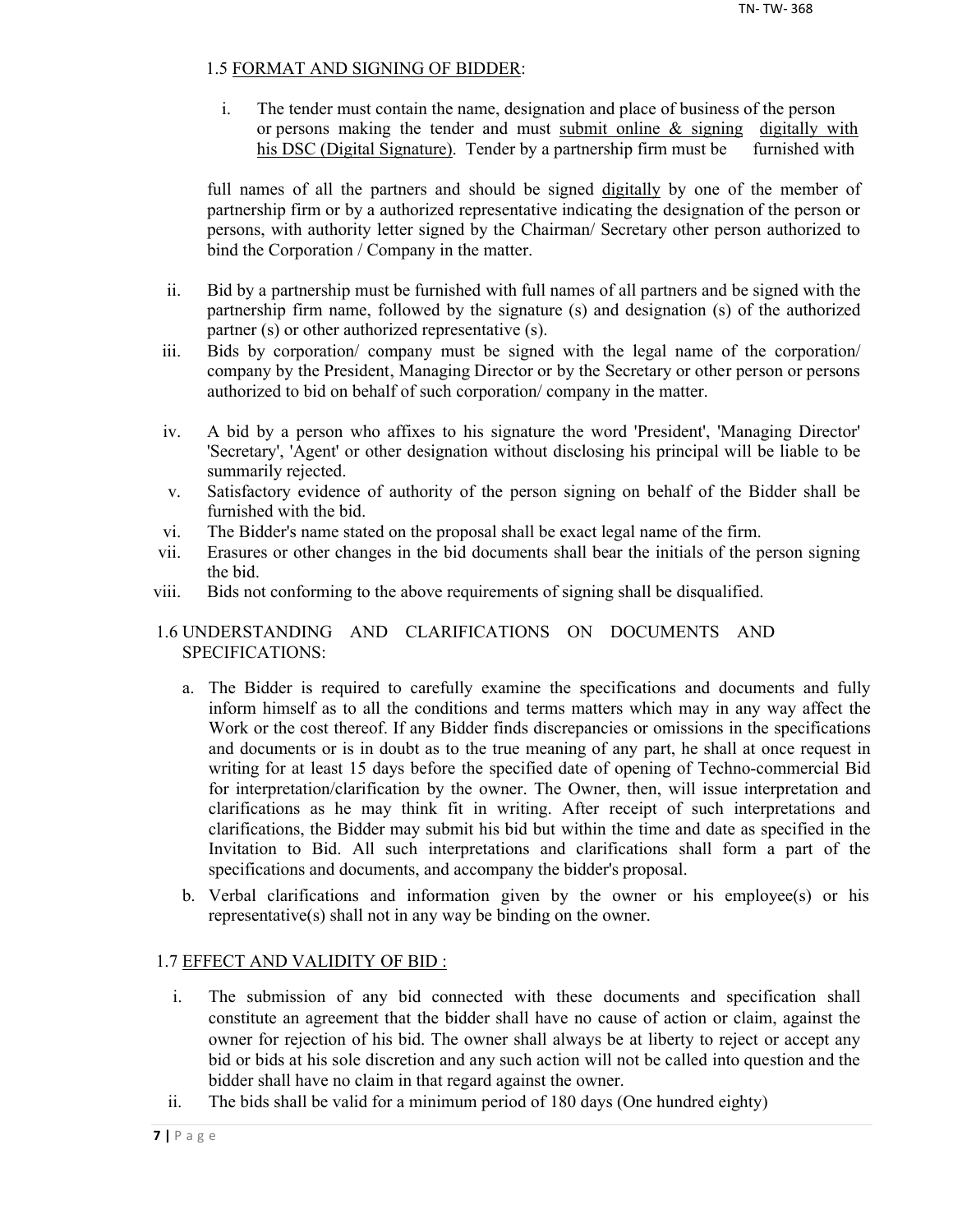days from the date of opening of technical bids or 180 days from the date of opening of financial bid whichever is later. Bids mentioning a shorter validity period than specified are likely to be summarily rejected /ignored.

iii. Owner may ask for extension in validity period. The bidder will be at liberty to accept it or not. In case bidder agrees to extend the validity period without changing his original offer, he will be required to extend validity period of the Bank Guarantee (Submitted against the EMD) suitably.

## 1.8 COST OF SPECIFICATION:

The cost of Bid document as published in NIT shall be furnished along with EMD prior to opening of bid and scan copy be upload on website of RISL. The document shall be downloaded/ uploaded in the manner prescribed in bid document. The cost of bid and EMD shall be furnished through Bank Draft payable to Senior Accounts Officer (CPC), JdVVNL, Jodhpur

## 1.9 LATE BIDS:

The system does not permit electronic submission of late tenders after the due date  $\&$  time.

## 1.10 CLARIFICATION OR MODIFICATION OF BIDS:

To assist in the examination, evaluation and comparison of bids, JDVVNL may ask Bidders individually for clarification, in writing. No change in the substance of the bid shall be permitted except as required to confirm the correction of any typographical error. JDVVNL may modify 'Financial bid' based on discussions with individual Bidders short-listed even after opening of 'Technical bid'.

## 1.11 REJECTION OF BIDS :

Any action on the part of the Bidder to revise the rates / prices and modification in the substance of original tender. Submission of any supplementary information unless & otherwise asked for at his own instance after the opening of the Bid may result in rejection of the Bid and also debar him from submission of Bid to the NIGAM at least for one year.

The owner reserves the right to accept or reject any bid, and to annul the bidding process and reject all bids at any time prior to award of contract, without thereby incurring any liability to the affected bidder or bidders or any obligation to inform the affected bidder or bidders of the grounds for the owner's action.

#### 1.12 OPENING OF FINANCIAL BID:

The date and time for opening "Financial bid" will be intimated to the short-listed Bidders by JDVVNL in due course through 'E'-Procurement web portal. 'Financial Bid' of the Bidders, not short-listed shall not be opened and shall be returned to such Bidders.

## 1.13 UNDERSTANDING & CLARIFICATIONS ON DOCUMENTS & SPECIFICATIONS.

The Bidder is required to carefully examine the specifications and documents and fully inform himself as to all the conditions and terms matters which may in any way affect the Work or the cost thereof. If any Bidder finds discrepancies or omissions in the specifications and documents or is in doubt as to the true meaning of any part, he shall at once request in writing for an interpretation / clarification by the owner. The Owner, then, will issue interpretation and clarifications as he may think fit in writing. After receipt of such interpretations and clarifications,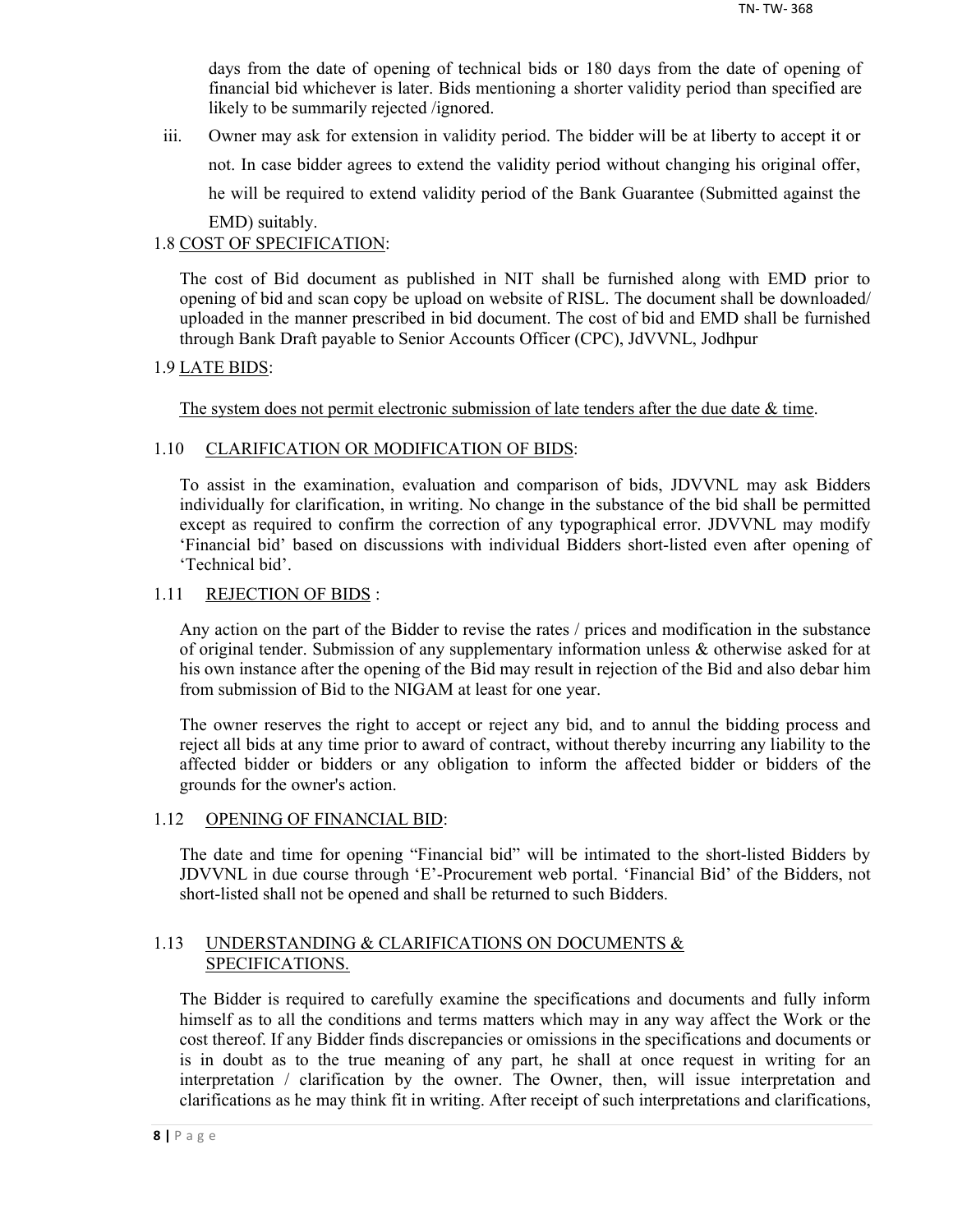the Bidder may submit his bid but within the time and date as specified in the Invitation to Bid. All such interpretations and clarifications shall form a part of the specifications and documents, and accompany the bidder's proposal.

Verbal clarifications and information given by the owner or his employee(s) or his representative(s) shall not in any way be binding on the owner.

#### 1.14 POLICY FOR BIDS UNDER CONSIDERATION:

Bids shall be deemed to be under consideration immediately after they are opened and until such time official intimation of award / rejection is made by the owner to the bidders. While the bids are under consideration, bidders and / or their representatives or other interested parties are advised to refrain from contacting by any means, the owner and / or his employees / representatives on matters related to the bids under consideration. The owner, if necessary, will obtain clarifications on the bids by requesting for such information from any or all the bidders, either in writing or through personal contact, as may be necessary. Bidder will not be permitted to change the substance of the bid after the bid has been opened.

#### **3. SUBMISSION OF BIDS:**

The bidders, in their own interest, are requested to read very carefully Technical Specification before filling the bid. The Bid documents be downloaded from JDVVNL website www.JdVVNL.com or http://eproc.rajasthan.gov.in and upload the tender on website of RISL www.http://eproc.rajasthan.gov.in. No hard copy of the bidding documents will be provided to the bidders through this office. In case of any discrepancy found in bidding documents downloaded from the website and appended with the bid (as a bid document) and original copy of such document available in the office of Superintending Engineer (TW), Jodhpur Discom, Jodhpur will be considered as final document for all purpose. The cost of Bid document as published in NIT shall be furnished along with EMD before opening of bid and scan copy be upload on website of RISL. The document shall be downloaded/ uploaded in the manner prescribed in bid document.

3.1 Tenders shall be submitted online in the electronic format attached here to and all blanks in the tender and the schedule to the specification shall be duly filled in. The completed forms, schedule(s) shall be considered as part of the contract documents in the case of successful tenderer (s).

3.2 No alteration should be made to the format of the tender specification and schedules. The tenderer must comply entirely with specification.

3.3 The tender and all accompanying documents shall be in Hindi/English Language and shall be signed digitally by a responsible and authorized person. The name, designation and authority of the signatory shall be stated in the tender.

3.4 Tender should be filled in only with ink or typed and must be submitted online after signing digitally .

3.5 All additions, alterations and over-writing in the bid must be clearly signed by the signatory of the bidder otherwise bid will be summarily rejected.

3.6 The bidder must quote the prices strictly in the manner as indicated herein, failing which bid is liable for rejection. The rate/prices shall be entered in words as well as in figures. These must not contain any additions, alterations, over-writing, cuttings or corrections and any other marking which leave any room for doubt.

3.7 The Purchase Authority will not be responsible to accept any cost involved in the preparation or submission of bids.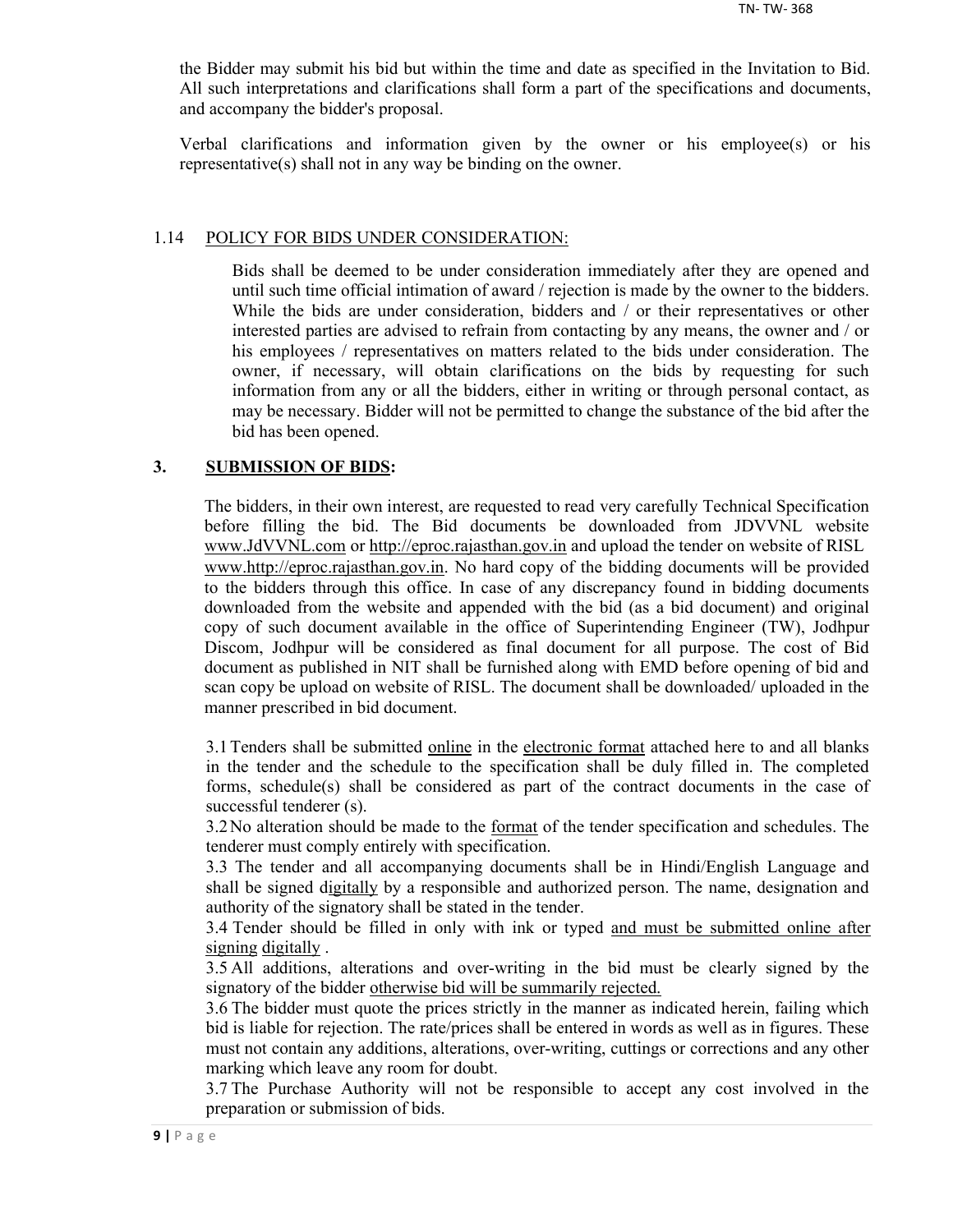3.8 Any printed conditions of sale on the bid shall not be accepted by the purchase Authority. 3.9 The tender offer shall be submitted in time specified on http://eproc.rajasthan.gov.in in electronic format in the following manner:

i. COVER – I for details of EMD / Valid exemption certificate/ Registration certificate with copy of letter indicating validity of B.G. / Tender processing fee and Cost of Tender

document (to be filed in pdf format).

- ii. COVER II for Techno- Commercial Bid (to be filed in pdf format): In this part of bid, tenderer will have to furnish Guaranteed Technical Particulars in regard to all required details of Technical Specification and confirmation of commercial terms and conditions of GCC (General Conditions of Contract) and its addendum/corrigendum, if any, along with details required in various/schedules "EXCEPT THE PRICE SCHEDULE" so that the purchaser may be able to examine whether the offer submitted is technically acceptable and also confirm to our commercial terms and conditions or not.
- iii. COVER III for Financial/Price Bid/BOQ (to be filed in pdf and xls format).

This price bid shall include submission of details of prices as per specification. The price bid will be opened only after being satisfied with Technical and Commercial Bid as per qualifying requirement stipulated in the Specification and bid of such qualified bidderswill only be opened. The date of opening of such price Bids will be intimated in due course of time.

- 2.1 Bidders shall indicate in their bid the name and complete address of Excise authorities under whose jurisdiction is their works / offices falls.
- 2.2 All bids and accompanying documents shall be addressed to the S.E. (TW) Jodhpur Vidyut Vitran Nigam Limited, Jodhpur.
- 2.3 The tenderer should sign the tender documents digitally and stamped on each page.
- 2.4 The tenders given in the form other than prescribed form will not be considered.
- 2.5 Only one representative, on submission of valid authorization of the signatory of the bid, will be allowed to be present during the opening of the bid.
- 2.6 The conditional bids shall not be accepted.

## **4. PRICE:**

The rates for operation and maintenance of 33/11 KV sub-station are inclusive of all taxes, duties local levies including surcharge and other misc. Charges and Service tax, if payable, shall be reimbursed on submission of documentary proof in support of the claim. The price is firm in all respect. However, in case a new statutory tax, duty or local levies are imposed on this contract during its currency the same shall be reimbursed by the Nigam at actual on submission of documentary evidence.

Note:- The bidders are required to quote the price as per clause No. 1 and 3(ii) of section –II regarding worker to be deployed and minimum wage criteria in prescribed Price Bid/BOQ format.

## **5. EARNEST MONEY DEPOSIT:**

i. In pursuance to RTPP Act, 2012 of Govt. of Rajasthan, Bid security / earnest money deposited by the bidder should be 2% of the estimated cost in the form of banker cheque / DD/ BG in favour of concerned AO(O&M). No preference/relaxation should be given to CLRC registered contractors in compliance to RTPP act. The Demand draft shall be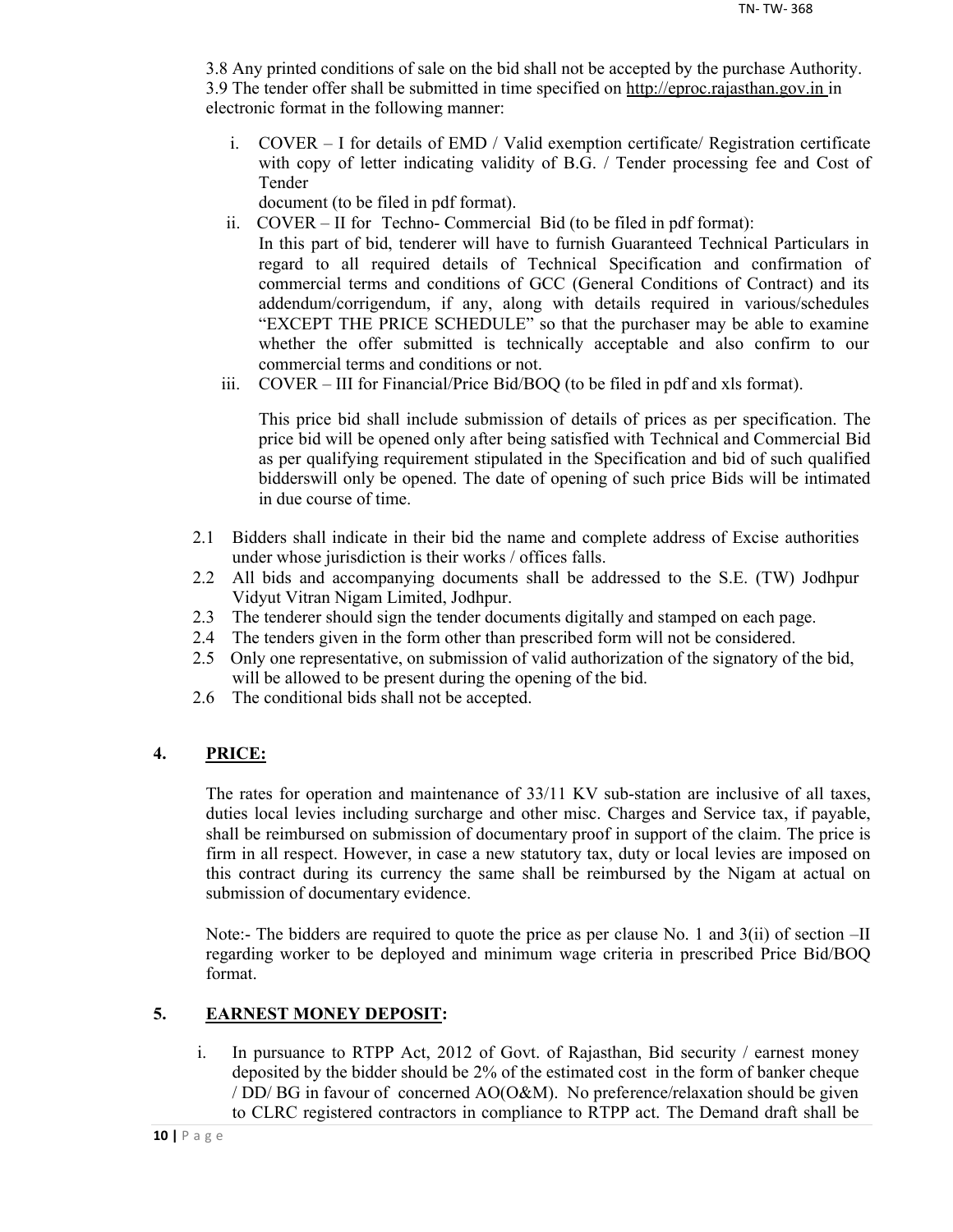accompanied with the bid in an envelope as per instructions given in these bidding documents. No other mode of deposit shall be accepted.

- ii. Any other mode except as specified under clause (i) above such as Postal orders/ cheques/ other forms of instruments are not acceptable.
- iii. In case of unsuccessful tenderer, the Earnest money will be refundable on production of the original receipt within a fortnight after finalization of the tender. In case of successful tenderer(s) the Earnest Money will be taken into account in arriving at the amount of the security cum performance guarantee if vendor(s) desires to furnish cash security deposit. However if the security cum performance guarantee is furnished through bank guarantee (BG) the EMD will be released consequent to acceptance of such BG.
- iv. Request for adjustments/proposals for acceptance of Earnest Money deposits, if any, already lying with the Discom's in connection with some other tenders/orders shall not be entertained.
- v. No interest shall be payable on such Deposits.
- vi. The JDVVNL reserves the right to forfeit Earnest Money Deposit or a part thereof in circumstances, which according to it indicate that the tenderer is not earnest in accepting/executing order placed under the specification.

#### **Documents to be Uploaded with the Tender:-**

- a. **Cover I** for details of EMD / Tender processing fee and Cost of Tender document as detailed below:
	- i. Proof of depositing EMD (DD/Banker's Cheque) /vendor Registration certificate with copy of letter indicating validity of B.G / central or state Govt. undertaking certificate for exemption.
	- ii. Proof of depositing DD/Banker's Cheque towards e- tender processing fee.
	- iii. Proof of depositing cost of tender documents (DD/Banker's Cheque).
- b. **Cover II** for Techno- Commercial Bid as detailed below duly signed and stamped:-
	- (i) Schedule-1.(Bid –bank guarantee form for EMD ).
	- (ii)Schedule 3 for confirmation with regard to "NIL DEVIATION" in respect of commercial terms & conditions of the specifications otherwise Schedule VB.
	- (iii) Schedule-4 for confirmation with regard to "NIL DEVIATION" in respect of Technical terms & conditions of the specifications otherwise Schedule VA.
	- (iv) Schedule-5 for list of past Experience.
	- (v) Schedule-6 for Particulars & details regarding list of equipments & Technical hands available as per requirement of specification.
	- (vi) Schedule-6(A) regarding qualification requirement for annual turn-over /Profit and Loss account /balance sheet/Income Tax Returns along with necessary supporting documents and certificate of registered charted Accontant for eligibility.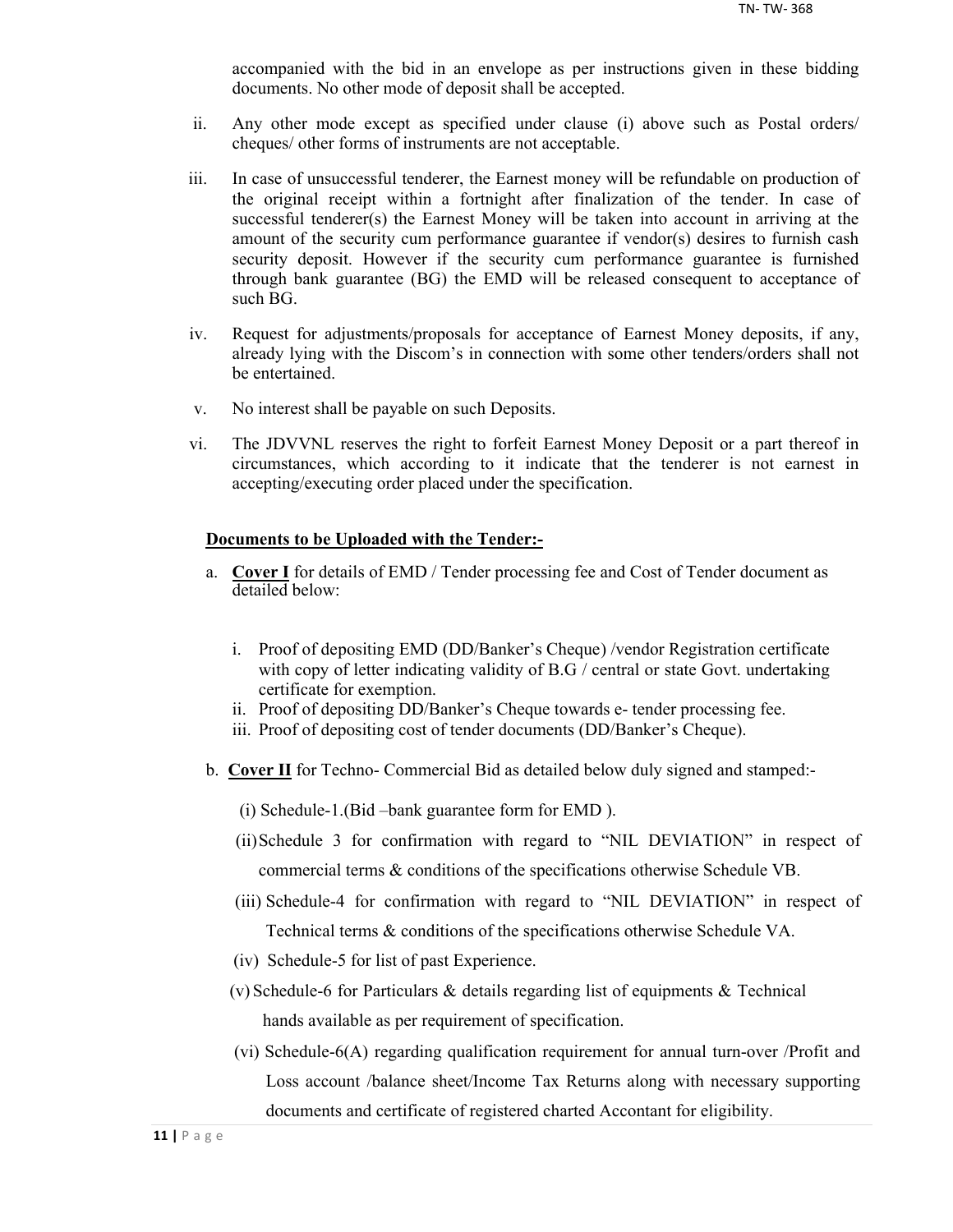- (vii) Schedule-6(B) for detail indicating execution of works durning last five financial years along with supporting documents like copy of W.O , G-Schedule, final bill, duly notarized completion certificate atc. Specified on "Qualification Requirement".
- (viii) Schedule7 for Security Bank Gurantees for safe custady of 33/11KV GSS regarding

opreatiopn & Mainenence of GSS.

Following documents are also required to be uploaded with the Tender are here under:-

- (i) Copy of class "A/B" Electrical contractor license.
- (ii) Copy of Registration with labour department, insurance certificate, undertaking in respect of resistration of Building & Construction, Act-1996 and oth supporting documents required as per specifications.
- (iii) Power of Attorney for authorized signatory to sign the tender document digitally.
- (iv) Copy of latest Balance-Sheet for last 3 years.
- (v) Name & correspondence address of the bidder along with phone /Fax No. & email address.
- c. **Cover-III** For financial/price bid/BOQ (to be filled in Excel format) in prescribed schedule.P1-P12 alongwith corresponding lot number mentioned in Annexure-F.

#### **6. PAYMENT:**

After completion of period of one month for operation and maintenance, the contractor shall submit bills in triplicate, in first week of following month to the concerned Assistant Engineer for verification. While verifying the bill following certificates shall be recorded by Assistant Engineer (O&M) on each bill: -

- 1 The contractor has carried out all the operation & maintenance duties satisfactorily as specified in the specification during the month for which payment has been claimed.
- 2 All the records prescribed under the specification were regularly maintained by the contractor during the month at each Sub-Station.
- 3 The power availability during the month of has been  $\%$
- 4 The contractor has deployed one ITI holder worker in each shift of 8 hours per day.
- 5 Weekly duty chart was displayed by the contractor on the notice board.
- 6 Appointment letter of workers were pasted by the contractor on the notice board.
- 7 The contractor had performed watch and ward of every Sub-station area and equipment and had maintained lighting arrangement properly.
- 8 Payment to worker should be ensured / verified by Contractor as per wages rules and next payment shall be released after verification of same through Bank Statement of worker.

During operation & maintenance of SubStation, proper supply as per prevailing Nigam rules should be given by his deployed workman as intimated by Nigam time to time. The same labour must not be allowed to perform duty more than 8 hours duty during a day (24 hours), failing which it will be treated violation of Labour Act/ Rules and panelty will be imposed as per penal provision.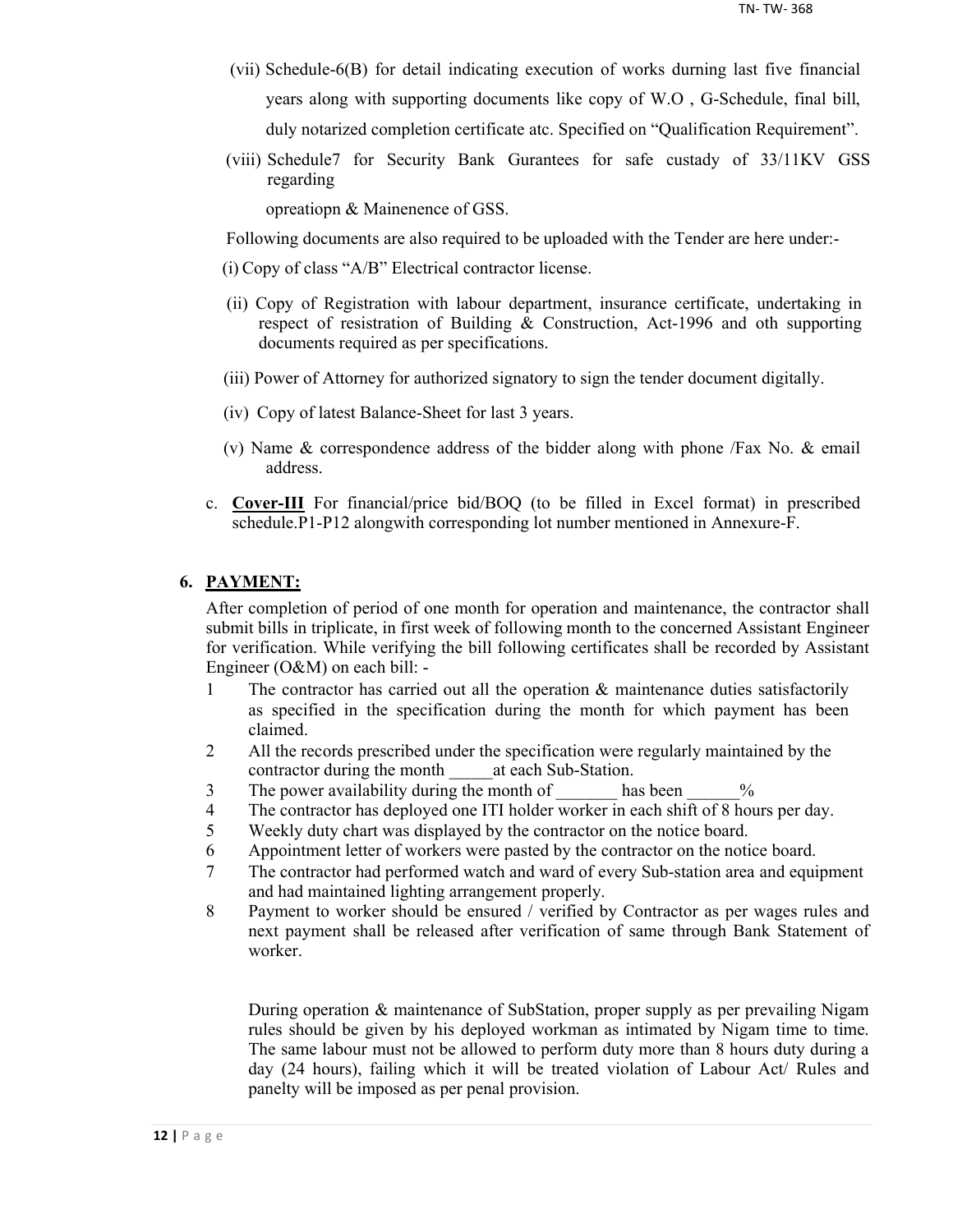The contractor will deploy workmen for sub-stations which could be used **partially or solely** for any of the sub-station and shall be at the discretion of Discom.

The bidder shall produce copy of Bank statement of payment proof of the previous month in the forthcoming bills.

After due verification and recording above certificates, the AEN (O&M) will further forward the bill to concerned XEN for counter checking and signature and onward transmission to the Sr. Accounts Officer (CPC), JDVVNL, Jodhpur for arranging 95% payment subject to any deduction covered under the contract, 5 % payment is deducted against performance security for Tender.However contractor may submit Bank Gurantee of 5 % value of work order of Tender/cluster valid for one year with grace period of three month. The payment shall be made by the Sr. Accounts Officer (CPC), JDVVNL, Jodhpur within the period of 30 days from the date of receipt of the bills in his office and on receipt of copy of insurance premium receipt in respect of the workers engaged by contractor and copy of challans with supporting details of the workers engaged, wages paid, PF  $\&$  ESI (if applicable) subscription and contribution duly tallied with the challan amount from the contractor in token of deposition of  $PF \& ESI$  (if applicable) amount for the previous month as well as on completion of the contractual formalities as mentioned at clause No. 2,3,6,7 which ever is later. However, 95% payment of first bill of every contract shall only be made after random checking of at least 3 Sub-stations per division by the officer(s) nominated by Circle SE for ensuring the compliance of the entire contractual obligation to be discharged by the contractor. The checking officer shall submit his report to Circle SE  $\&$  Sr. AO (CPC) within a week from the date of nomination (by second week positively). The Sr. AO (CPC) on receipt of this report only shall arrange payment of the first bill to the contract as per the terms of payment. The balance 5% payment shall be made along with final bill after satisfactory completion of contract and after meeting out all legal and contractual liabilities by the contractor as per terms and condition of the contract and if contractor submits PBG amounting 5 % of value of

work order Tender/ Cluster instead of 5 % deduction from bill, 5 % PBG shall be refunded after satisfactory completion of contract and after meeting out all legal and contractual liabilities by the contractor as per terms and condition of the contract.The final bill shall also be routed through Executive Engineer concerned. All other statutory deductions like taxes and duties etc. as per prevailing rates shall be made by the Sr. Accounts Officer (CPC) while payment to the contractor.

In the event of introduction of GST in the course of performance of contract, project Implementation Agency (PIA) i.e. JDVVNL shall examine its impact on the affected transactions under the contract in totality, for equitable adjustment in the contract price, if required. The contractor shall furnish the relevant details/documents for this purpose, as may be required by PIA.

For the purpose of the Contract, it is agreed that the Contract Price specified in (Contract price and terms of Payment) of the Contract Agreement is based on the taxes, duties levies and charges prevailing at the date seven (07) days prior to the last date of bid submission. If any rates of Tax are increased or decreased, a new Tax is introduced, an existing Tax is abolished, or any change in interpretation or application of any Tax occurs in the course of the performance of the Contract, which was or will be assessed on the Contractor in connection with performance of the Contract, an equitable adjustment of the contract price shall be made to fully take into account any such change by addition to the Contract price or deduction there from, as the case may be, in accordance with Changes in Laws and Regulations thereof. However, these adjustments would be restricted to direct transactions between the Employer and the Contractor for which the taxes and duties are reimbursable by the Employer as per the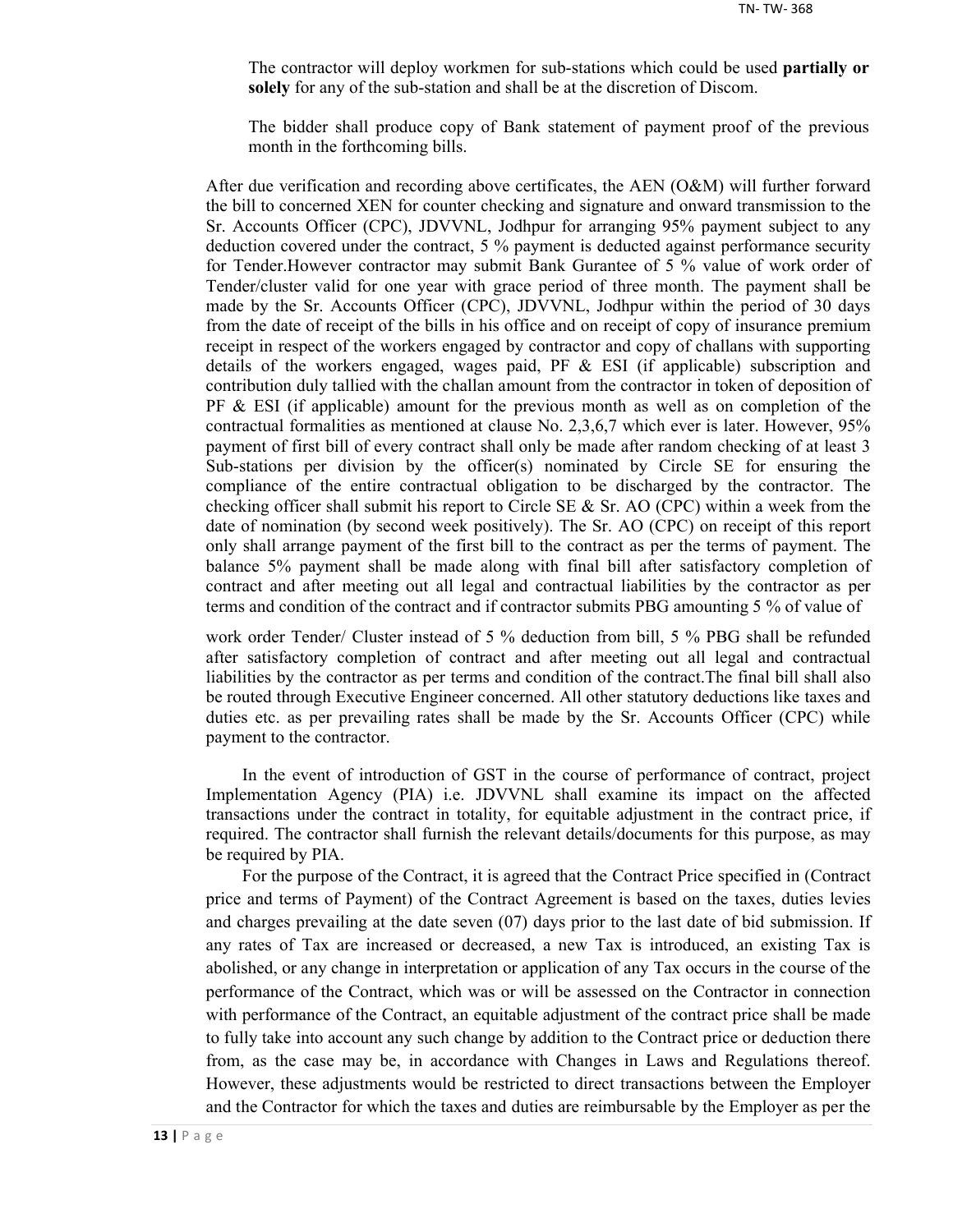Contract. These adjustments shall not be applicable on procurement of raw materials, intermediary components etc. by the Contractor and also not applicable on the bought out items dispatched directly from sub-vendor's works to site.

**No interest shall be paid for delay in payment, if any.**

#### **7. BANK GUARENTEE AGAINST SAFETY OF MATERIAL & EQUIPMENT:**

Before commencement of work by the contractor, he shall furnish a Bank Guarantee in favour of Superintending Engineer (TW), JDVVNL, Jodhpur equivalent to 10 % of Contract value towards safety of JDVVNL"s material and equipment installed. The Bank Guarantee shall remain valid during the currency of the contract with a grace period of 3 months. The Bank Guarantee shall be released after ascertaining that all the legal and contractual liabilities as per contract have been met out by the contractor to the entire satisfaction of Nigam. Performa for safe custody Bank Guarantee has been enclosed.

## **8. AWARD OF CONTRACT:**

Notification of award of contract will be made in writing to the successful bidder(s) by the owner.

The contract will be awarded to the best qualified and the substantially responsive bidder offering the lowest evaluated bid in conformity with requirements of these specifications and documents and the owner shall be the sole judge in this regard and subject to the provisions of these instructions to bidders and other terms and conditions detailed out in these documents and specifications. A responsive bid is one which accepts all terms and conditions of these specifications and documents without any major modifications. A major modification is one which affects in any way the prices, quality, quantity or delivery period of the equipment or which limits in any way the responsibilities or liabilities of the bidder or any rights of the owner as required in these specifications and documents. However, the owner may waive any minor formalities or irregularities in the bid.

The contract will be awarded to first lowest responsive bidder after having discussions  $\&$ negotiations with him, for ascertaining the reasonable price for tendered work. However where the prices quoted / agreed by such first lowest bidder, even after negotiation is considered higher, the competent purchase committee / authority may offer a still lower price, considered reasonable to all qualified participating bidders including first lowest one. On acceptance of such price by one or more bidders, the contract would be awarded to bidder standing lowest among those counter offer prices) as per original comparative statement.

The contractor shall be fully responsible for the works to be executed under the contract and it should be expressly understood by him that any breach under any one of contract shall automatically be deemed as a breach of another contract and any such breach or occurrence giving the owner a right to terminate a contract and or recover the damages under that contract shall give owner a right to terminate the another contract and or recover the damages under such contract as well. However such breach or occurrence in any contract shall not automatically relieve the contractor of any of his obligations under another contract.

If more than one bidder exists at same price then quantity of GSS to be awarded shall be distributed equally among the bidders existed on same price.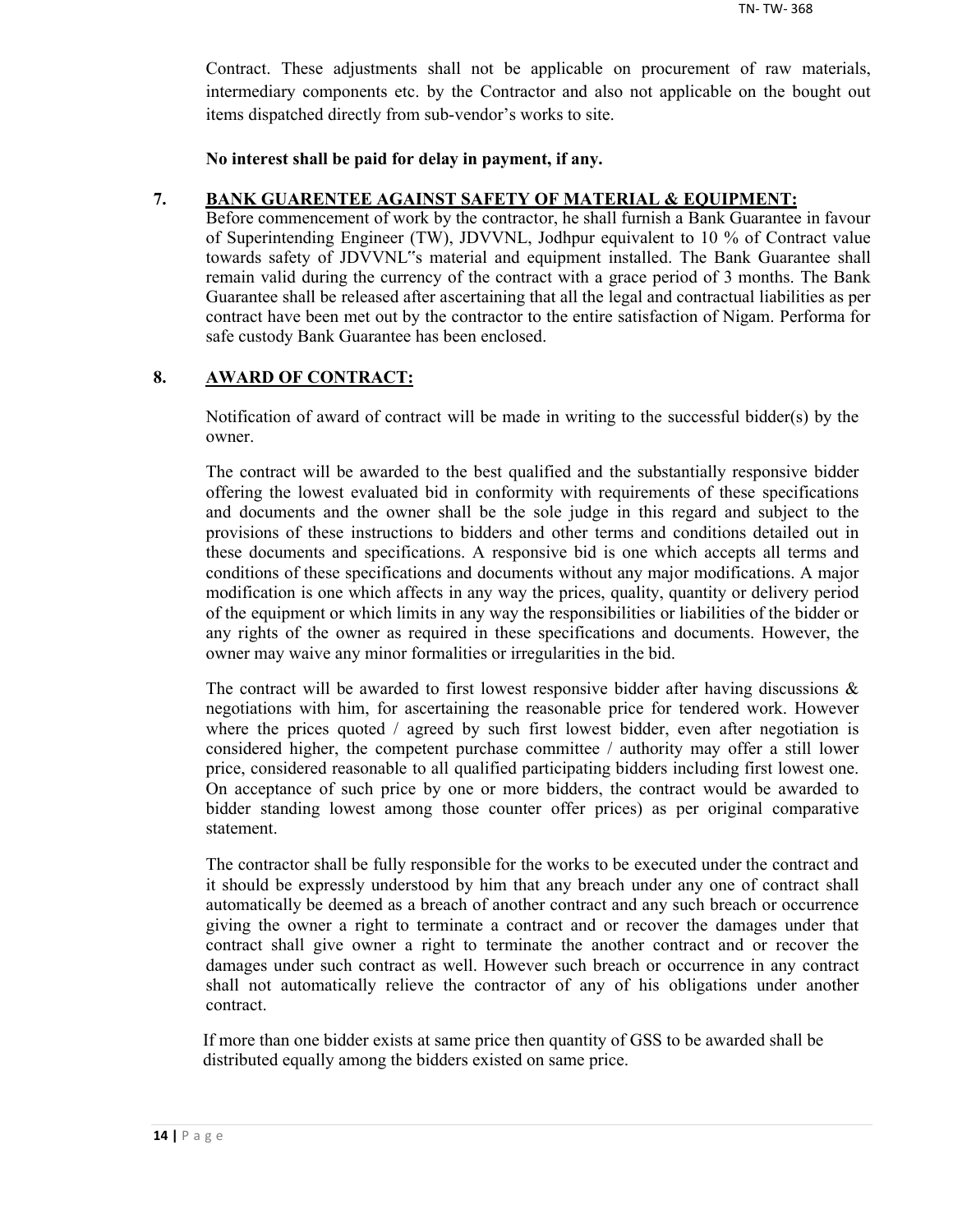## **9. FUNCTION AND DUTIES TO BE PERFORMED BY CONTRACTOR/ CONTRACTOR WORKERS:**

#### **(A) Operational function & duties to be performed: -**

Workmen of contractor shall strictly provide three phase & single phase supply on each 11 KV outgoing feeder 33/11 KV Sub-station as per schedule / block hours and timings as intimated by officers of JDVVNL from time to time.

For making supply off and on, workmen shall operate main 11 KV and outgoing feeders VCB/OCB/KIOS (if available on 11 KV feeders) along with operating GO"s and fuses of 11 KV feeders.

- (iii)For providing single-phase supply by removing 33 KV sides and 11 KV side fuses or by other single phasing mechanism as per prevailing methodology and system instructed/ directed by officers of JDVVNL.
- (iv)All operation for providing three phase /single-phase supply on 11 KV feeders should be done carefully with all safety measure as well as guidelines prescribed for operations.
- (v) The contractor will be solely responsible for any damage of equipment or accident of any workman.
- (vi)In case contractor needs shut down at 33 KV/11 KV sub-station to carry out any repair or maintenance work prior permission of shut down shall be obtained from the concerning Assistant Engineer/ Junior Engineer. The material required for such maintenance (excluding T&P) shall be provided by the Assistant Engineer Incharge of the sub-station. Any shut down on any of the 33/11 KV lines at the sub-station required by Jodhpur Discom"s authorized employee(s) shall be given by the contractor or his authorized representative on the requisition of PTW form (Annexure-I).
- (vii) On failure of 33/11 KV line the contractor or his authorized person shall intimate to the concerned Assistant Engineer / Junior Engineer promptly.
- (viii) In case of tripping of supply or blowing of fuse of any feeder the same will be replaced immediately according to capacity by the contractor or his authorized person. The capacity of fuses for each feeder shall be prescribed by Assistant Engineer concerned.

(ix) The appropriate capacity TC fuse wire shall be arranged by the contractor. The other required material as per requirement shall be arranged by the Nigam after due verification from the concerned AEN of the sub-division.

#### **(B) Maintenance duties to be performed: -**

- (i) The contractor shall check oil level of power Transformers leakage, if any in the power transformer checking air passage are free and also check the color of the silicagel. The contractor shall observe earthing of the transformer and he will inspect any crack ness of flat of earthing of the dryness. He will intimate the position to JEN/AEN.
- (ii) The contractor shall carry out inspection & maintenance of circuit breaker as under: The contractor shall inspect switchgear premises  $\&$  circuit breaker. He will clean the circuit breaker. He will inspect oil position of the circuit breaker and if any leakage is found he will intimate to JEN/AEN. Any unusual smell /noise observed in the OCB shall be intimated to JEN/AEN. He will also observe position of auxiliary fuses whether intact or not. The position shall be intimated to JEN/AEN. The contractor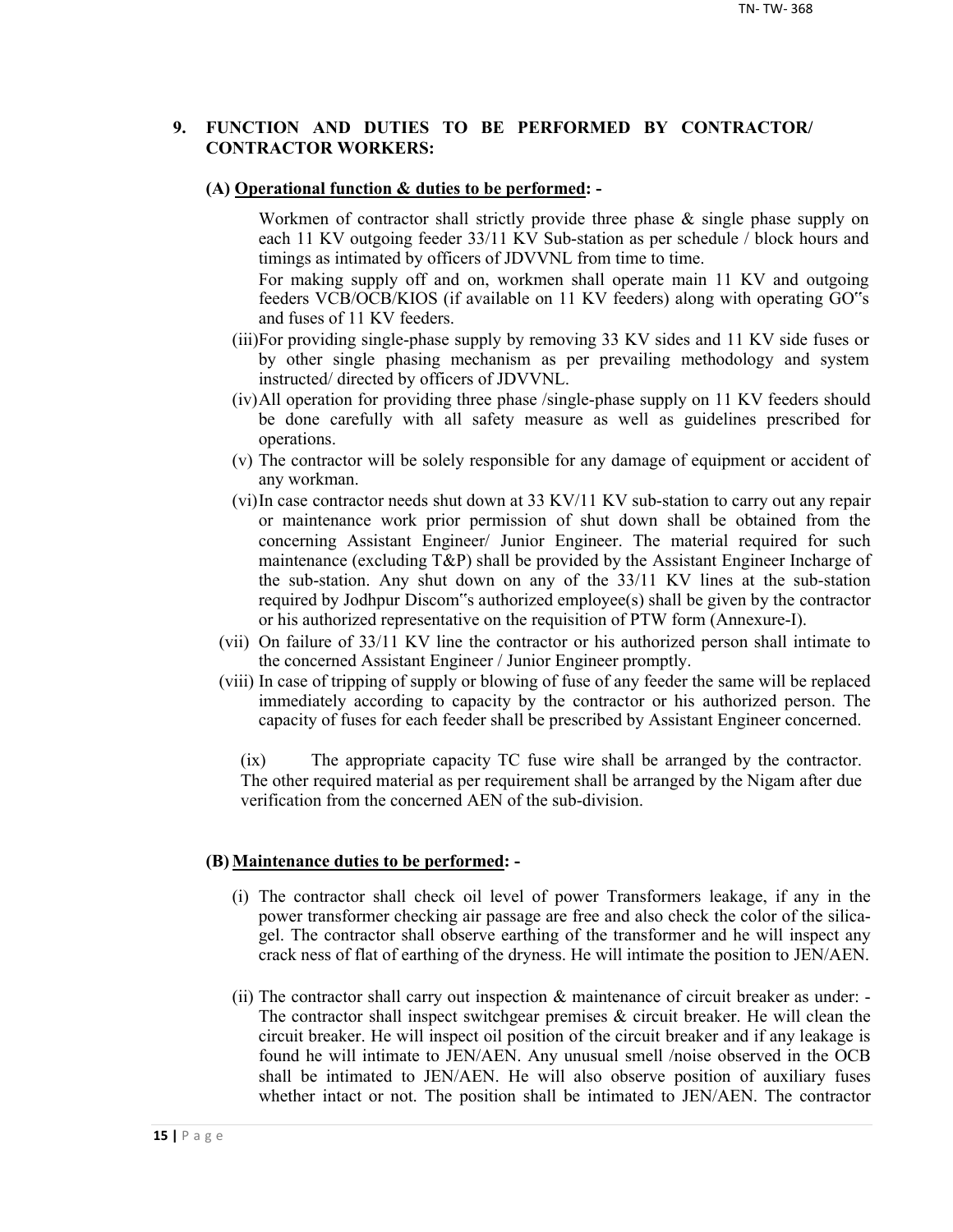shall observe working order of indicating & measuring instrument whether they are in working order or not. The position / condition will be intimated to JEN/AEN. He will also examine position of dirt, top fitting and oxide film on lighting arrester. He will clean with dry cloth and tight bolt if found any looseness. The position will be

intimated to JEN/AEN. The contractor shall observe water level of battery if the water level is low he will fill water and position will be intimated to JEN/AEN.

- (iii)The 33/11 KV sub-station area will be maintained clean by cutting grass and shrubs and toilet cleaning etc. by the contractor at his own cost and material required for this work will be arranged by the contractor himself.
- (iv)The contractor shall be full responsible for watch and ward of the Sub-Station area and equipments.
- (v) The contractor shall maintain the Jodhpur Discom property and equipment safely and any damage caused solely due to lack of contractor or his employee then losses will be recovered form his due payment. If amount of damage/losses are more than due payment then he will be liable to deposit the balance amount otherwise this will be recoverable as per law.
- (vi)The contractor shall replace 33 KV and 11 KV GO Blades/Rods. The requisite material shall be provided by Jodhpur Discom.
- (vii) Initially the Nigam shall hand over the sub-station to the contractor with proper lighting arrangements including providing of fixture and bulbs, tube light etc. subsequently; the contractor shall maintain the lighting arrangements at the substation.
- (viii) The contractor or his authorized persons shall pour sufficient quantity of water in earthing pits in 33/11 KV Sub-station premises from time to time.

(ix) All the T&P like earth chain, plier, screw driver, hand gloves required for maintenance including safety items shall be arranged by the contractor firm.

#### **10. SECURITY DEPOSIT:**

In pursuance to RTPP Act 2012 Govt. Of Rajasthan, the contractor shall deposit 10% amount of the total contract value in form of DD with the Sr. Accounts Officer (CPC), JDVVNL, Jodhpur within 7 days from the dates of work order towards security amount and same will be refunded to contractor on successful completion of contract and after meeting out all legal and contractual liabilities by the contractor as per terms and condition of the contract. The security deposit so received would be non-interest bearing.

#### **11. CONTRACT DOCUMENTS AND AGREEMENTS:**

The contractor shall execute a contract agreement with Superintending Engineer (TW) concerned within a period of 7 days from the date of work order on a non -judicial stamp paper of appropriate value as per the Indian Stamp Duty Act.

The order placed under this specification shall be governed by the terms and conditions as incorporated in this section of the Specification and as given in the detailed work order and its annexure(s). The terms and conditions as specified in this section if differ from the terms indicated in the detailed work order and its annexure(s) the latter shall prevail. The contract shall for all purposes be construed according to the Laws of India and subject to jurisdiction of Rajasthan Courts only. For the due fulfilment of the contract, the contractor shall execute an agreement in the prescribed form Annexure-C on Rajasthan State Non-judicial stamp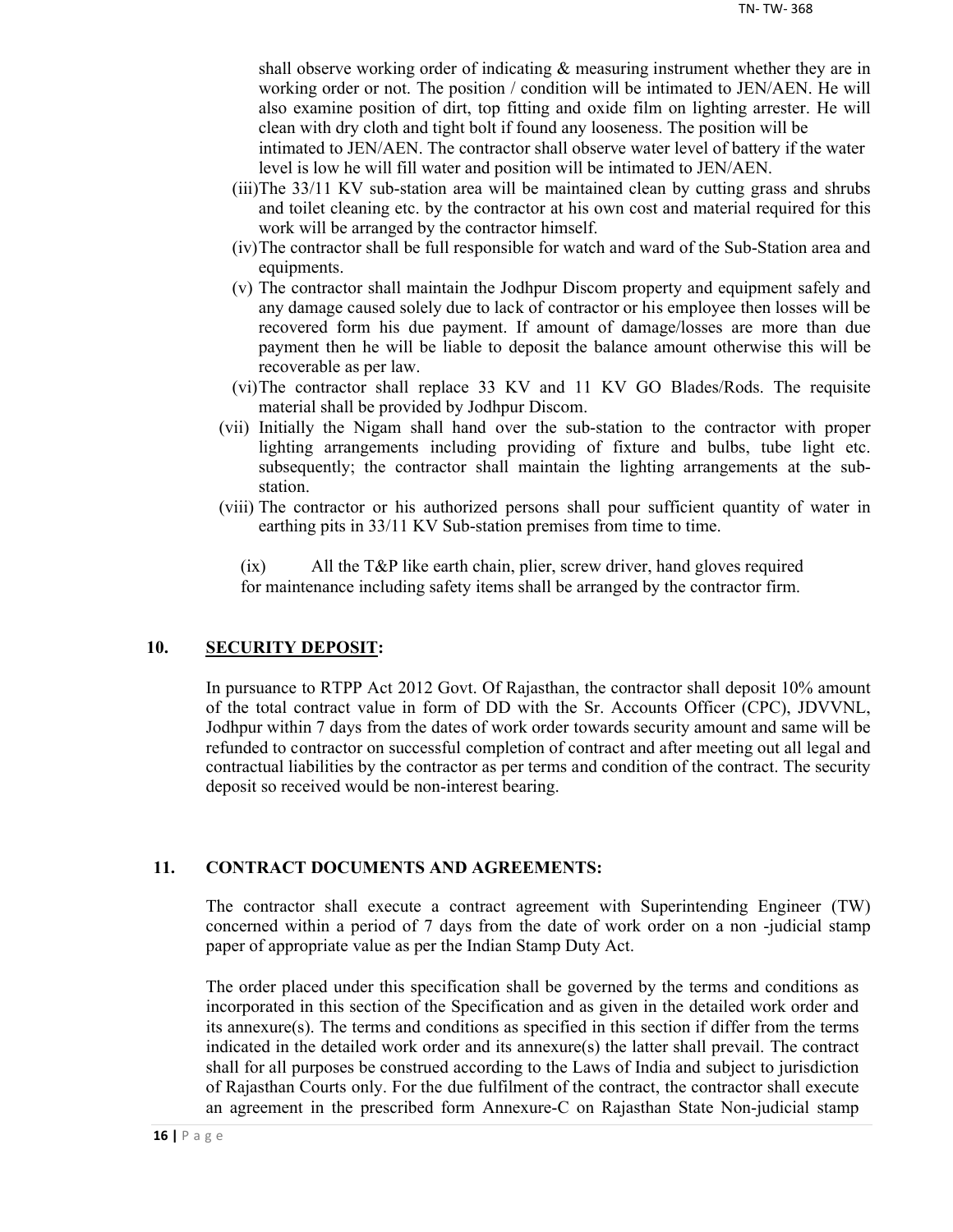paper bearing stamp duty as applicable. The expenses of completing and stamping the contract agreement shall be borne by the Contractor. Such agreement shall be executed and signed by the competent authority of the contractor on each page thereof. The original copy is only to be executed on the stamp paper. The remaining two copies may be executed on simple paper. Such complete agreement form along with the contract documents together with a Power of Attorney" in favour of the Executants shall be required to be submitted returned to the owner within a period of 15 days from the receipt of order duly signed on each page. One copy of the executed agreement duly signed by the purchaser/owner shall be sent to the supplier for his reference. The contract documents shall mean and include the following:-

- 1. Contract agreement along with letter of Intent.
- 2. Work order and its annexures.
- 3. Instructions to bidders.
- 4. General Technical Conditions and Specifications
- 5. Power of Attorney in favour of the signatory.

**Commencement Period And Delay Panelty ;-** The contractor shall have to commence the work within a period of one and half month (45 days) from date of issuing work order. He has to also complete the execution of contract agreement and other formalities during the commencement period. After lapses of commencement period, if work is not started then delay penalty based on contract value per month per GSS shall be as under:-

- (i) 10% per week or part thereof for first two weeks.
- (ii) In case delay exceed more than two weeks then  $\omega$  of 30% per week and part thereof.
- (iii) If delay exceed four weeks then work order shall be cancelled with forfeiture of EMD and Security Deposite.

#### **12. SUPERVISION:**

The work shall be carried out under the supervision  $\&$  control of the contractor and supervision  $\&$  control of the work /job will be contractor's responsibility. Contractor will dictate about the work to his persons without any interference / instructions from Jodhpur Discom in day working. Supervision, control and regulation of condition of the workmen engaged by contractor shall be his responsibility. The contractor shall ensure that the persons deployed by him are fully trained for the job. The persons engaged by him shall be treated his employees for all purposes. He will be responsible for payment of remuneration to such staff as may be provided by any law, rule and regulations of the time being in force and that the Jodhpur Vidyut Vitran Nigam Limited shall not be responsible in any of the matters connected with the employees of the authorized contractor.

However to ascertain and maintain the quality of work and other conditions specified for supply of electricity, any Officer of Jodhpur Discom not below the rank of Junior Engineer may suddenly check the sub-station at any time. Any short coming / deficiency in the work observed during checking shall be rectified/ attended free of cost immediately otherwise Jodhpur Discom will be free to get the deficiencies rectified / attended at the cost and risk of the contractor besides withholding his payment/ terminating the contract.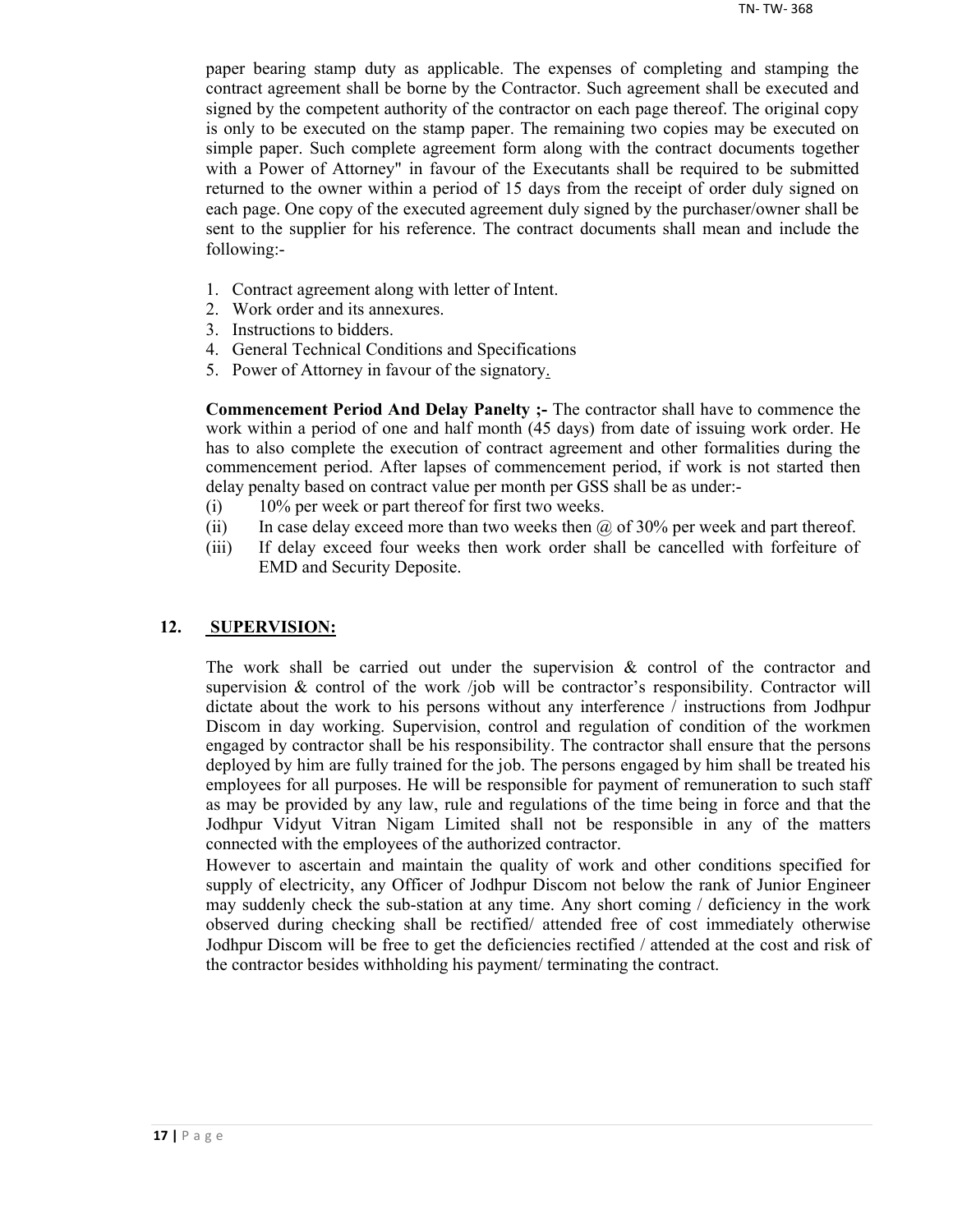## **13. WORK COMPLETION SCHEDULE & AVAILABILITY OF POWER:**

(i) Power availability means the supply available on 33 KV mains/ 11 KV Bus Bar. If any month availability of power is less than 95 % in aggregate due to the reasons solely attribute to the contractor, then a penalty of 2% of monthly contract value (for the concerned sub-station) for every fall of 1% below availability of 95% shall be recovered from the contractor. If power availability falls below 90% in any month then besides deduction of above penalty contract may be terminated without any further notice.

In case of block hours supply specified on each 11 KV feeder if any distributed /shortage/ excess in supply occurs due to deficiency /negligence of the contractor, the sum of duration of individual feeder for the time supply remained disturbed /contrary to block hours will be deducted time of availability of supply. The concerned Unit Officer shall record a certificate on each bill regarding availability of power. Further, in case of excess supply of power on any feeder beyond block hours by the contractor due to the reasons not beyond his control, the contract shall be liable to be terminated without further notice besides above deduction of penalty.

## **14. PERIOD OF CONTRACT:**

The work may be awarded initially for a period of <u>one year</u> extendable by another one year on satisfactory performance of the contractor, on the discretion of management same rates, terms & conditions with mutual consent.

## **15. SETTLEMENT OF DISPUTES:**

- i. All disputes, differences, questions whatsoever so arising between the owner & contractor upon or in relation to or in connection with contract shall be deemed to have arisen at Jodhpur (Rajasthan.) and no court other than court in Jodhpur (Rajasthan) shall have jurisdiction to entertain the same. In any time any question, dispute or difference what so ever which may arise between the JDVVNL and the agency, the same shall be decided by the MD, JDVVNL or by the settlement committee constituted by him and shall be final and binding on both the parties
- ii. The NIGAM has constituted settlement committee to settle the disputed cases. For the disputed amount up to Rs.2.5 Lac the case may be referred to the CE level settlement committee and if the disputed amount is more than 2.5 Lac the case shall be referred to the corporate level settlement committee. The non refundable fees for referring the case to the settlement committee is as given below:

| i) Reference fee for CE level settlement committee -        | $Rs$ 300/-          |
|-------------------------------------------------------------|---------------------|
| ii) Reference fee for corporate level settlement committee- | $\text{Rs } 3000/-$ |

iii) Fee for review of cases by corporate level settlement committee- Rs.5000/

\* The Nigam has rights to revise above fees without any prior notice.-

iii. The settlement committee fees as shown above shall be deposited in cash/demand draft /pay order with the Sr. Accounts Officer (EA & Cash) JDVVNL, Jodhpur and shall furnish receipt thereof with a request for referring their disputes to the settlement committee for consideration/decision.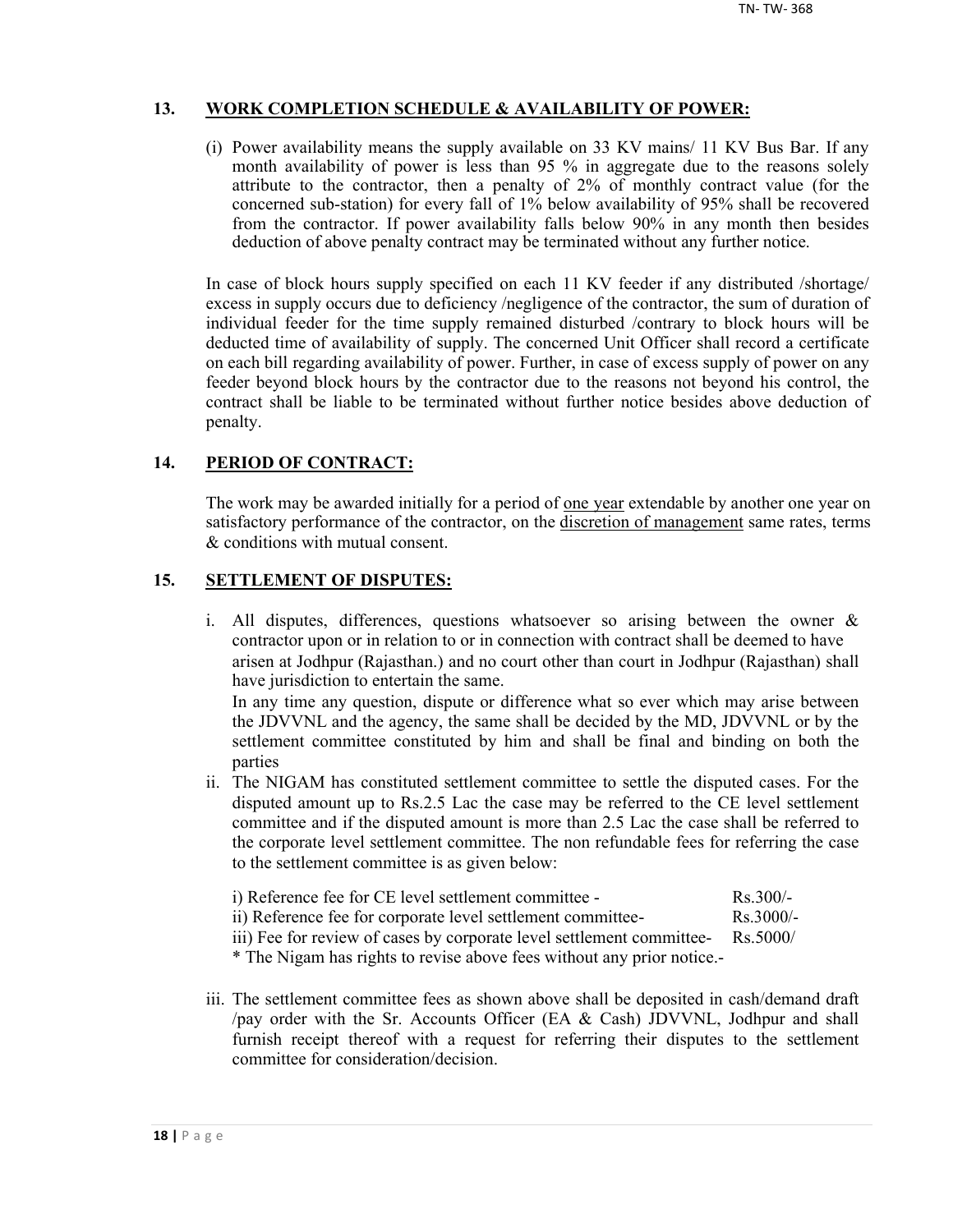## **16. FURTHER CORRESPONDENCE:**

All correspondence pertaining to the work order shall be addressed to the Superintending Engineer (TW), JDVVNL, Jodhpur.

## **17. PENAL PROVISION:**

i Workmen/person found performing duty more than One shift (8 Hours) at any substation i.e. He continues the duty in next shifts then penalty at rate of Rs.250/- Per shift per day shall be imposed.

ii If deficiency as mentioned above at point (i) remains/continues upto 7 days then the work order shall be cancelled / terminated and the Security deposit and safe custody bank guarantee against equipment shall be forfeited.

iii In case of non maintenance of any or all the records as set out in the specification or incomplete records at any Sub-Station assigned to the contractor is reported during checking by the Inspecting officer then an amount equivalent to 10% of the contract value for the month in respect of the Sub-Station assigned where deficiency noticed, shall be recovered from the contractor's bill.

iv In case of such deficiencies (as mentioned in sub clause (iii) above) , penalty of Rs. 500 / - per incidence shall be imposed . And if such incidences are more than thrice a month at any sub-station, then besides above deductions, the contract shall be cancelled for that particular sub-station and the contractor shall be liable for penalty as per prevailing penal rules.

v In case any sub-station is reported to be unmanned (without contractor's worker) by the Inspecting officer then work order shall stand terminated with immediate effect.

vi Single Phase and Three Phase supply must be maintained as per instruction issued by Nigam Authority time to time and in case of non compliance of instruction noticed at any substation the Penlty  $\omega$  10% contract value per GSS per month shall be imposed.

vii In case a contractor feeds, excess block supply from prescribed block hours more than 1.00 hr per day and 15 hrs in a month on the feeder then penalty amount of Rs.2000/-(Rupees Two thousand ) for each excess hour shall be recoverable from the contractor firm. If such violation is repeated in more than two months during the contractual period then that 33/11 KV sub-station will be detached from the contractor and personnel deployed on such sub-station will be terminated. If such practice is repeated at other substation also than the Superintending Engineer (O&M) in concurrence with the Zonal Chief Engineer may take action as per prevailing penal rules. Excess supply hours will be verified through CMRI. If CMRI of the feeder meter is not available then it is to be verified from log-sheet to be maintained at sub-station or any other available authenticated data."

## **18. CANCELLATION OF THE CONTRACT:**

The performance of the contractor shall be watched regularly. If at any stage it is found that the performance of the agency is not satisfactory or if the contractor commits breach of any of the terms  $\&$  condition then the contract may be rescinded by giving one-month notice in writing to the contractor to this effect. In such case, no compensation will be paid by the Nigam. In case the contractor wishes to rescind the contract then he will have to give three months notice in writing to the Nigam.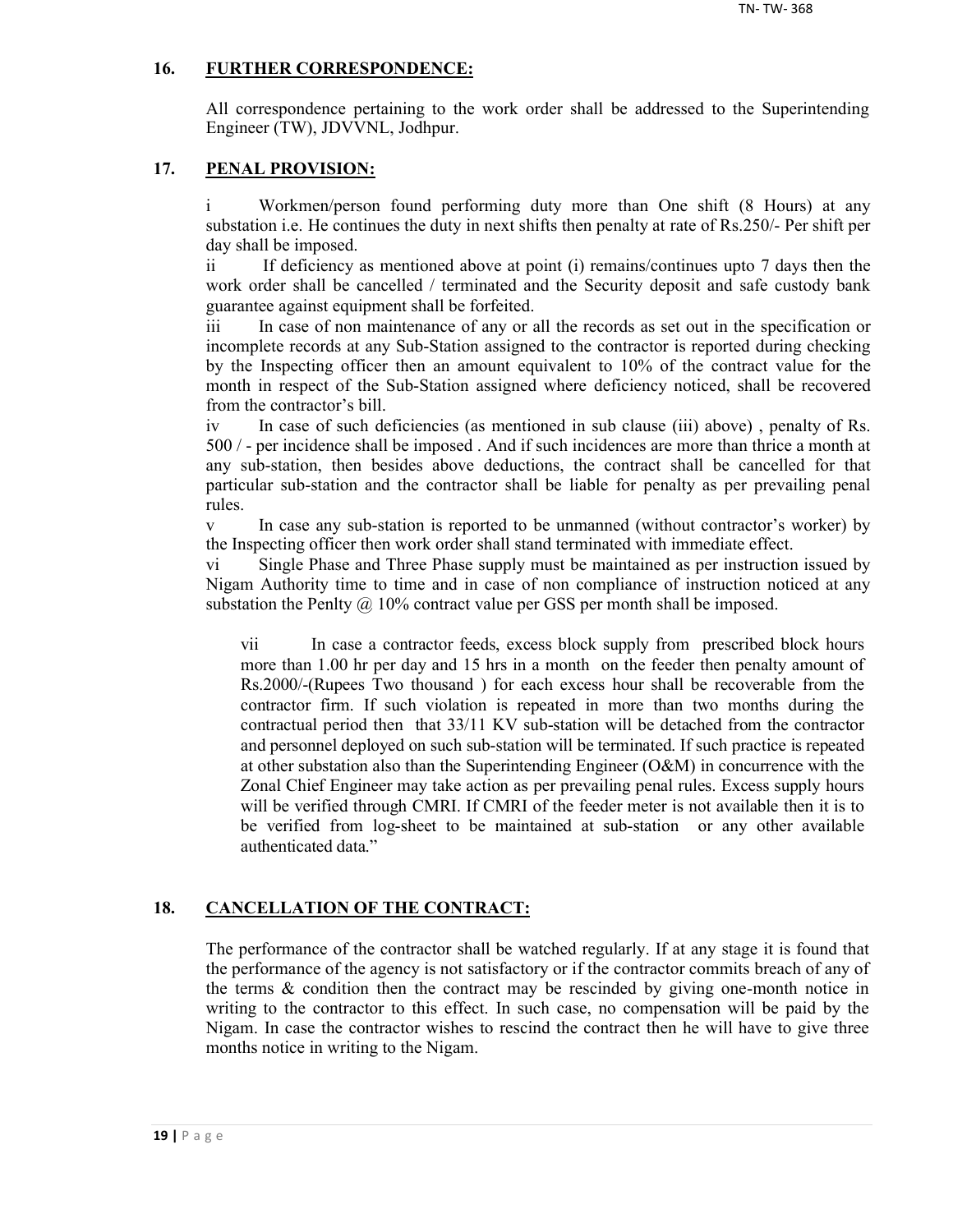Due to unforeseen reasons / change of Nigam"s policy the contract can be rescinded by the Nigam at any time by giving three months notice in writing to the contractor to this effect.

#### **19. SUB-LETTING:**

The contractor shall not sublet the contract or any part of this contract to any other person / Agency. In case of violation, action will be taken against him as per prevailing law in force/ besides termination of contact.

#### **20. UNDER TAKING:**

The Jodhpur Vidyut Vitran Nigam Limited reserves right to withhold payment of the contractor for any liability put on the department due to workmen compensation Act or any other liability by any other court for the period beyond six month from the date of expiry of contract for which contractor shall give an undertaking on non -judicial stamp paper worth Rs. 500/- of Rajasthan Government. The contractor shall be solely responsible for payment of compensation to the workers in case of accident as provided by the Workmen Compensation Act.

#### **21. HANDING OVER BACK ON COMPLETION/ CANCELATION:**

The contractor shall be fully responsible for upkeep, operation  $\&$  maintenance, security and safety of the equipment, property and records etc. of each sub-station let out to him under the contract. On completion/cancellation of the contract, the contractor shall hand over back to Jodhpur Discom the equipments. Property and record etc. of each sub-station in good working order. The contactor shall make good to Jodhpur Discom any loss suffered by it due to contractor's default in this regard.

## **22. TELEPHONE AND TRUNK CALL CHARGES:**

Jodhpur Discom (JDVVNL) shall pay the rental charges & free call/ minimum charges of BSNL/other company telephone only. Excess call charges over the minimum charges shall be borne by the contractor. However when telephone is being used for JEN/AEN office, full charges shall be paid by the Nigam.

#### **23. ACCEPTANCE OF THE ORDERS:**

On receipt of work order, the contractor shall submit its acceptance within a period of 7 days from the date of work order to the Superintending Engineer (TW), JDVVNL, Jodhpur, and copy to concerned Superintending Engineer (O&M) failing which his security Deposit as available with the Nigam shall be liable to be forfeited.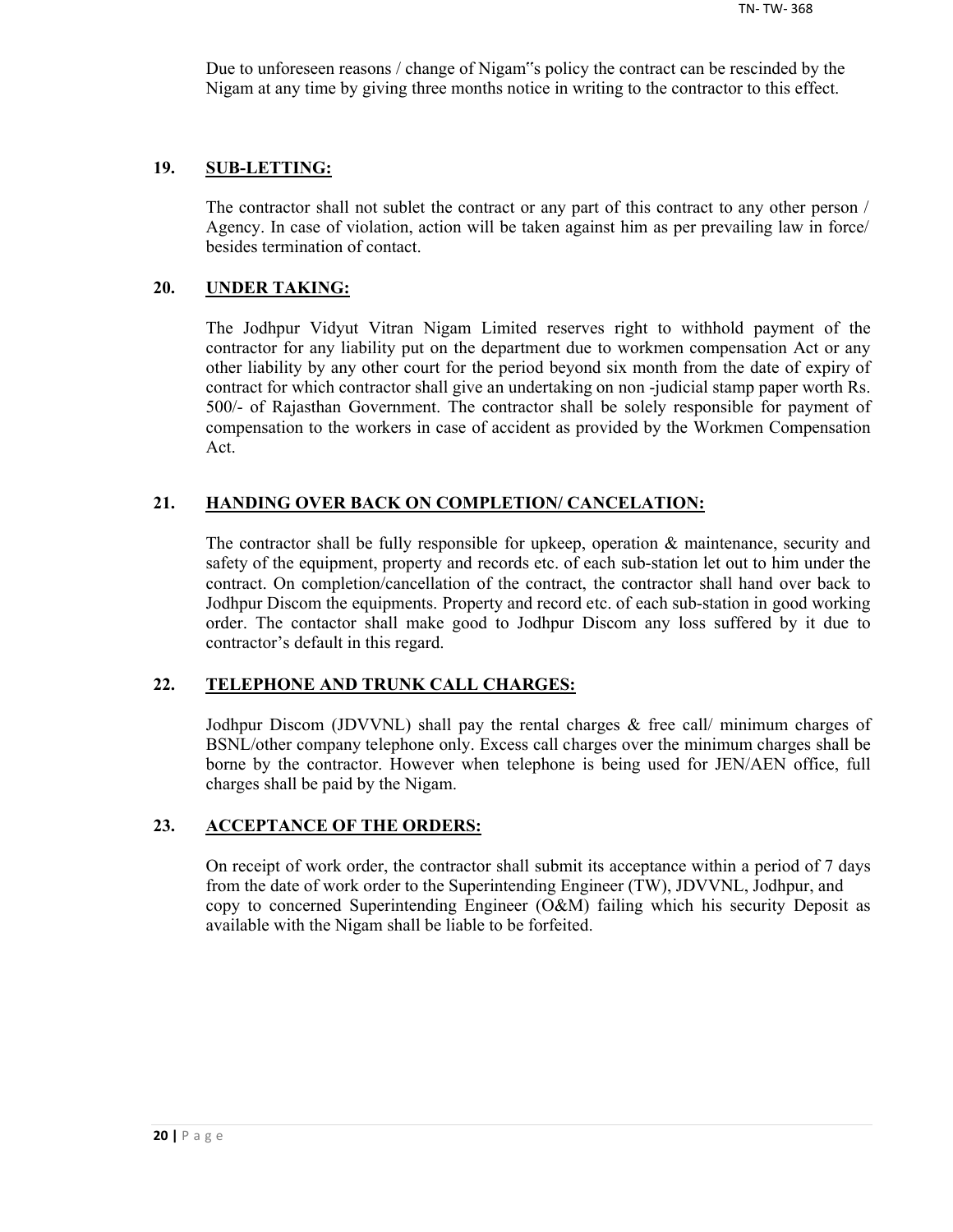## **SECTION-III**

## **TECHNICAL TERMS & CONDITION FOR THE WORK OF OPERATION AND MAINTENANCE OF 33/11 KV SUB-STATION UNDER JODHPUR DISCOM**

- **1.** For carrying out round the clock operation & maintenance of the 33/11 KV Sub-Station, the contractor shall employ his own, 3 (three) persons per day per GSS who possess a minimum qualification of ITI from a recognized/ Govt. Institution in each shift i.e one Skilled (ITI) in each shift is to be deployed. The contractor shall ensure that the persons engaged by him should not continue the shift for more than 8 hours in a day. The contractor shall provide following details of each worker engaged by him on each sub-station at his own cost:
	- a. Appointment letter with photo affixed duly counter signed by the Assistant Engineer (O&M) containing details such as name, father"s name date of birth, age, home address. Per month wages including confirmation from such persons about having been engaged by the contractor along with wages at which employed and educational qualification, duly signed by the employee engaged and attested by the contractor. A copy of this appointment letter issued by the contractor to his worker shall be providing to the Assistant Engineer concerned and also pasted on the Notice Board of the Sub-Station. The copy of appointment letter of workers shall also be provided to the circle Accounts Officer along with the first bill.
	- b. Identity card of each employee engaged in enclosed Performa (Annexure-II) for counter signature of concerned Executive Engineer. The identity card after counter signature will be returned back to the contractor for keeping it with his employees. The identity card so issued will not be used for any legal purposes and will be treated as null and void for the same. Further the identity card so issued shall be used by the workers in 33/11 KV substation premises only.
	- c. If any engaged person(s) to be replaced/ shifted by the contractor, then a written prior permission from the concerned Executive Engineer will be obtained by the contractor.
	- d. Weekly duty chart (Monday to Sunday) shall be displayed by the contractor on the Notice Board of the Sub-Station.
- **2.** Contractor shall abide by all the applicable laws in-force and non-compliance shall be his responsibility. The contractor shall comply with Rules/ Regulation issued by Government of India as well as of Rajasthan Government and local bodies from time to time.
- **3.** (i) The Contractor shall abide by factories Act, 1948, Minimum Wages Act, Payment of Wages Act, 1936, Industrial Dispute Act, 1947, EPF & MP Act, Workmen Compensation Act, Contract Labour (R&A) Act, 1970, ESI Act, 1948 and other Acts, Rules as applicable to workers employed by him. The act of Govt of Rajasthan for minimum wages be also followed while deciding the tendered prices.

(ii) Contractor/bidder shall abide by factory Act 1948 minimum wages Act, and he is bound not to pay wages to worker less than the prevailing rate of minimum wages as per above Act which is declared by Labour Department of GOI/GOR time to time. Therefore bidders are required to quote the price in view of above minimum wages Act with Taxes, if any.

- **4.** All T&P and safety devices like hand gloves, safety belt, earth chain, insulated pliers, screw driver, spanner set etc. of standard quality for this work will be arranged by the contractor at his own cost.
- 5. The contractor has to provide proper safety to equipment/ items and workman/ labour deployed at sub-station and also issue protection tip/ instructions to them.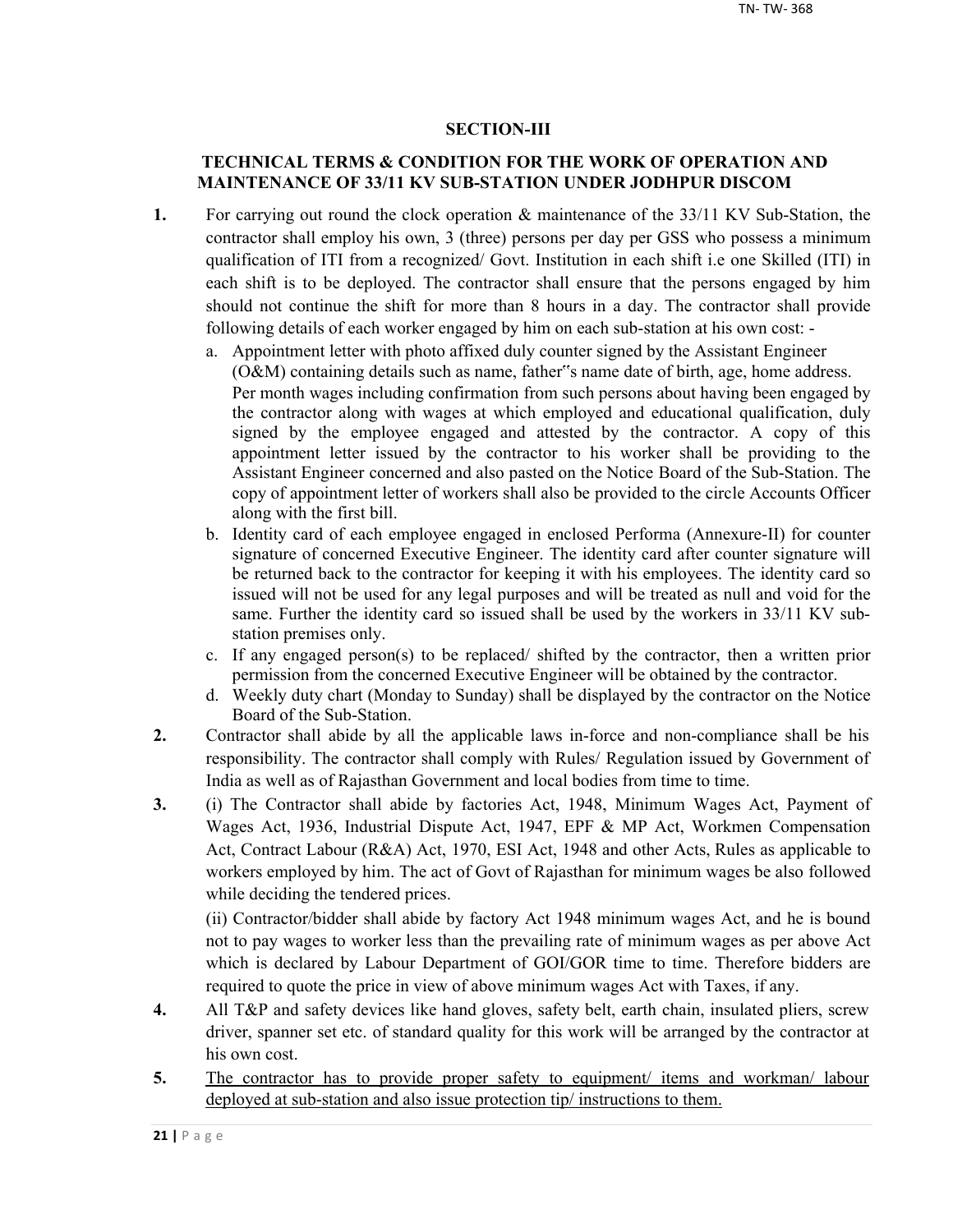- **6.** The contractor shall be required to get all workmen insured under Group Insurance Scheme against accident/miss-happening of the workmen during execution of work at his cost to cover the liability of workman as per workmen"s compensation Act, which should be paid by the Insurance Company against the accident. The Jodhpur Discom shall not be held responsible for any accident/ injury/ casualty during the execution of the contract, total responsibility will be of the contractor whatsoever and contractor/ Insurance Company will pay the compensation as per workmen compensation Act, 1923 and amendment thereto.
- **7.** The contractor and his authorized person will not interfere in the working of Jodhpur Discom. Any unlawful activities shall not be allowed. No person other then the contractor"s duty person and officers/ officials of Jodhpur Discom shall be allowed to enter into the premises of 33/11 KV sub-station.
- **8.** Jodhpur Discom shall not be responsible in any manner for any act or omission or commission of the workers engaged by the contactor No. claim in this regard shall lie against Jodhpur Discom. If by virtue of any law in force, Jodhpur Discom is made liable to pay any amount by way of penalty / damages/ fine etc. contractor shall be liable to indemnify/ reimburse to the extent of amount so paid along with other expenses incurred by Jodhpur Discom to defend such cases.
- **9.** The concerned officers of the Jodhpur Discom shall have the authority to inspect the work site/ sub-station at any time during the period of contract.
- **10.** All the consumable items such as TC fuse wire, bulbs, tube lights, distilled water etc. shall be arranged by the contractor at his own cost.

## **11. Engineer Incharge/Nodal Officer:-**

The engineer In-charge for verification and monitoring of supply position and other technical issues against this order shall be concerned Superintending Engineer (O&M).

- **12.** The following record shall be maintained at each sub-station by the contractor or his authorized representative and shall be produced on demand for which register shall be provided by Jodhpur Discom:
	- a. PTW (Permit to Work) Register (Annexure- I)
	- b. Identity Card (Annexure- II)
	- c. Log Sheet (Annexure- III)
	- d. Maintenance of power Transformer (Annexure- IV A)
	- e. Maintenance of Circuit Breaker (Annexure- IV B)
	- f. Transformer failure report (Annexure- V)
	- g. Roznamcha containing the incidence of all nature like disturbance of supply on 11 KV, failure of 33 KV supply and damage of equipment of sub-station etc. (To be maintained in ordinary register).
	- h. Daily attendances register of workers.
	- i. Register of workmen employed by contractor (Form ix). Employment Card (Form x) and Register of wages (Form xii) prescribed under Rajasthan Contract Labour (R&A) Rules, 1971.
	- j. Certificate of principal employer (Form-V), Renewal with Licensing officer (Form-VI, pt-I), Register of particulars of contractors (Form-VII), Progress of contract work(Form-VII, Pt-II), Annual return of principal employer to be sent to registering officer (Form-XXI)
	- k. Jodhpur Discom will provide Notice Board to the contractor having (a) Name of utility.
	- l. Name of 33/11 KV sub-station with district on which contractor person will write by chalk as under:
		- i. Block of supply hours for agriculture sector giving feeder wise details.
		- ii. Name of employee on duty.
		- iii. Single-phase supply hours.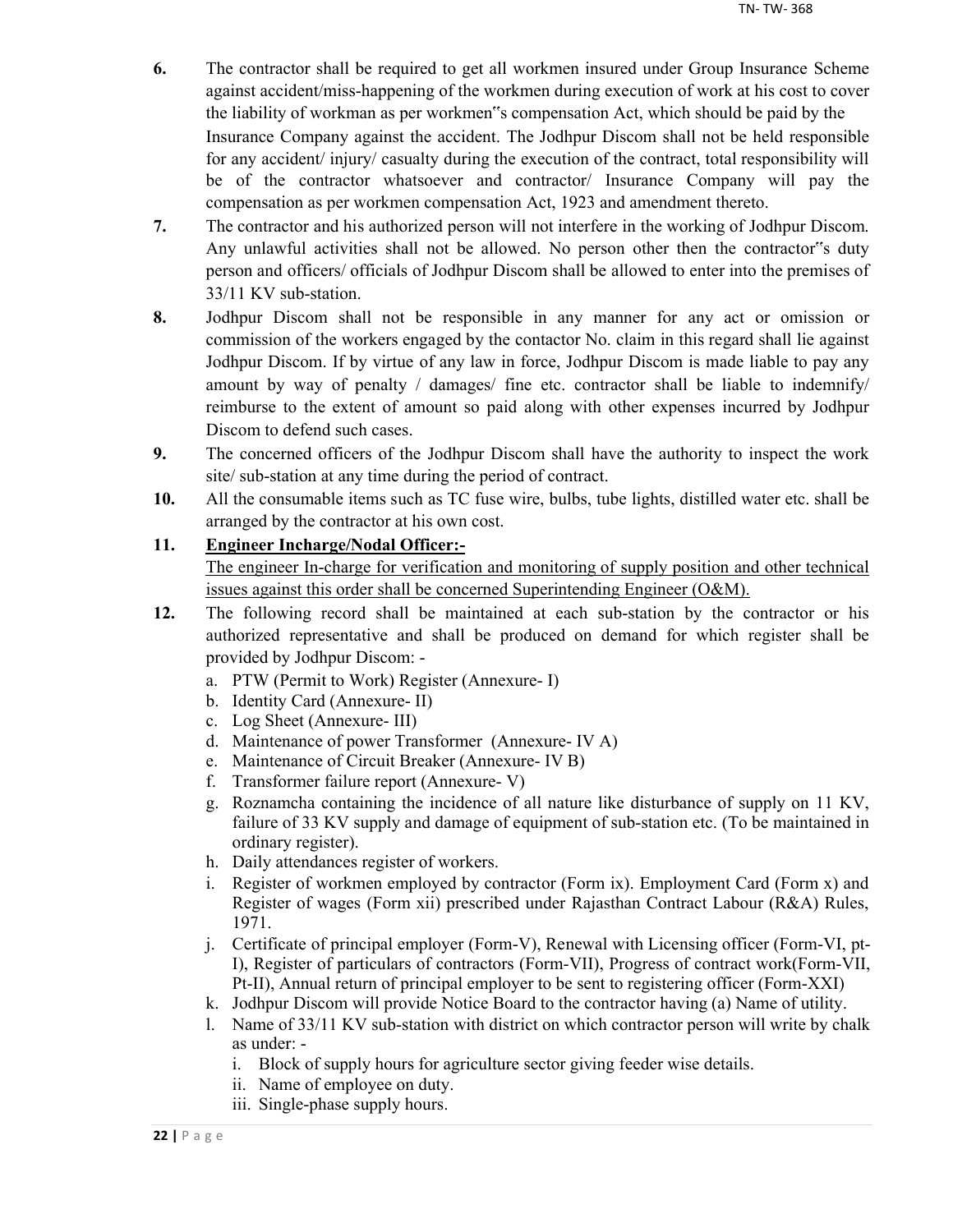## **RESPONSIBILITIES OF THE BIDDER:**

- i. Employee on duty at the S/S shall record consumption on feeder meter reading hourly and shall maintain the record in the log sheet as well as in the soft copy. The bidder shall develop a technically support system in such a way that the details of meter readings shall be communicated to concern JEN & AEN on daily basis through e-mail/ digital form.
- ii. Contractor shall analyze the excess power drawl on feeder on daily basis such as excess load during single phase supply  $\&$  shall intimate the same to concern JEN, AEN, XEN & the SE through e-mail/digital form.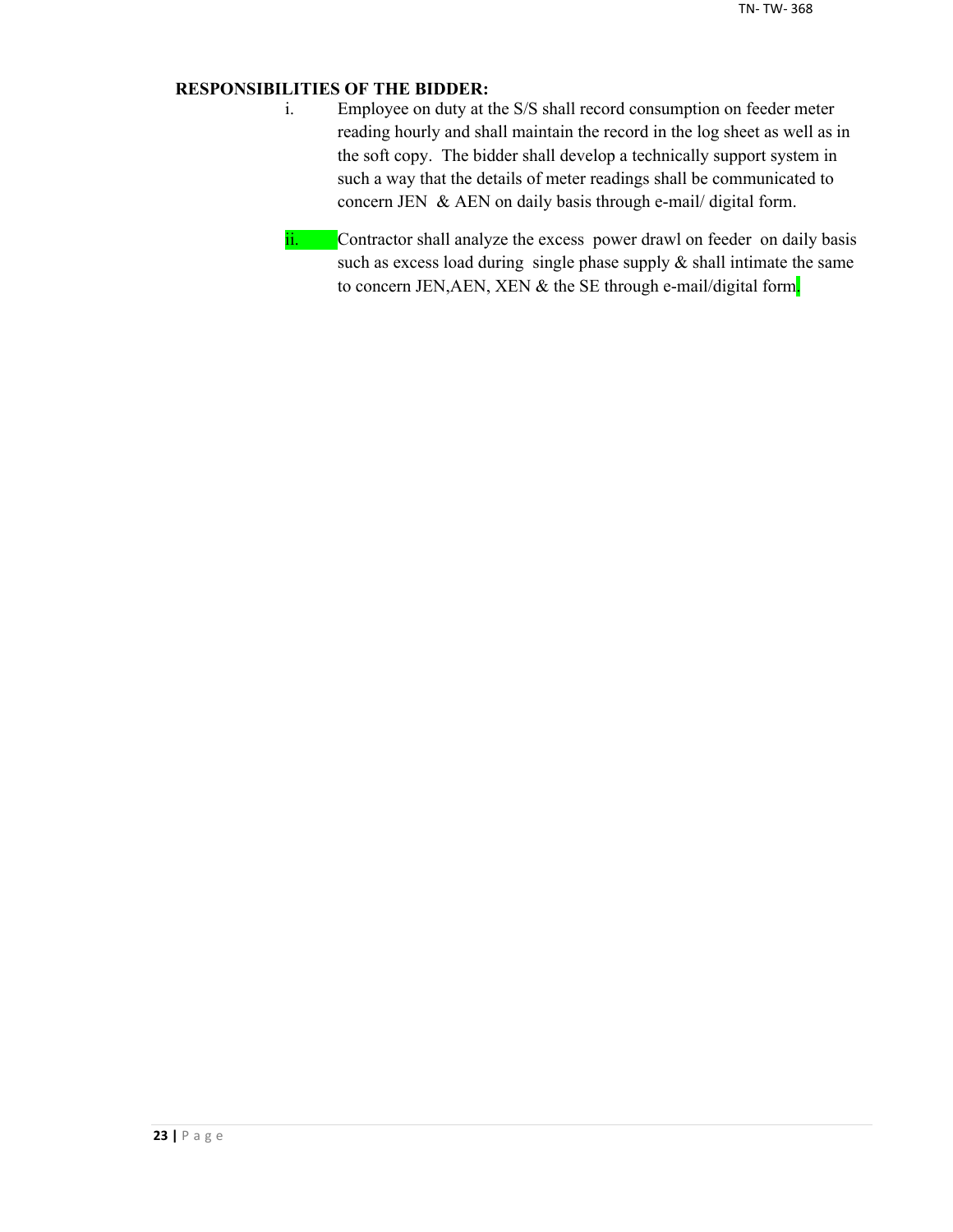## **Annexure – E**

## **TN No. 368**

| S. No. | Name of<br><b>Circle</b> | No. of<br>33/11<br><b>KV GSS</b> | <b>Estimated</b><br>Value in Rs (<br>for $1 yr$ ) | <b>Tender</b><br>Fee for E-<br>Proc. (Rs) | <b>Bid</b><br><b>Document</b><br>fee<br>(Rs) | <b>Earnest</b><br>Money $@2\%$<br>of ECV<br>(Rs)                       |
|--------|--------------------------|----------------------------------|---------------------------------------------------|-------------------------------------------|----------------------------------------------|------------------------------------------------------------------------|
| 1      | Pali Circle              | 80                               | 33600000.00                                       | 1000                                      | 2500                                         | 672000.00<br>$(20\% \text{ cash and } 80)$<br>% BG may be<br>accepted) |
|        | Cost                     |                                  |                                                   |                                           |                                              |                                                                        |

#### **Note :-**

- 1. The tender quantity of 33/11 KV Substation which are to be given on contract for Operation and maintenance may be reduced or enhanced as per Nigam Requirement.
- 2. Bid Document fee for each Lot is Rs. 2500/- and Tender Fee for e-procurement for each Lot is Rs. 1000/-.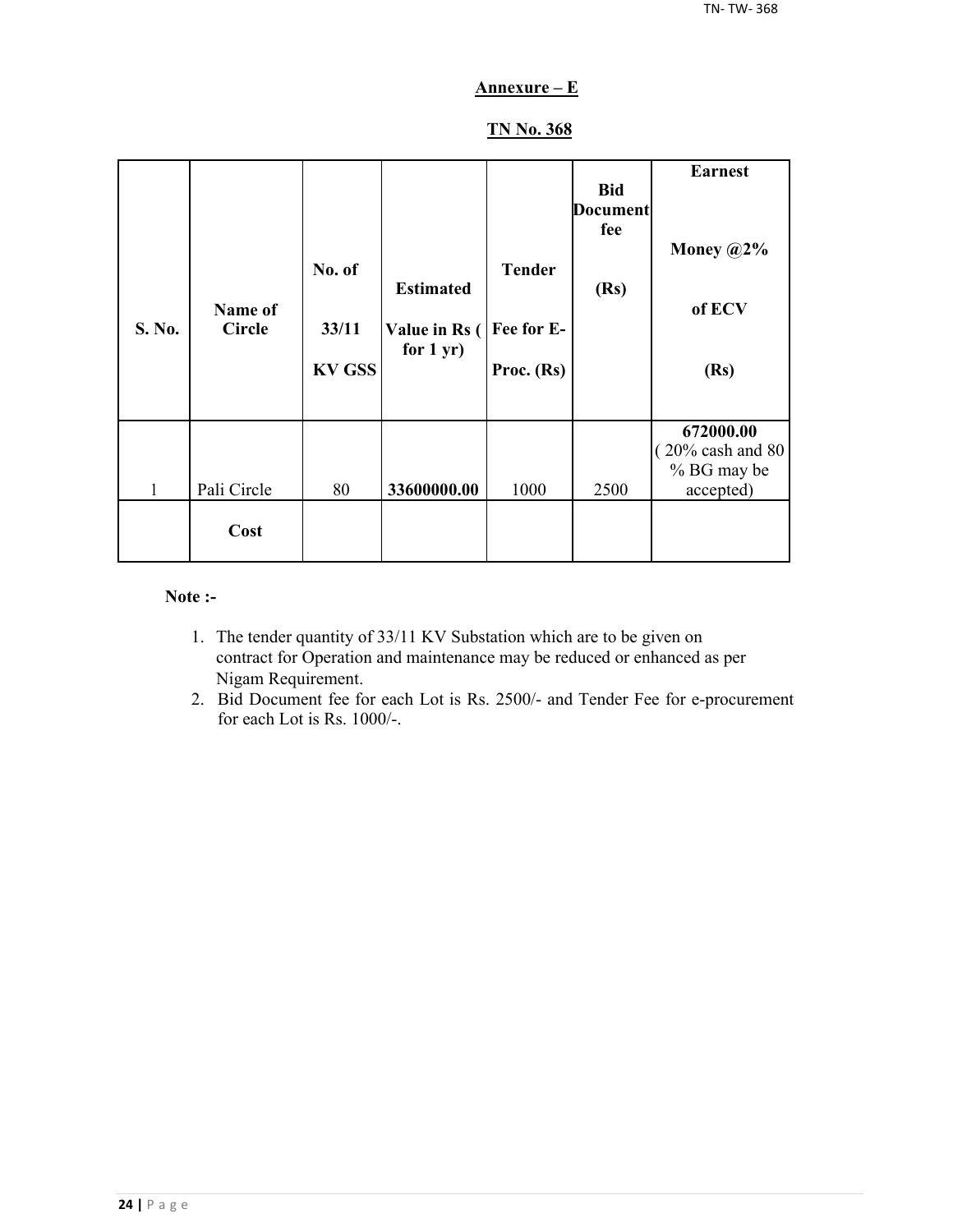TN- TW- 368

Schedule - I

#### *Bid Bank Guarantee* **(FOR EARNEST MONEY)**

**Ref : Bank Guarantee No. .................... Dated: ........**

**To, The Superintending Engineer (TW), Jodhpur Vidyut Vitran Nigam Limited, New Power House Road Jodhpur-342003**

- **1. Whereas .............................[name of the Bidder] (hereinafter called "the Bidder") has submitted its bid dated .............................[date of submission of bid] for the construction of......................... [name of contract] (hereinafter called "the Bid").**
- **2. KNOW ALL PEOPLE by these presents that WE.......................... [name of bank] of ..................... [name of country], having our registered office at................................ [Address of bank] (hereinafter called "the Bank"), are bound unto.................................... [name of Purchaser] (hereinafter called "the Purchaser") in the sum of Rs.\*\_\_\_\_\_\_\_\_\_\_\_\_\_\_\_\_ for which payment well and truly to be made to the said Purchaser, the Bank binds itself, its successors, and assigns by these**  presents. Sealed with the Common Seal of the said Bank this \_\_\_ day of \_\_\_\_\_\_\_ 200\_\_\_.
- **3. THE CONDITIONS of this obligation are:**
- **i. If the Bidder withdraws its Bid during the period of bid validity specified by the Bidder in the Bid Form; or**
- **ii. If the bidder refuses to accept the correction of error in his Bid ; or**
- **iii. If the Bidder, having been notified of the acceptance of its Bid by the Purchaser during the period of bid validity:**
- **(a) fails or refuses to execute the Contract agreement, if required; or**
- **(b) fails or refuses to furnish the performance security, in accordance with the General Conditions of Contract;**
- **4. we undertake and authorize our branch situated at Jodhpur (Rajasthan) address:**

to pay to the Purchaser up to the above amount upon **receipt of its first written demand, without the Purchaser having to substantiate its demand, provided that in its demand the Purchaser will note that the amount claimed by it is due to it owing to the occurrence of one or all of the three conditions, specifying the occurred condition or conditions.**

- **5. The decision of the SUPERINTENDING ENGINEER (TW), JODHPUR VIDYUT VITRAN NIGAM LIMITED, JODHPUR shall be final whether breach has been committed on the right to demand the amount of guarantee from us which has accrued to the purchaser.**
- **6. This guarantee shall not cease or determine, if the purchaser grants time or indulgence or vary the terms of the contract with the contractor or without our consent or knowledge.**
- **7. The guarantee herein contained shall not be affected by any change in the constitution of the contractor.**
- **8. We, \_\_\_\_\_\_\_\_\_\_\_\_\_\_\_\_\_\_\_\_\_ further undertake not to evoke this guarantee during its currency except with the previous consent of the SUPERINTENDING ENGINEER (TW), JODHPUR VIDYUT VITRAN NIGAM LIMITED, and JODHPUR.**
- **9. All disputes arising under the said guarantee between the Bank and the Nigam or between the Contractor and the Nigam pertaining to the guarantee shall be subject to the jurisdiction of Courts in Jodhpur, Rajasthan alone.**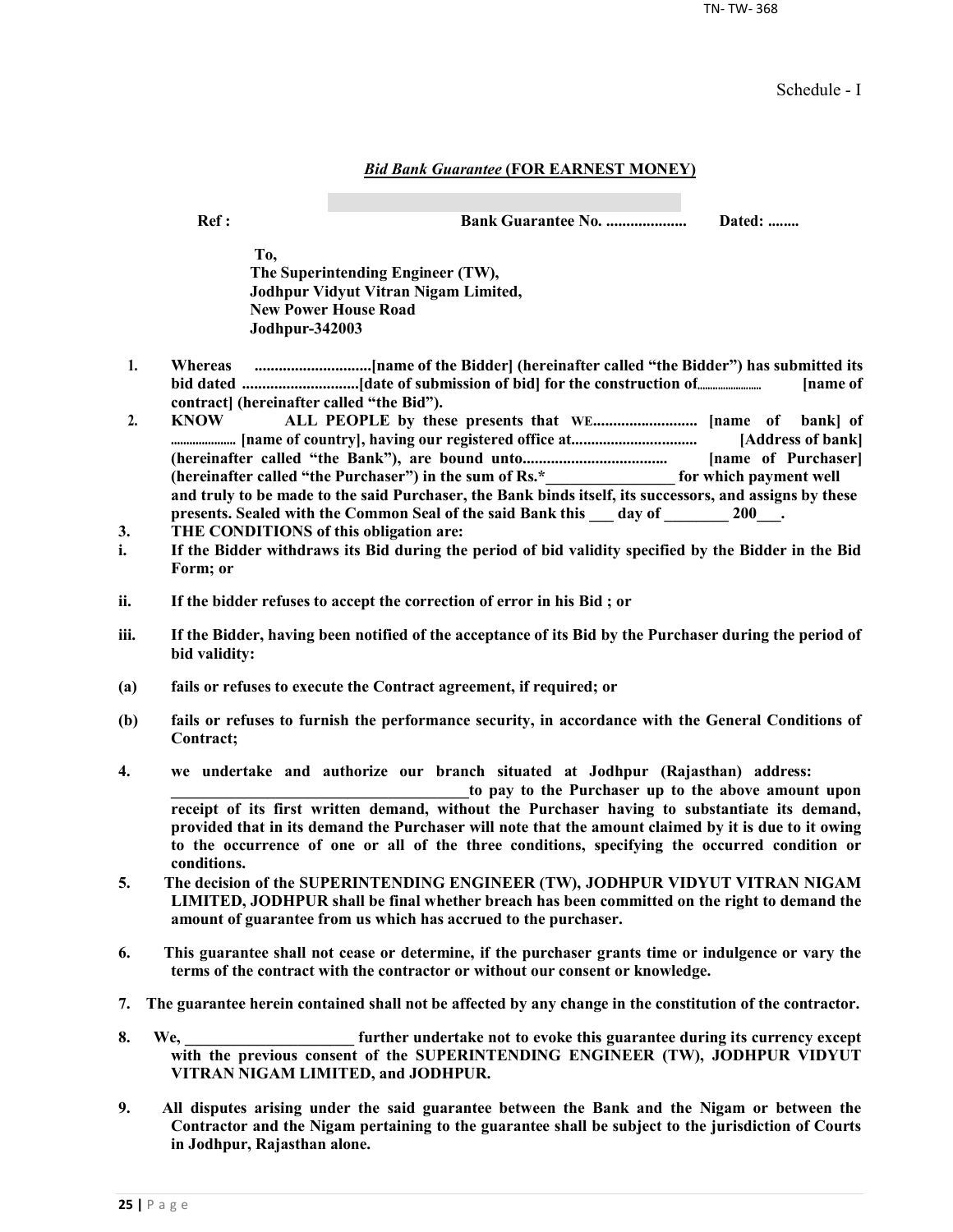**10. This guarantee will remain in force up to and including one hundred Eighty (180) days after the date**

**of the opening of bids, i.e. up to \_\_\_\_ , with a further grace period of Ninety (90) days and any demand in respect thereof should reach the Bank not later than the above date.**

**Yours faithfully,**

**Bankers (EXECUTANT)**

**Witness:-1.**

**2.**

**The Bidder should insert the amount of the guarantee in words and figures denominated in the currency of bid.**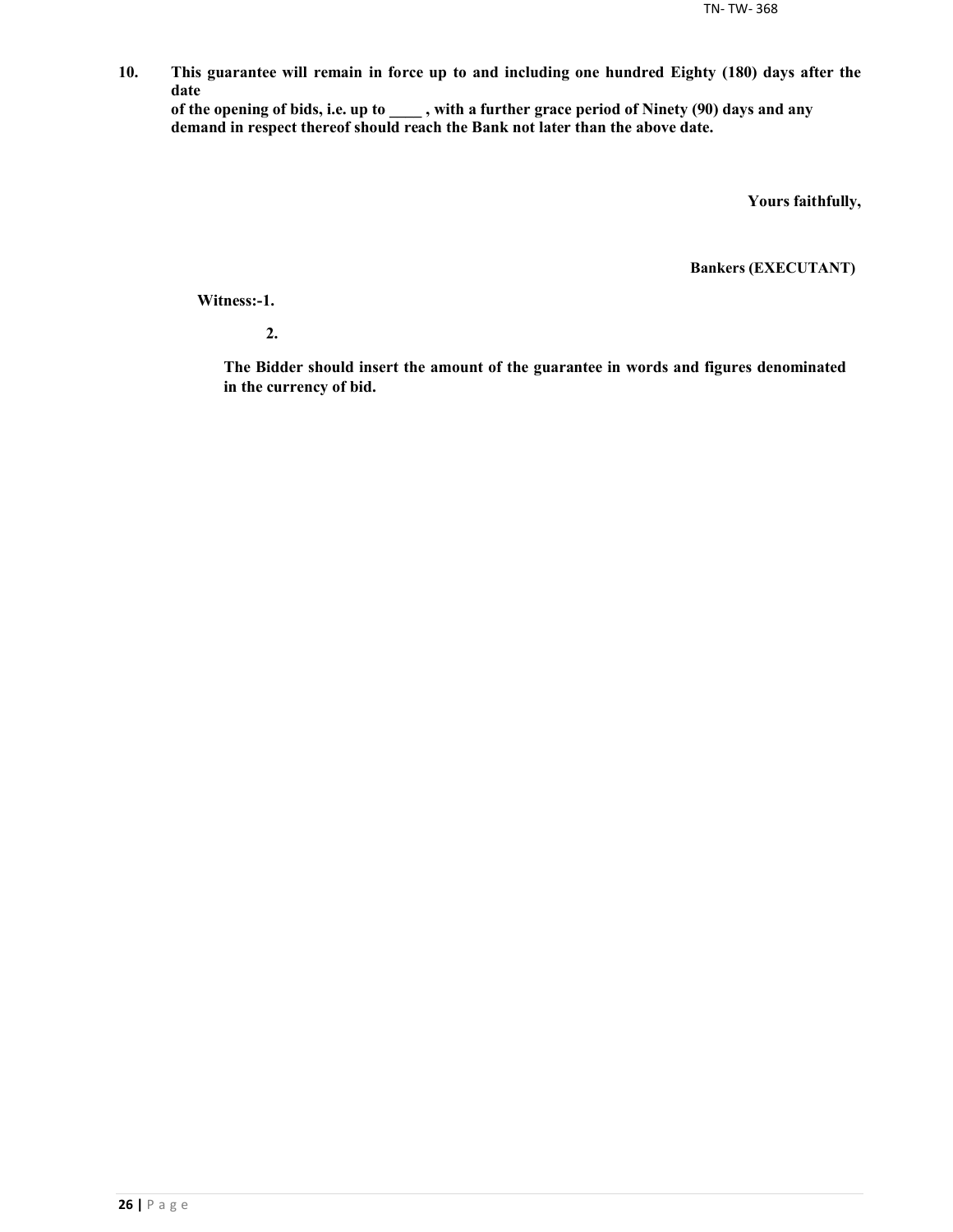| <b>SCHEDULE-2</b>                                                                                                                                                                |
|----------------------------------------------------------------------------------------------------------------------------------------------------------------------------------|
| JODHPUR VIDYUT VITRAN NIGAM LIMITED<br><b>AGREEMENT</b>                                                                                                                          |
| (On non-judicial stamp paper of Govt. of Rajas than having stamp duty as applicable)                                                                                             |
| This indenture made at on this day of the Month of<br><sup>of</sup>                                                                                                              |
| between the Managing Director, Jodhpur Vidyut Vitran<br>the year $\frac{1}{\sqrt{1-\frac{1}{2}} \cdot \frac{1}{2}}$<br>Nigam Ltd.                                                |
| (hereinafter referred to as the Owner) which expression unless the context does not<br>permit includes successors and assigns) of the one part and                               |
| (I) To be used in case of Limited Companies                                                                                                                                      |
|                                                                                                                                                                                  |
| incorporated                                                                                                                                                                     |
| ander the companies act and<br>having                                                                                                                                            |
| (hereinafter referred to as<br>its Registered office at                                                                                                                          |
| Contractor which<br>expression unless the context does not permit includes their successors and permitted                                                                        |
| assigns).                                                                                                                                                                        |
| (2) To be used in case of Partnership concerns<br>M/s a Partnership Firm consisting of the following Partners namely:                                                            |
| (Age) (Residence)(Occupation)<br>(Name)                                                                                                                                          |
| 1                                                                                                                                                                                |
|                                                                                                                                                                                  |
| 2                                                                                                                                                                                |
|                                                                                                                                                                                  |
| 3                                                                                                                                                                                |
|                                                                                                                                                                                  |
| $\overline{\mathbf{4}}$                                                                                                                                                          |
|                                                                                                                                                                                  |
| (hereinafter referred to as Contractor which expression unless the context does not<br>permit includes their respective heirs, executors, administrators, legal representatives, |
| permitted                                                                                                                                                                        |
| assigns) of the second part, witness the as follows:-                                                                                                                            |
| (1) The contractor, does by these presents agree to supply and execute/complete the                                                                                              |
| erection work of (Name of work) to the Owner and the Owner does agree to purchase                                                                                                |
| and execute/complete the erection work from the Contractor, the material/equipment and<br>erection work as                                                                       |
| work order No. _________ dated _________ and amendment<br>specified in the                                                                                                       |
| letter No.                                                                                                                                                                       |
| appended and on the terms $\&$ conditions constrained in the<br>dated                                                                                                            |
| said order and amendment letter. The General terms and conditions of the contract                                                                                                |
| appended hereto are considered a part of this agreement.                                                                                                                         |
| The Contractor has deposited Rs.<br>$\mathbf{Rs.}$<br>$(\text{In})$<br>(2)<br>*(a) In cash, or<br>word                                                                           |
| S                                                                                                                                                                                |
| drawn in<br>by furnishing a Demand Draft No. ______ dated _________<br>$*(b)$                                                                                                    |
| favor of<br>0r                                                                                                                                                                   |
| *(c) by furnishing a Bank Guarantee amounting to Rs. _ ______________towards security and performance o<br>(* delete which is not applicable)                                    |
| (3) The contractor is also bound to fulfill all the conditions<br>mentioned in the above work order.                                                                             |
| (4) The work to be executed under this agreement shall be as per<br>terms and conditions mentioned in the above work order.                                                      |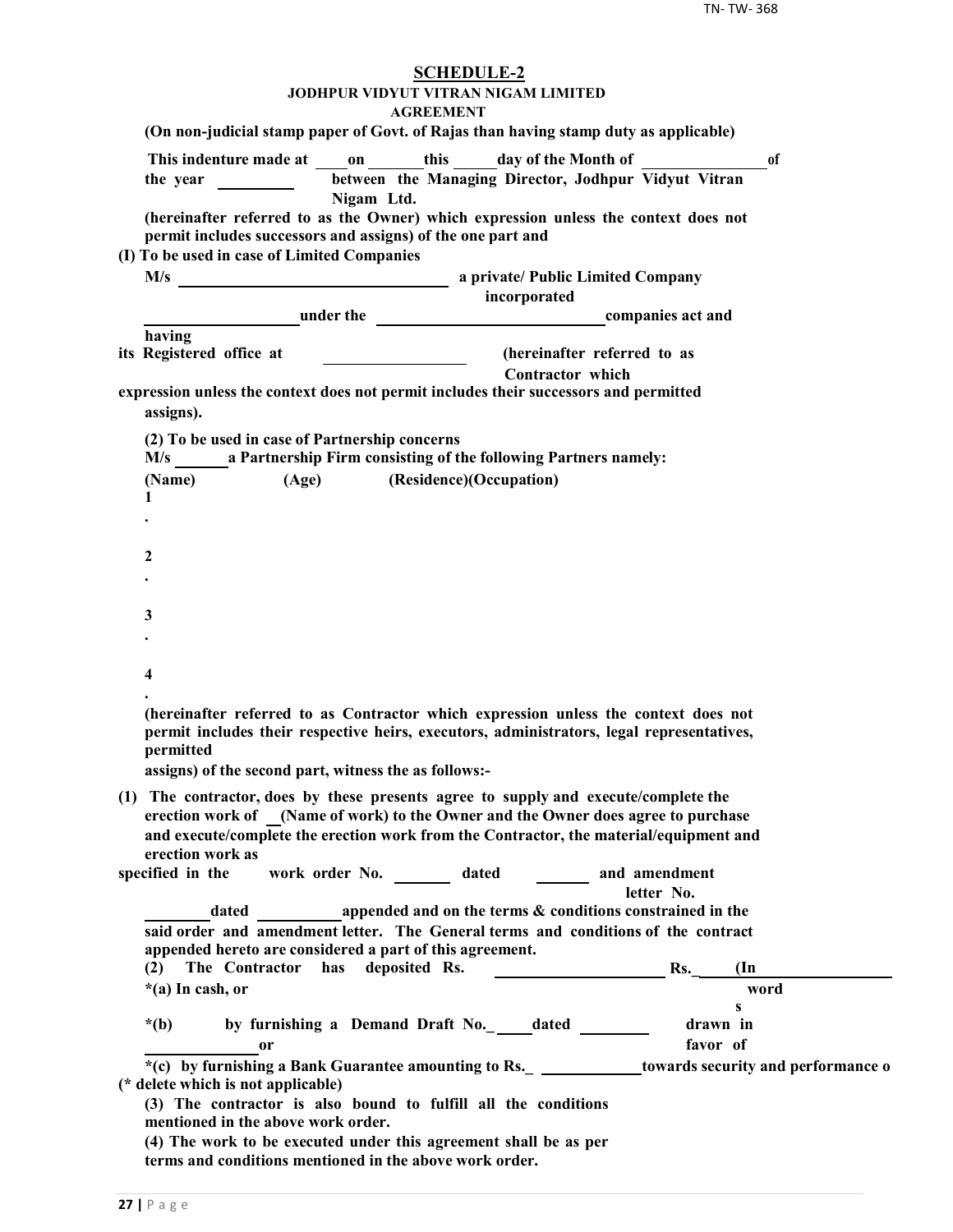| (5)                      |                                                                                                                      |        | -of<br>In case |
|--------------------------|----------------------------------------------------------------------------------------------------------------------|--------|----------------|
|                          | dispute as to whether any materials supplied are or are not in accordance with                                       |        |                |
|                          | specifications set forth in the schedule, the decision of The Superintending Engineer                                |        |                |
|                          | (TW), JDVVNL shall be final and binding on both the parties.                                                         |        |                |
|                          | (6) The delivery shall be effected and completed as per clause No.                                                   | of the | work order     |
|                          | from the date of this Work Order and amendment letter No.                                                            | dt.    | . The first    |
|                          | installment of supplies will begin as per clause No.<br>of the                                                       | work   | order<br>and   |
| amendment letter No.     | to the work order.                                                                                                   |        |                |
| dt.                      |                                                                                                                      |        |                |
|                          |                                                                                                                      |        |                |
| <b>As per clause No.</b> | (7) Payment of the work executed under this agreement shall as under :<br>of the Work Order and amendment letter No. |        |                |

**(8) If the Contractor fails wholly or in part to fulfill this agreement, the Owner shall be entitled at his discretion to retain the whole or any part of the deposit made by the Contractor under clause (2) and if the loss suffered by the Owner exceeds the amount of said deposit, he will be entitled to recover the said loss from the Contractor.**

**(9) If any sum remains due or becomes recoverable from the Contractor on account of the nonfulfillment of this agreement or on account of any other reason, the Contractor shall pay the same immediately on demand, the Owner shall be entitled to recover the same from the Contractor as arrears of Land Revenue.**

**(10) In witness of the due execution of this agreement the parties have hereunder set their hands the day and the year first above written.**

**Signed and delivered by**

| In case of                                           | (1)Signature               |                    |
|------------------------------------------------------|----------------------------|--------------------|
| <b>Limited/Partnership Shri</b>                      |                            |                    |
| Companies & Firms ation                              | (2) Signature              |                    |
| For and on behalf of                                 | (1) Signature              |                    |
| In presence of witnesses                             | (2) Signature              |                    |
| Signed and                                           |                            |                    |
| delivered by                                         | (1) Signature              |                    |
| In case of individuals Shri                          |                            |                    |
| Signed and delivered by                              |                            |                    |
| In case of Individuals Shri<br>witness:              | (1) Signature              | In the presence of |
| $(1)$ Shri<br>ation                                  | (2) Shri(1) Signatureation | (2) Signature      |
| Signed and delivered by the                          | <b>JDVVNL</b>              |                    |
| by order and on behalf of the MD of<br><b>JDVVNL</b> |                            |                    |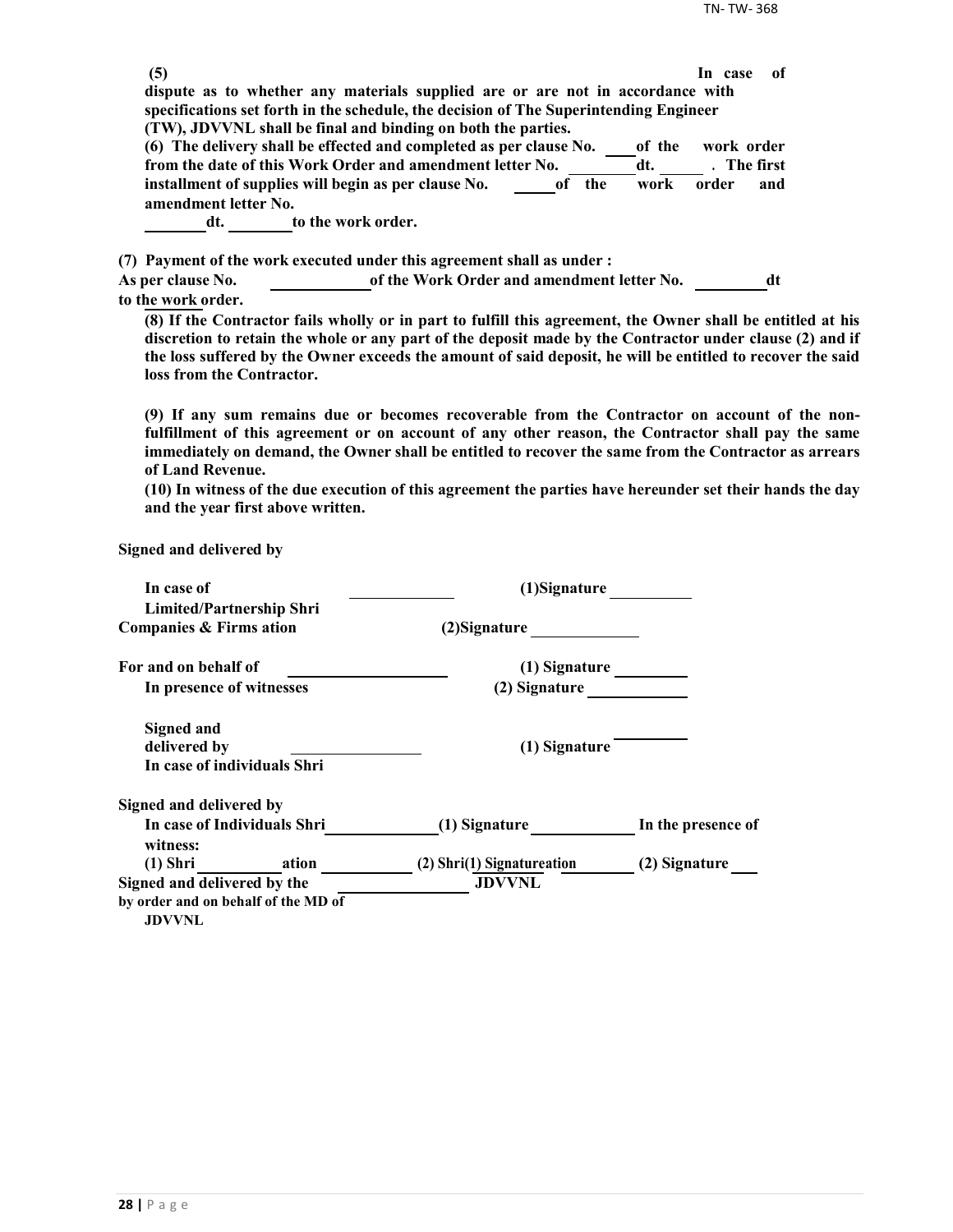## **Commercial Terms & Conditions**

Bidder's Name & Address:

| Tο                                   |
|--------------------------------------|
| The Superintending Engineer (TW),    |
| JODHPUR Vidyut Vitran Nigam Limited, |
| New Power House Road,                |
| $JODHPUR - 342003$                   |

Dear Sirs,

Sub : Confirmation for "No Deviation" in Commercial terms & conditions of package No JdVVNL/ SE/ TW/ TN-368

We hereby confirm that there is no deviation in commercial terms  $\&$ conditions stipulated in the bidding documents and we are agreed to adhere the same strictly.

(Signature)……...........................

Date :

| Place : |  |
|---------|--|
|         |  |
|         |  |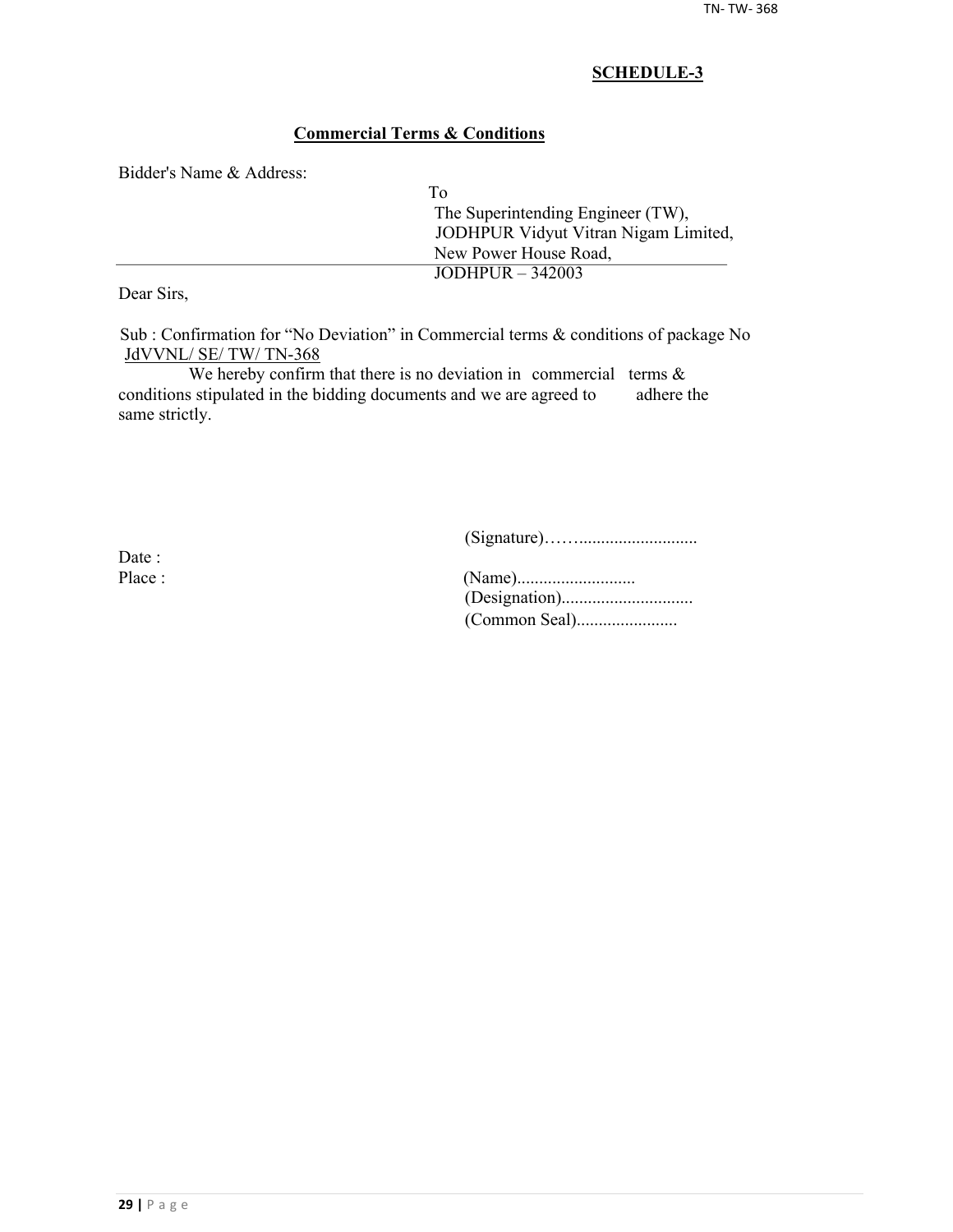## **Technical Terms & Conditions**

To

Bidder's Name & Address :

The Superintending Engineer (TW), JODHPUR Vidyut Vitran Nigam Limited, New Power House Road JODHPUR – 342003

Dear Sirs,

Sub :- Confirmation for "No Deviation" in Technical terms & conditions of package No. JdVVNL/ SE/ TW/ TN-368

> We hereby confirm that there is no deviation in technical terms  $\&$  conditions stipulated in the bidding documents and we are agreed to adhere the same strictly.

> We also confirm that tendered material shall be procured from vendors approved by JDVVNL and shall be conforming to various requirements of relevant ISS/Specification/orders and as per design and drawing approved by the Nigam.

> > (Signature) ……...........................

Date ·

| Place : |  |
|---------|--|
|         |  |
|         |  |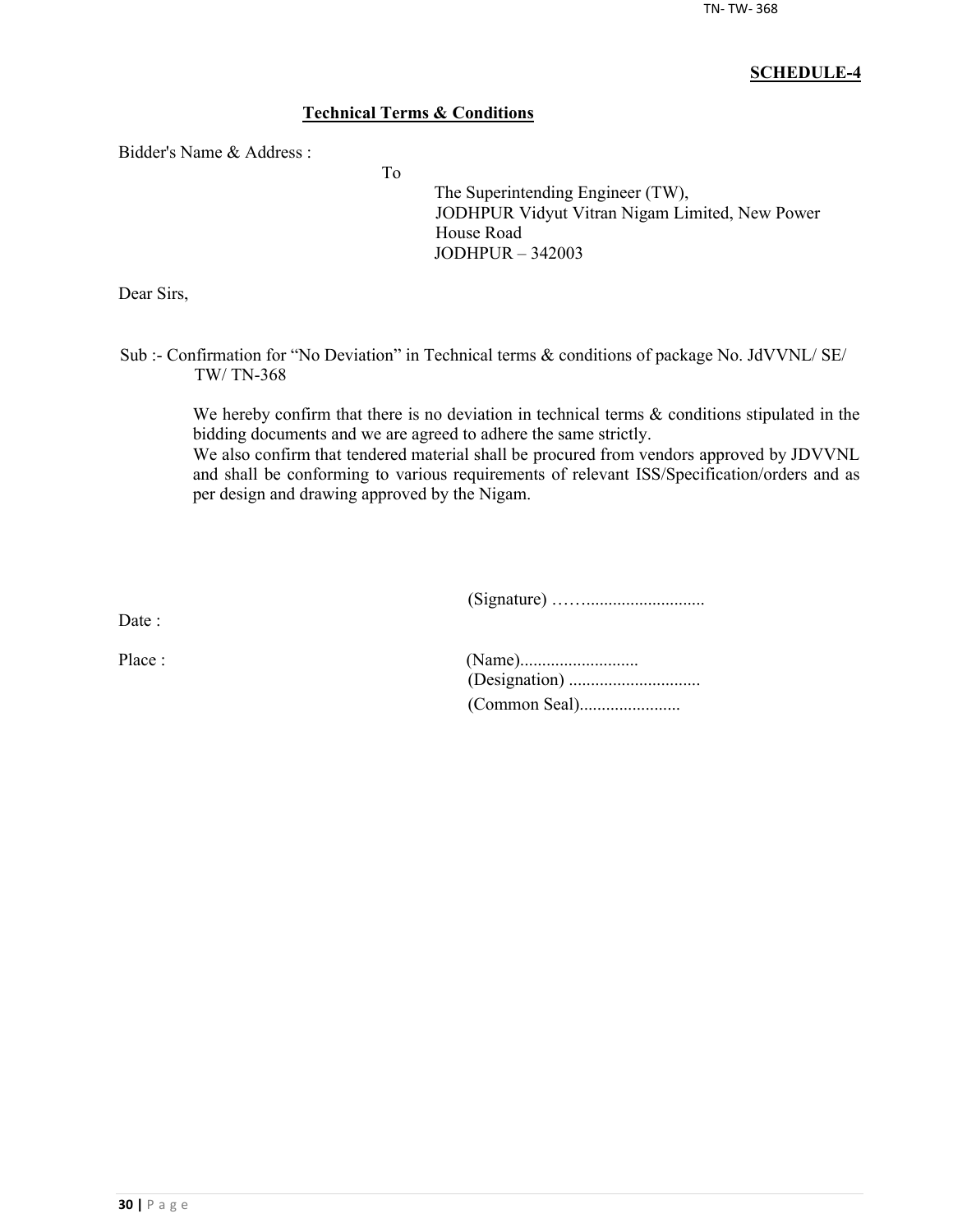#### **List of Past Experience**

Bidder's Name & Address :

To, The Superintending Engineer (TW), Jodhpur Vidyut Vitran Nigam Limited, New Power House Road JODHPUR – 342003

Dear Sirs,

We have completed /executed the work orders Turn key pacages Labour contracts required as per spec under TN-368 successfully as per details given hereunder:-

|                          |            |                  | Name        |              |
|--------------------------|------------|------------------|-------------|--------------|
| S.No                     | Details of |                  | & details   | Date of      |
|                          | ordered    | Order No. & Date |             |              |
| $\overline{\phantom{a}}$ |            |                  | of ordering | commencement |
|                          | work       |                  | utility     |              |
|                          |            |                  |             |              |
|                          |            |                  |             |              |

| Date       | Contract value of        | Whether<br>order executed                                     | Remarks |
|------------|--------------------------|---------------------------------------------------------------|---------|
| of         |                          |                                                               |         |
| completion | ordered/executed<br>work | stipulated work<br>per<br><b>as</b><br>completion<br>schedule |         |
|            |                          | <sub>or</sub><br>not                                          |         |
|            |                          |                                                               |         |
|            |                          |                                                               |         |

Note: Certificate(s) of competent authority of the utility for satisfactory execution of stated works are to be furnished along-with this schedule.

Date:

| $(Name)$ |  |
|----------|--|
|          |  |
|          |  |

Place :

(Common Seal).............................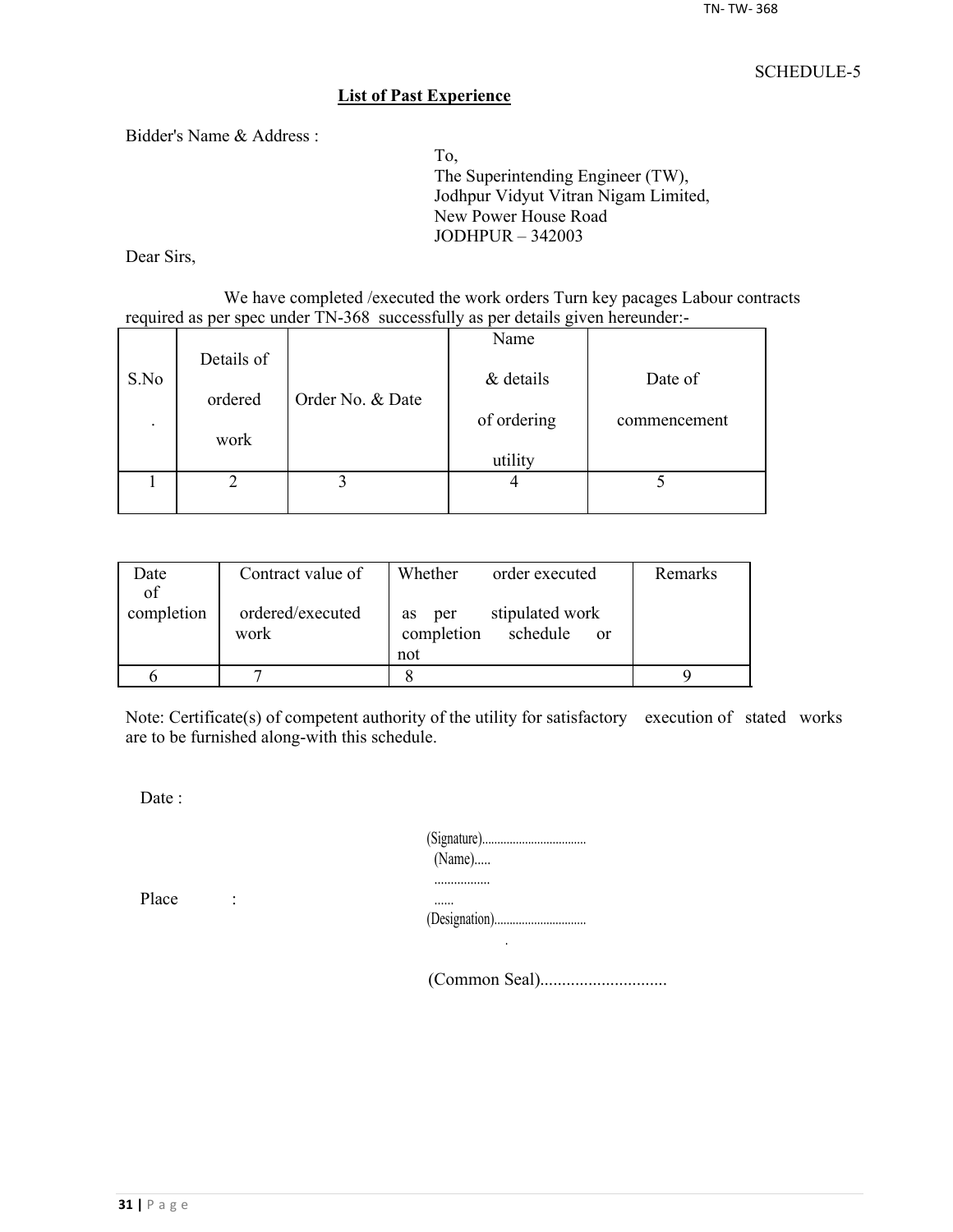## **LIST OF EQUIPMENTS AND TECHNICAL HANDS**

Bidder's Name & Address :

To, The Superintending Engineer (TW), Jodhpur Vidyut Vitran Nigam Limited, New Power House Road, JODHPUR – 342003

Dear Sirs,

We hereby declare that we have sufficient men  $\&$  machinery for successful execution of work against this tender enquiry, the details of which are given as under:-

Date :

| Place |  |
|-------|--|
|       |  |
|       |  |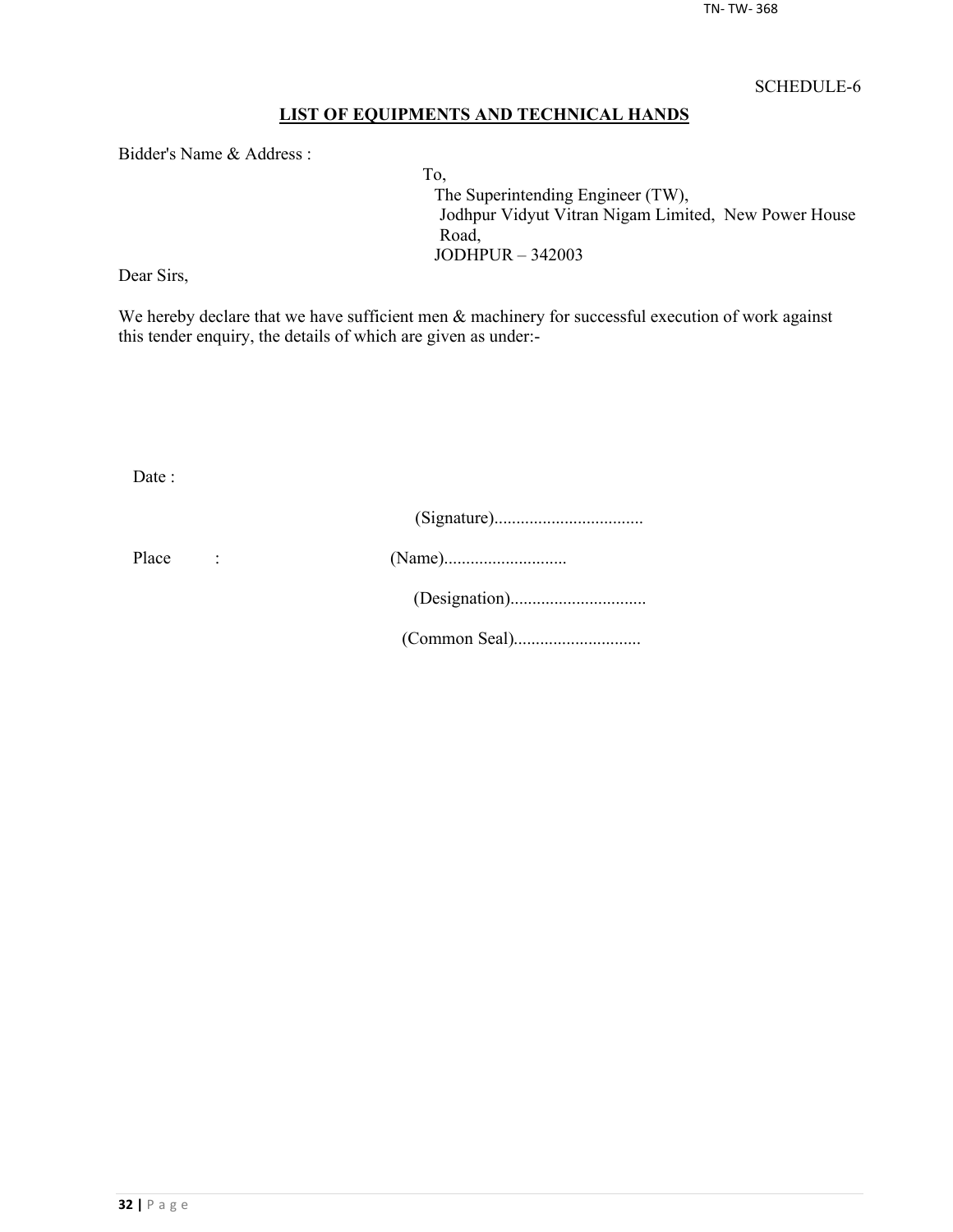## **SCHEDULE-6(A)**

#### **Qualification Requirements (Tender No.** JdVVNL/ SE/ TW/ TN-368**)**

#### **Details of Turnover during last three financial years (2014-15,2015-16 & 2016-17)**

**Bidder's Name & Address:**

**To**

**The Superintending Engineer (TW) Jodhpur Vidyut Vitran Nigam Limited New Power House Road, Jodhpur- 342003**

## **Dear Sirs,**

**We hereby declare that we are qualified for bidding in reference to "Qualification Requirements" indicated in Sec.III of the bidding documents as per details given here under:**

| S.No                    | <b>PARTICULARS</b>      | <b>DETAILS</b> |                         |  |  |  |  |
|-------------------------|-------------------------|----------------|-------------------------|--|--|--|--|
| $\mathbf{1}$            | <b>Turn Over</b>        |                | (In Crores of Rs. only) |  |  |  |  |
|                         |                         | 2014-15        |                         |  |  |  |  |
|                         |                         | 2015-16        |                         |  |  |  |  |
|                         |                         | 2016-17        |                         |  |  |  |  |
| $\overline{2}$          | <b>Net Profit After</b> |                | (In Crores of Rs. only) |  |  |  |  |
|                         | Int. & Dep.             | 2014-15        |                         |  |  |  |  |
|                         |                         | 2015-16        |                         |  |  |  |  |
|                         |                         | 2016-17        |                         |  |  |  |  |
| $\overline{\mathbf{3}}$ | Corporate/              |                | (In Lacs of Rs. only)   |  |  |  |  |
|                         | <b>Income Tax Paid</b>  | 2014-15        |                         |  |  |  |  |
|                         |                         | 2015-16        |                         |  |  |  |  |
|                         |                         | 2016-17        |                         |  |  |  |  |

**and submitting the following certificate(s) /documents in support of the above: -**

- **1. Copy of Valid Contractor License.**
- **2. Copy of registration with Jodhpur-Discom, if registered.**
- **3. Copies of Audited Balance Sheet pertaining to last three years**
- **4. Furnishing of a certificate issued by a registered Chartered Accountant certifying of specified qualification requirements is essential. The name, stamp and the registration no. of the Chartered Accountant are necessary of the certificate.**

| Place: | <b>Name:</b> |
|--------|--------------|
|        |              |

| Date: | Designation: |
|-------|--------------|
|       |              |

**Signature: \_\_\_\_\_\_\_\_\_\_\_\_\_\_\_\_\_\_\_\_**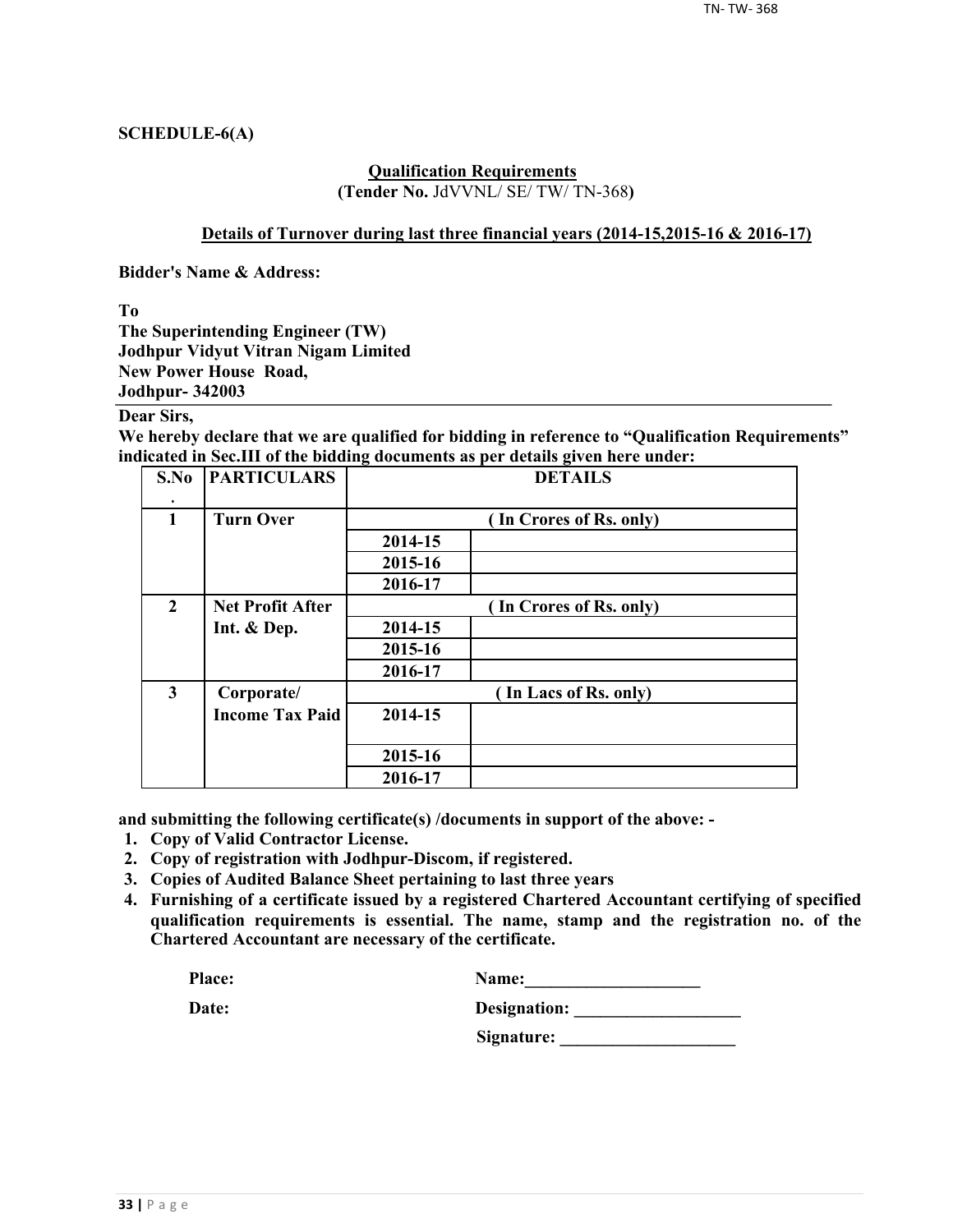#### Schedule-6(B)

## **Qualification Requirements**

## **(Tender No.** JdVVNL/ SE/ TW/ TN-TW 368**)**

#### **Details of Works Executed during last Five financial years (2012-13, 2013-14,2014- 15, 2015-16 & 2016-17)**

| Order AvardingAuthority |                          |          | Work<br>order        | Stipulated completionPeriod | commencement     |                              | Value of work actually executed (as per<br>completion certificate) during last FY<br>2012-13, 2013-14, 2014-15, 2015-16 & 2016-<br>$17)$ (Amt.in Rs. Lacs) |         |         | 17/ balance | <b>Remarks</b> |       |                  |  |
|-------------------------|--------------------------|----------|----------------------|-----------------------------|------------------|------------------------------|------------------------------------------------------------------------------------------------------------------------------------------------------------|---------|---------|-------------|----------------|-------|------------------|--|
|                         | <b>DescriptionofVork</b> | No.&Date | Arrount(Rsinla<br>อิ |                             | $\sigma$<br>Date | Date of actual<br>completion | 2012-13                                                                                                                                                    | 2013-14 | 2014-15 | 2015-16     | $2016 - 17$    | Total | یہ<br>ॸ<br>After |  |
|                         |                          |          |                      |                             |                  |                              |                                                                                                                                                            |         |         |             |                |       |                  |  |
|                         |                          |          |                      |                             |                  |                              |                                                                                                                                                            |         |         |             |                |       |                  |  |
|                         |                          |          |                      |                             |                  |                              |                                                                                                                                                            |         |         |             |                |       |                  |  |
|                         |                          |          |                      |                             |                  |                              |                                                                                                                                                            |         |         |             |                |       |                  |  |
|                         |                          |          |                      |                             |                  |                              |                                                                                                                                                            |         |         |             |                |       |                  |  |
|                         |                          |          |                      |                             |                  |                              |                                                                                                                                                            |         |         |             |                |       |                  |  |
| <b>TOTAL:</b>           |                          |          |                      |                             |                  |                              |                                                                                                                                                            |         |         |             |                |       |                  |  |

**Note:**

- **1. Copy of each work order, G-schedule & completion report be enclosed.**
- **2. Completion report must be certified by a competent technical officer only, i.e. not below the rank of Executive Engineer as per Qualification Requirement mentioned at section –I and should also be duly attested by Notary Public.**
- **3. Furnishing of the completion report of each of work executed specially indicating the amount thereof, is essential as the qualification of the bidder shall be determined on this basis. The Work experience shall not be counted on account of non-furnishing of such documents.**

**(Signature) ……...........................**

**Date :**

**Place : (Name)........................... (Designation) .............................. (Common Seal).......................**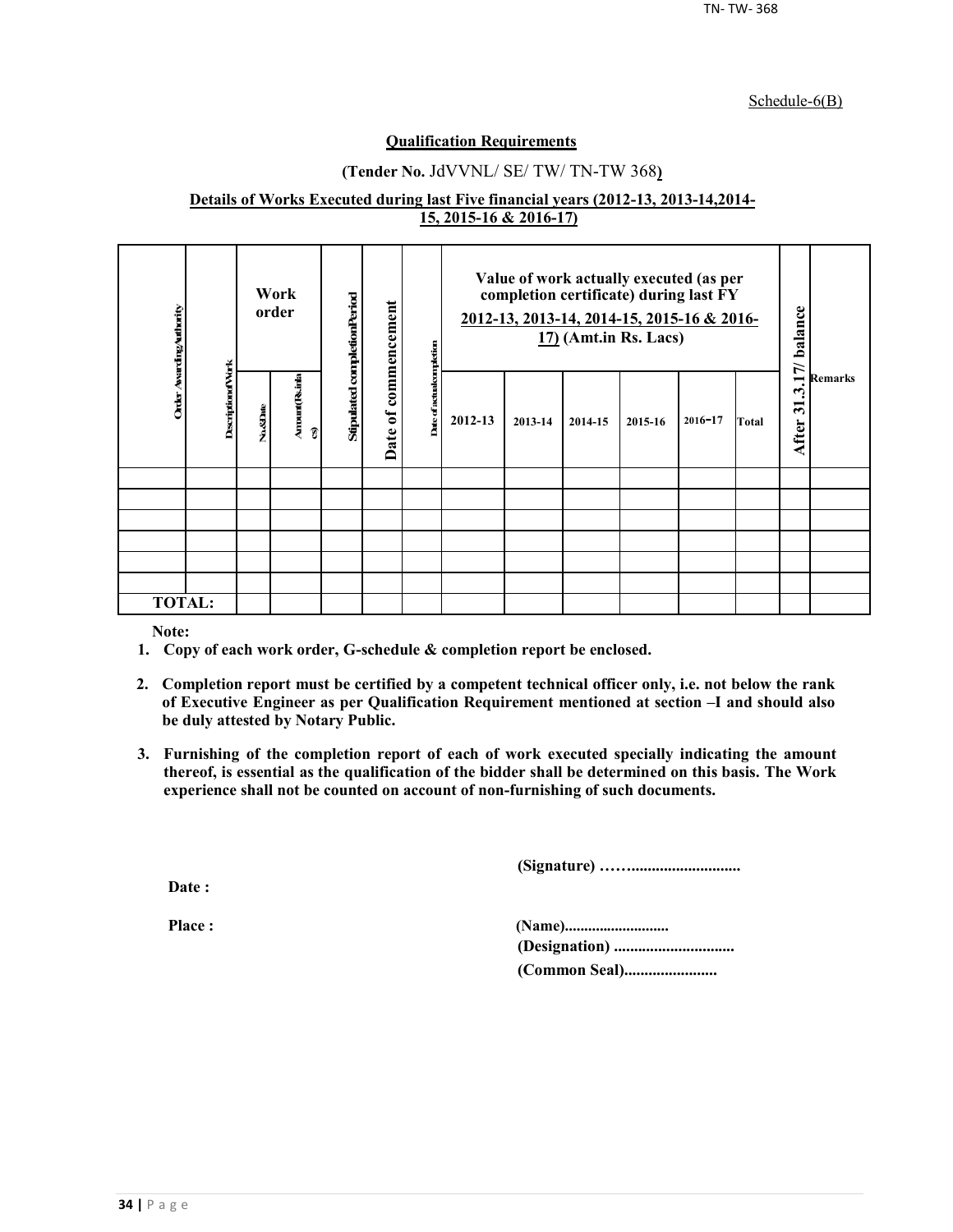## **SECURITY BANK GUARANTEE FOR SAFE CUSTADY OF 33/11 KV GSS REGARDING OPERATION AND MAINTENANCE OF GSS**

**The Superintending Engineer (TW),**

## **JDVVNL, Jodhpur**

**Bank Guarantee No…………………… Date………………**

Whereas M/s…………………………has entered into a contact with Jodhpur Vidyut Vitran Nigan Limited, New Power House Road, Jodhpur-342003(Raj.) the Nigam (herein after called the Nigam) vide work order no.JDVVNL /SE(TW)/XEN(TW)..........for contract of operation and maintenance of GSS. And where as under the terms of the said contract the contractor is to furnish the Nigam a security Bank

Guarantee for an amount of,……………………………………………………… for safe custody of 33/11 KV GSS i.e.loss on account of damages, fire, riots and flud for GSS under contract.

And whereas the contractors has requested Bank having its registered office at …………………………………………………..…………. to guarantee to pay the due payments by the contractor of the aforesaid amount of the Nigam.

Now we ……………………………………………………………………………….hereby agree unequivocally and unconditionally to pay within 48 hours on demand in written from the Nigamn or any officer authorized by it in this behalf and without demur, any amount upto and not exceeding

Rs………………………………………..to the Nigam on behalf of the contractor.

The Guarantee shall be valid and binding on us ……………………………………………..for the period of 12 months from this date and shall not be terminable or affected by notice of any change in the constitution of the Bank or of the Firm or contractors or by any other reason whatsoever and the

……………………………………………………..liablity hereunder shall not be impaired or discharge by any extension of time of variations of alternations made give conceded, agreed to with or without our knowledge or consent, by or between the parties to the said written contract.

All the rights of the Nigam under this Guarantee shall be relieved and discharged from all liabilities there under:

All disputes arising under the said guarantee between the Bank and the Nigam or between the supplier and the Nigam pertaining to this Guarantee shall be subject to the Jurisdiction of Court at Jaipur, Rajasthan.

Notwithstanding any thing to the contrary contained herein:

1. Our liability under this Bank Guarantee shall not exceed ………………………………………

2. This Bank Guarantee shall be valid upto …………………….. with claim period Three months upto ……………………..

3. We are liable to pay the Gurantee amount or any part thereof under this Guarantee only and only if you serve upon us a written claim or demand on or before Date :…………………..

**Yours faithfully,**

**Bankers (EXECUTANT)**

**Witness:-1.** 

**2.**

**The Bidder should insert the amount of the guarantee in words and figures denominated in the currency of bid.**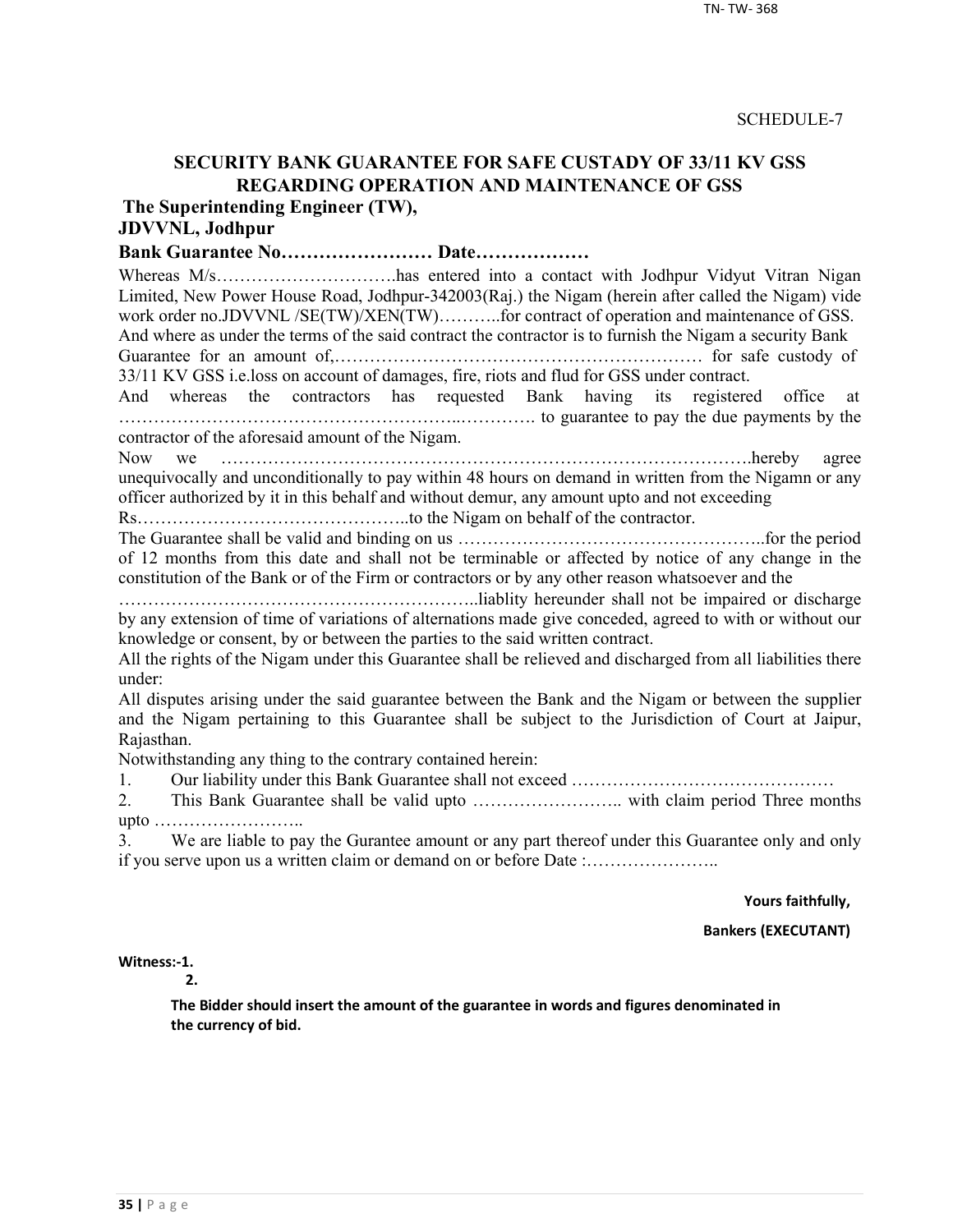| Name of 33 KV S/S                                                              |                                                                          |          | PTW/Book No.                                                                                       | <b>ANNEXURE-I</b> |
|--------------------------------------------------------------------------------|--------------------------------------------------------------------------|----------|----------------------------------------------------------------------------------------------------|-------------------|
| The Shift Incharge,<br>33/11 KV Sub-Station                                    |                                                                          |          |                                                                                                    |                   |
|                                                                                |                                                                          |          |                                                                                                    |                   |
| 1.<br>2.                                                                       |                                                                          |          |                                                                                                    |                   |
| 3.                                                                             |                                                                          |          | Signature:<br>Name of Employee:<br>Designation:<br>Office:<br>Time:<br>Date:                       |                   |
| <b>PTW</b>                                                                     |                                                                          |          |                                                                                                    |                   |
| I<br>feeder                                                                    |                                                                          |          |                                                                                                    |                   |
| (i)<br>(ii)                                                                    | Feeder is isolated from 33/11 KV S/S<br>Earthing to be done at work site |          |                                                                                                    |                   |
|                                                                                |                                                                          |          | Shift Incharge:<br>Designation:<br>Office:                                                         |                   |
| Signature of Employee:                                                         |                                                                          |          |                                                                                                    |                   |
| Return of PTW                                                                  | Time                                                                     | Page No. |                                                                                                    |                   |
| I<br>completing of work. All men and material have been removed from the line. |                                                                          |          | hereby return the PTW No. _________ issued to me at _________________on dated ______________ after |                   |
|                                                                                |                                                                          |          | Signature:<br>Name:<br>Designation:<br>Office:<br>Time:<br>Date:                                   |                   |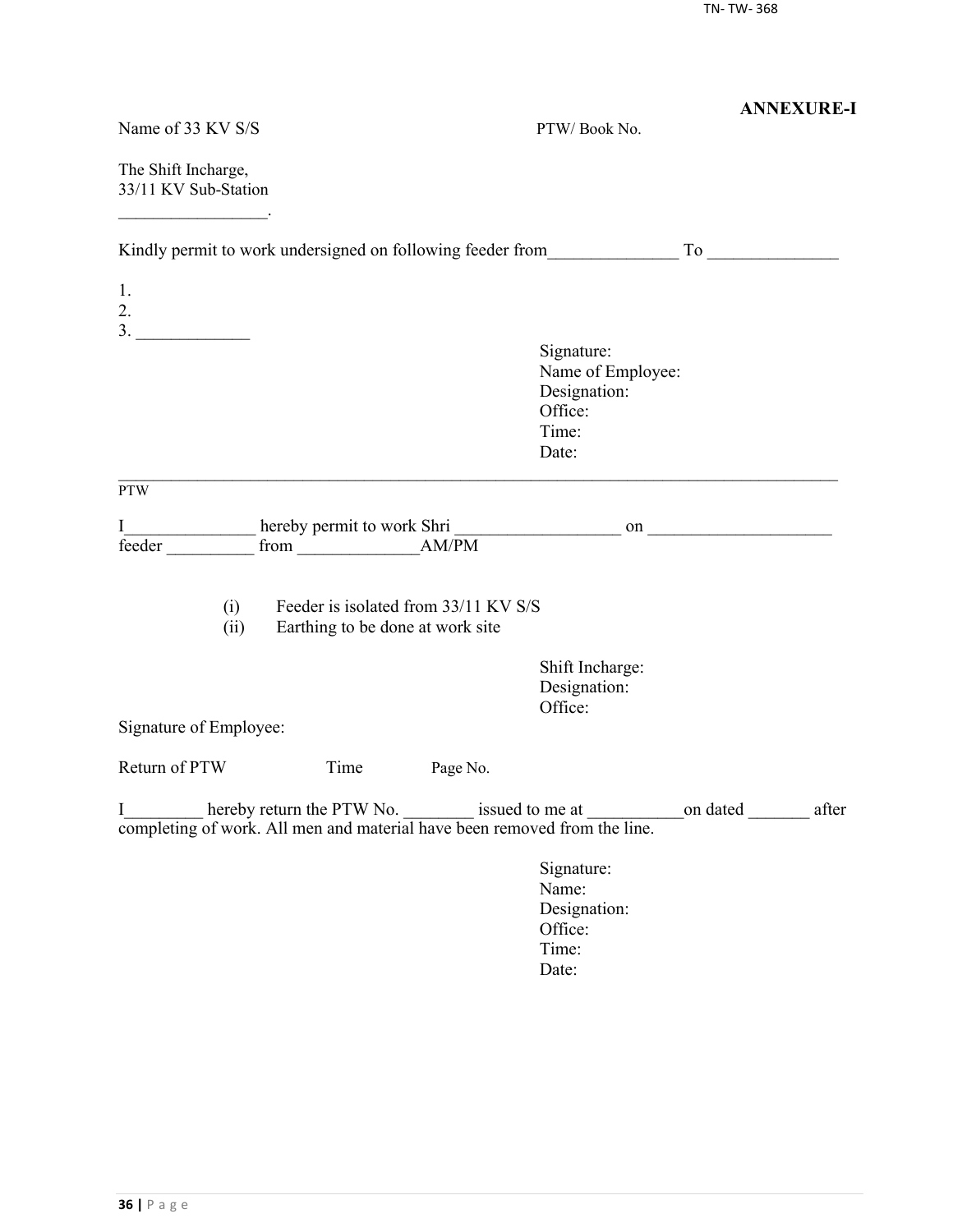#### **ANNEXURE-II**

## **IDENTITY CARD** (Contractors labour)

**Card S. No.**



Name of the Employee: Father"s name: Age/Date of birth: Name of contractor: Name of the work: Work Location: Work Order No. & date.:

Employee Signature

Signature of contractor: Counter signature:

Valid from …………To …………..<br>
This card is valid only for 60 days) Signature of concerned XEN<br>
with rubber seal (This card is valid only for 60 days) with rubber seal  $JDVVNL$ 

Note: - This identity card is valid for use in the 33/11 KV JDVVNL Sub-Station premises only.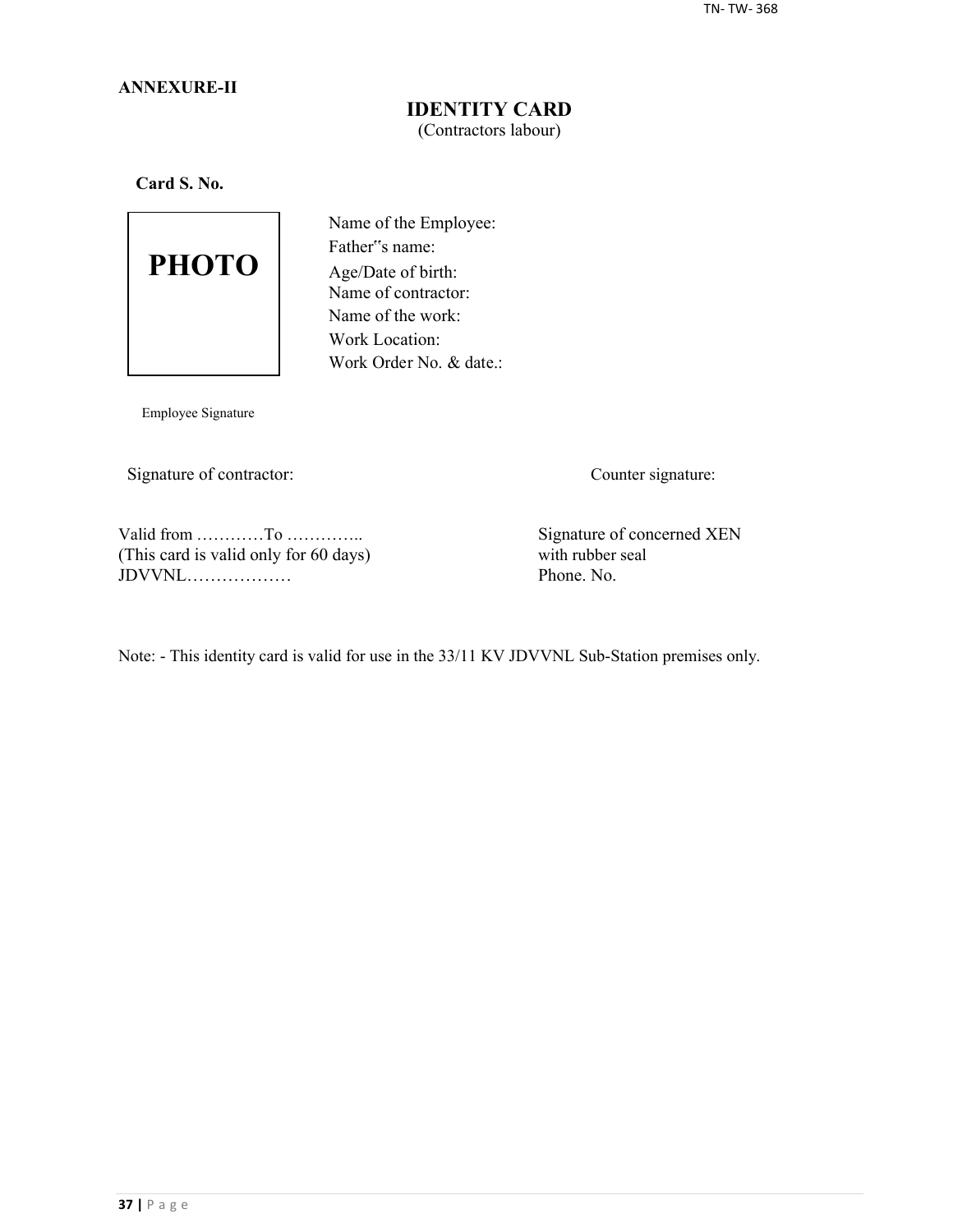# **THE DETAILS TO BE FILLED HOURLY BY AUTHORISED CONTRACTOR PERSON ON DUTY**

|             | <b>LOAD OF</b>     | <b>VOLTAGE OF</b>  | <b>AMBIENT</b> | <b>TRIPPING OF</b>                   | <b>OIL LEVEL</b> | <b>BREATHER</b>  | <b>REMARKS</b> |
|-------------|--------------------|--------------------|----------------|--------------------------------------|------------------|------------------|----------------|
| <b>HOUR</b> | <b>TRANSFORMER</b> | <b>TRANSFORMER</b> |                | <b>TEMPRATURE   FEEDER BREAKER  </b> |                  | <b>CONDITION</b> |                |
| 1.00        |                    |                    |                |                                      |                  |                  |                |
| 2.00        |                    |                    |                |                                      |                  |                  |                |
| 3.00        |                    |                    |                |                                      |                  |                  |                |
| 4.00        |                    |                    |                |                                      |                  |                  |                |
| 5.00        |                    |                    |                |                                      |                  |                  |                |
| 6.00        |                    |                    |                |                                      |                  |                  |                |
| 7.00        |                    |                    |                |                                      |                  |                  |                |
| 8.00        |                    |                    |                |                                      |                  |                  |                |
| 9.00        |                    |                    |                |                                      |                  |                  |                |
| 10.00       |                    |                    |                |                                      |                  |                  |                |
| 11.00       |                    |                    |                |                                      |                  |                  |                |
| 12.00       |                    |                    |                |                                      |                  |                  |                |
| 13.00       |                    |                    |                |                                      |                  |                  |                |
| 14.00       |                    |                    |                |                                      |                  |                  |                |
| 15.00       |                    |                    |                |                                      |                  |                  |                |
| 16.00       |                    |                    |                |                                      |                  |                  |                |
| 17.00       |                    |                    |                |                                      |                  |                  |                |
| 18.00       |                    |                    |                |                                      |                  |                  |                |
| 19.00       |                    |                    |                |                                      |                  |                  |                |
| 20.00       |                    |                    |                |                                      |                  |                  |                |
| 21.00       |                    |                    |                |                                      |                  |                  |                |
| 22.00       |                    |                    |                |                                      |                  |                  |                |
| 23.00       |                    |                    |                |                                      |                  |                  |                |
| 24.00       |                    |                    |                |                                      |                  |                  |                |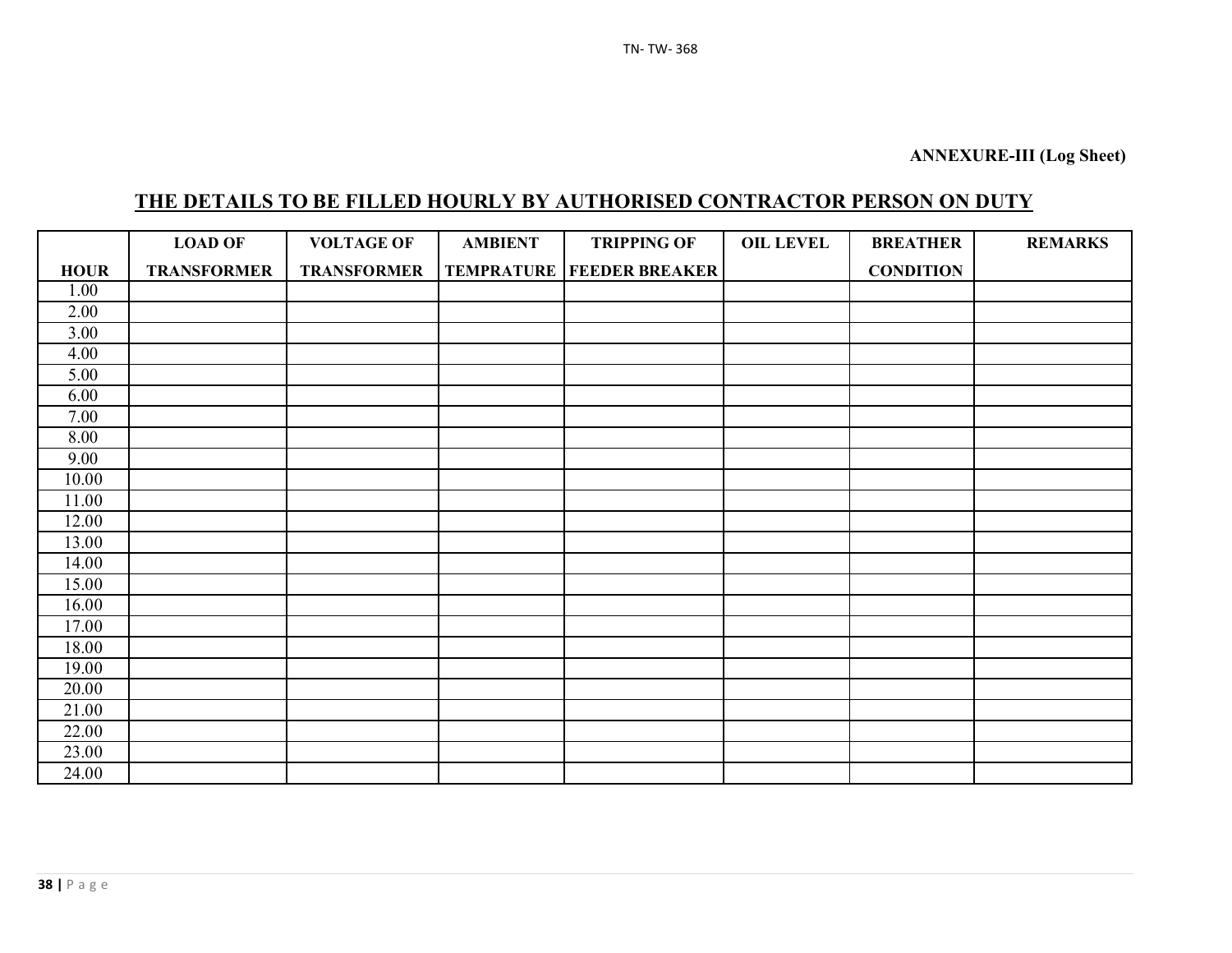#### FORM-V

#### FORM OF CERTIFICATE BY PRINCIPAL EMPLOYER (RULE 21 (2)

Certified that I have engaged the applicant (name of the contractor) as a contractor in my establishment. I undertake to be bound by all the provisions of the contractor labour (Regulation and Abolition) act, 1970 and the contract labour (Regulation and Abolition) Rajasthan State Rules, 1971, in respect of the employment of contract labour by the applicant in my establishment.

Date:-

Place:-<br>
Signature of Principal employers

Name & address of employers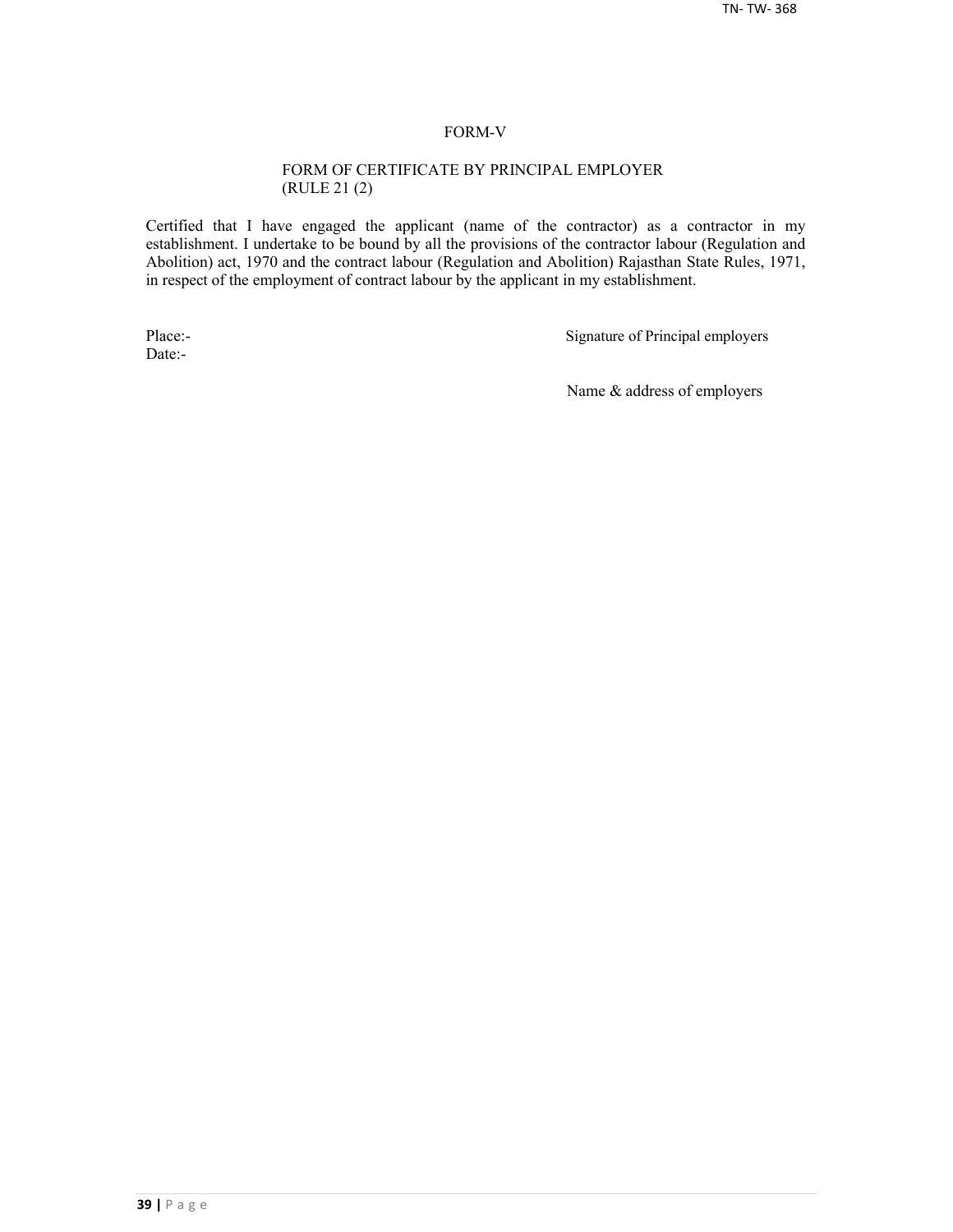#### FORM –VI (SEE RULE 25(1)) GOVERNMENT OF RAJASTHAN OFFICE OF THE LICENSING OFFICER

License No. 2012 Dated: The paid Rs.

1. License is hereby granted to **the under section 12 (2) of the Contract Labour** (Regulation & Abolition) Act, 1970, subject to the condition specified in Annexure/ The license shall remain in force.

Till:\_\_\_\_\_\_\_\_\_\_\_\_\_\_\_\_

Signature and seal of licensing officer

#### RENEWAL  $[PHH]$   $[20(2)]$

| NULEZ9(2)       |                      |                |  |  |  |  |  |
|-----------------|----------------------|----------------|--|--|--|--|--|
| Date of Renewal | Fee paid for renewal | Date of expiry |  |  |  |  |  |
|                 |                      |                |  |  |  |  |  |
|                 |                      |                |  |  |  |  |  |
|                 |                      |                |  |  |  |  |  |

Date:-<br>
Signature and seal of licensing officer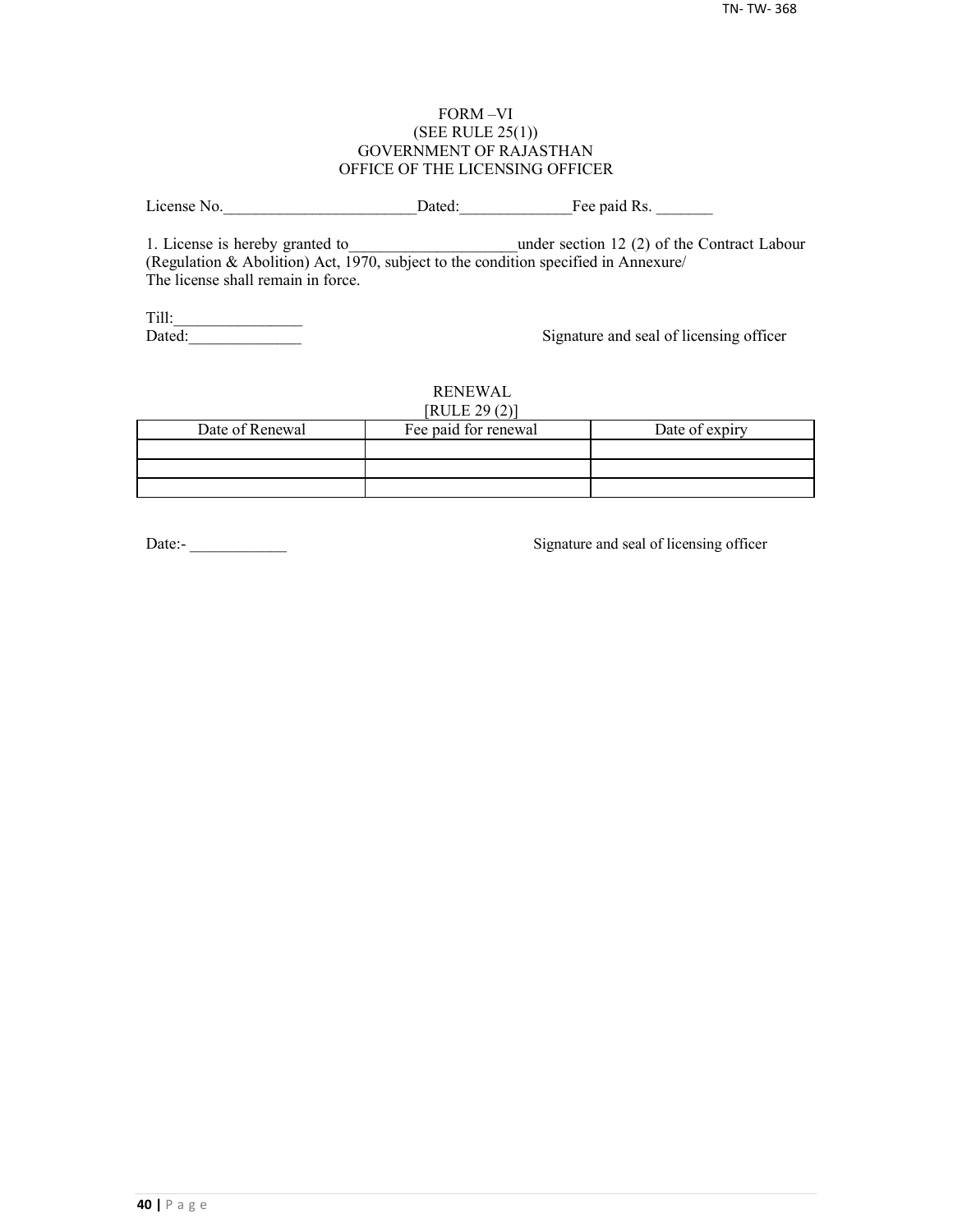#### Form-VII (See Rule 73)

#### Part-I

## REGISTER OF PARTICULARS OF CONTRACTORS

- (1)Name and address of the Principal –Employer
- (2) Name and address of the Establishment

| No. | Name and address of | Nature of work on contractor | Location of contractor |  |
|-----|---------------------|------------------------------|------------------------|--|
|     | contractor          |                              | work                   |  |
|     | <u>.</u>            |                              |                        |  |

| Period of contract | Amount/Value of | Max. No. of workmen    | Security deposits with the |
|--------------------|-----------------|------------------------|----------------------------|
| from To            | contractor      | employed by contractor | Principal Employer         |
|                    | ∸               |                        |                            |

## PART –II

## PROGRESS OF CONTRACTOR WORK

Name of Contractor: Nature of work:

| Wages period | Max. number of        | Total amount of wages | Amount actually disbursed |
|--------------|-----------------------|-----------------------|---------------------------|
|              | workmen employed by   | earned by the workmen | on pay day.               |
|              | the contractor during |                       |                           |
|              | the wages period      |                       |                           |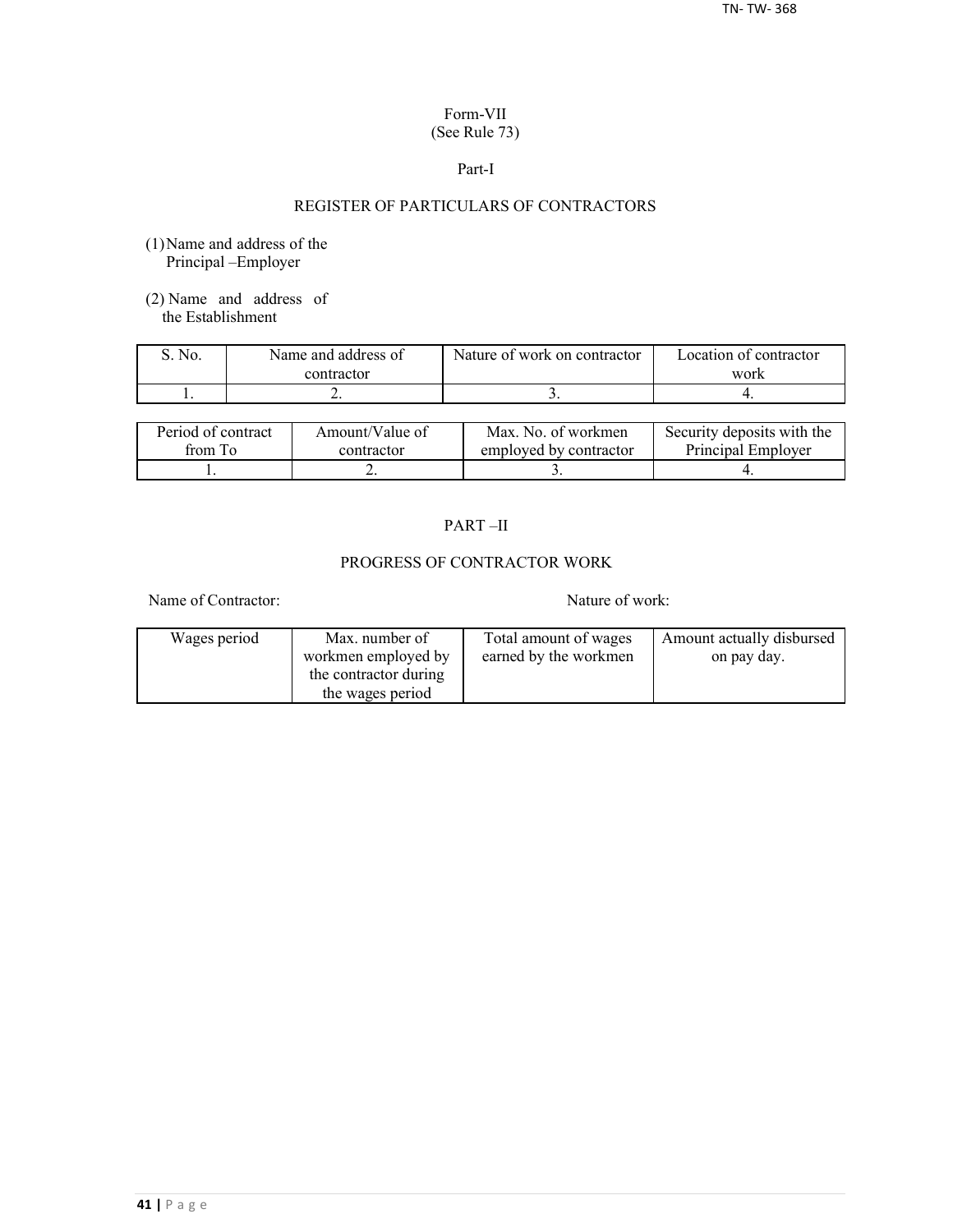## FORM-VIII (See Rule 74) REGISTER OF WORKMEN EMPLOYED BY CONTRACTOR

Name and address of Name and address of establishment in /under contractor: which contract is carried on

Name and location of Name and address of Principal-

 $\mathcal{L}_\text{max}$ 

Employer work\_\_\_\_\_\_\_\_\_\_\_\_\_\_\_\_\_\_\_\_\_\_\_\_\_\_\_\_\_

|                    | EIIIDIOVEI WOIK |         |               |             |                        |         |
|--------------------|-----------------|---------|---------------|-------------|------------------------|---------|
| S. No.             | Name and        |         | Age and Sex   | Father's    |                        | Name of |
|                    | surnames of     |         |               | /Husband 's | employment/Designation |         |
|                    | workmen         |         |               | name        |                        |         |
|                    |                 |         |               |             |                        |         |
| Permanent Home     |                 | Present | Date of       | Date of     | Signature or           | Remarks |
| address of workmen |                 | address | commencement  | termination | thumb                  |         |
| (Village $&$       |                 |         | of employment | of          | impression of          |         |
| Tehsil/Taluka and  |                 |         | Date of       | employment  | workmen                |         |
| Distt.             |                 |         | termination   |             |                        |         |

## Form-IX (See Rule 75) EMPLOYMENT CARD

| Name | and | address |  | of Contractor   Name and address of Establishment in/ under<br>which contract is certified on |
|------|-----|---------|--|-----------------------------------------------------------------------------------------------|
|      |     |         |  | Name & Address of Principal- Employer                                                         |

| Name of workman | S. No. in the register of | Name of                | Wages rate (with      |
|-----------------|---------------------------|------------------------|-----------------------|
|                 | workman employed          | employment/designation | particular of unit in |
|                 |                           |                        | case of piece work)   |
|                 |                           |                        |                       |
| Wage period     | Period of employment      | Remarks                | Signature of          |
|                 |                           |                        | contractor            |
|                 |                           |                        |                       |
|                 |                           |                        |                       |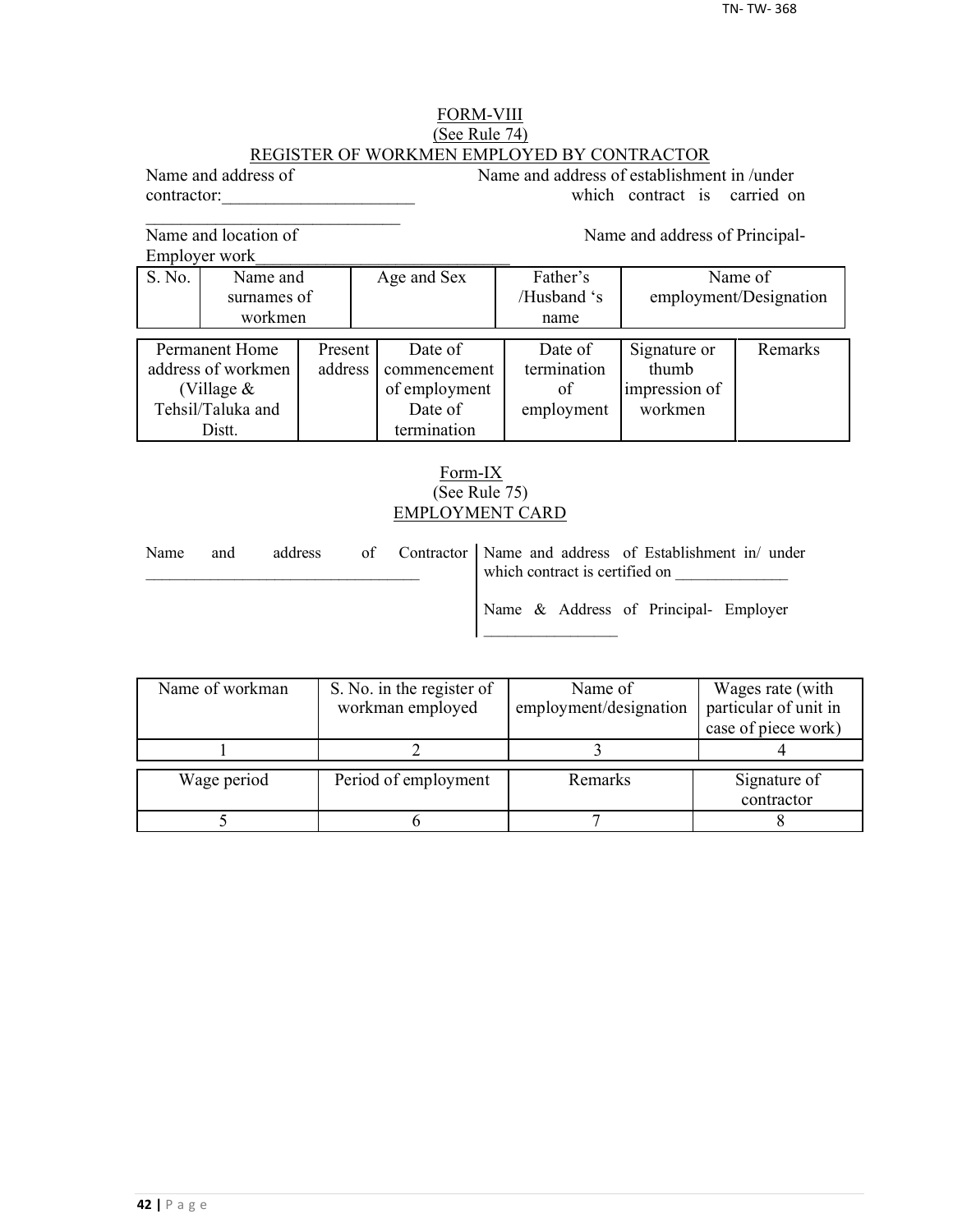## FORM-X See Rule 81(2) ANNUAL RETURN OF PRINCIPAL EMPLOYER TO BE SENT TO THE REGISTERING **OFFICER**

Return for the year ending  $31<sup>st</sup>$  Dec

- (1) Full name and address of the Principal-Employer.
- (2) Name of Establishment :
	- (a) District :
	- (b) Postal Address.
	- (c) Nature of operation/
		- Industry / work carried on.
- (3) Full name of the manager or person responsible for supervision and control of the Establishment.
- (4) Maximum No. of work men employed as contract labor on any day during the year.
- (5) Total number of days during the year on which contract labor was employed .
- (6) Total number of man- days worked by contractor labor during the year.
- (7) Maximum No. of workmen employed directly on any day during the year.
- (8) Total no. of man days during the year on which directly employed labor was employed.
- (9) Total No. of man days worked by directly employed workmen .
- (10) Nature of work on which contract laboures was employed.
- (11) Amount of security Deposits made by contractors (Give contractor-wise).
- (12) Amount of security deposit forfeited together with the names of contractor, if any.
- (13) Whether there is any changes in the management of the establishment its location or any particular furnished to Registering officer in the form of Application for Registration at the time of Registration, if so, from what date?

Place:

Date:

Principal-Employer